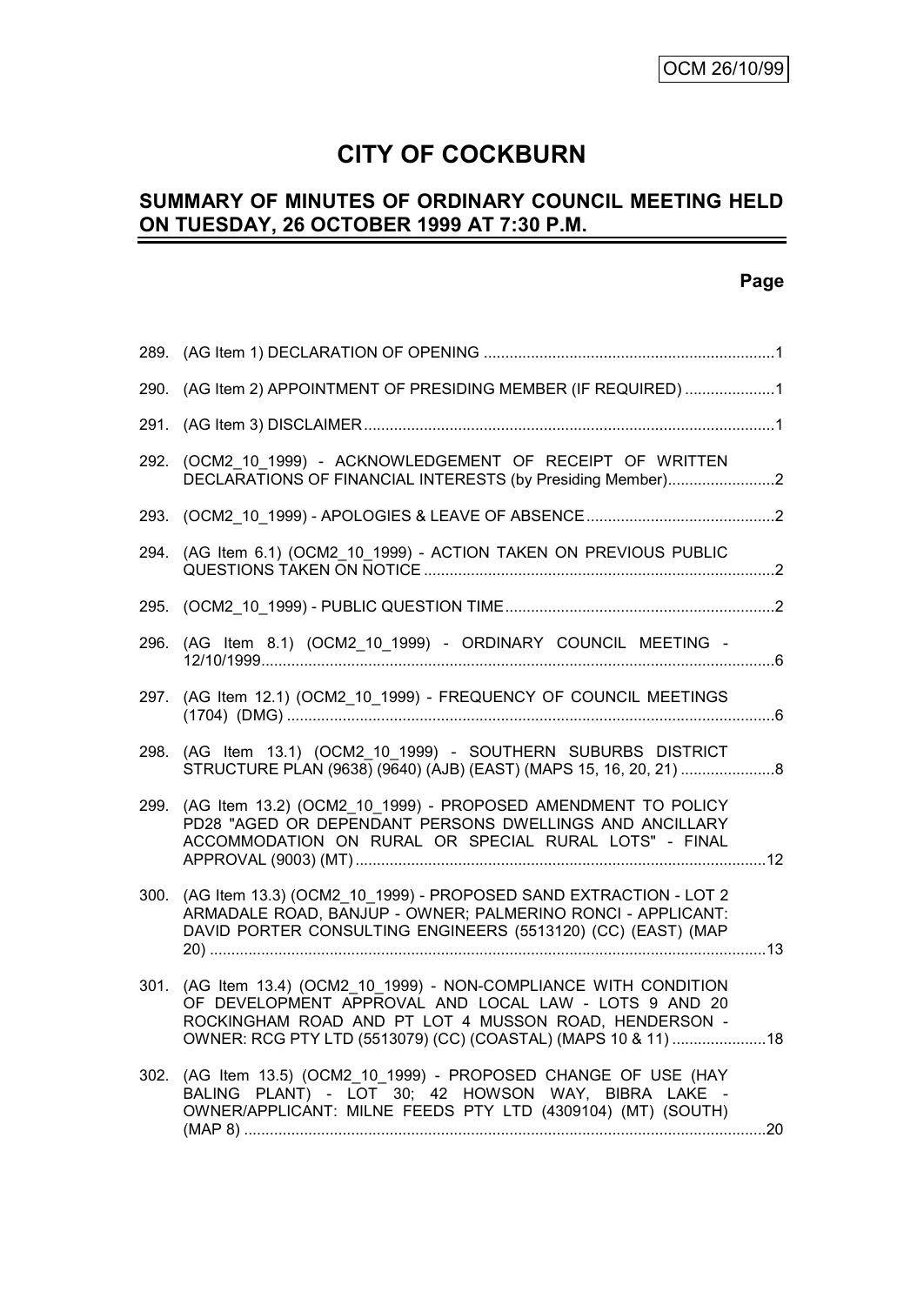| 303. (AG Item 13.6) (OCM2 10 1999) - FINAL ADOPTION OF AMENDMENT NO.<br>195 TO DISTRICT ZONING SCHEME NO. 2 - PORTION OF LOT 9<br>COCKBURN ROAD, HENDERSON - OWNER: WATER CORPORATION -<br>APPLICANT: CITY OF COCKBURN (92195) (SA) (COASTAL) (MAP 5) 23 |  |
|----------------------------------------------------------------------------------------------------------------------------------------------------------------------------------------------------------------------------------------------------------|--|
| 304. (AG Item 14.1) (OCM2 10 1999) - LIST OF CREDITORS PAID (5605) (KL)26                                                                                                                                                                                |  |
| 305. (AG Item 14.2) (OCM2_10_1999) - EASEMENTS - RESERVE 45224 - HATCH                                                                                                                                                                                   |  |
| 306. (AG Item 14.3) (OCM2_10_1999) - PURCHASE OF LOT 146 HAMMOND<br>ROAD, JANDAKOT - CONSTRUCTION OF BEELIAR DRIVE (4413888) (KJS) 28                                                                                                                    |  |
| 307. (AG Item 15.1) (OCM2_10_1999) - TENDER NO. 42/99 - ENGINEERING<br>CONSULTING SERVICES FOR PLANNING AND DEVELOPMENT OF                                                                                                                               |  |
| 308. (AG Item 16.1) (OCM2_10_1999) - COMMUNITY BUS (8805) (RA)33                                                                                                                                                                                         |  |
| 309. (AG Item 16.2) (OCM2_10_1999) - RESPITE HOUSE (8410) (JG)37                                                                                                                                                                                         |  |
| 310. (AG Item 16.3) (OCM2_10_1999) - CRIME AND COMMUNITY SAFETY                                                                                                                                                                                          |  |
| 311. (AG Item 16.4) (OCM2_10_1999) - RANGER REVIEW OUTCOME (1007)                                                                                                                                                                                        |  |
| 312. (AG Item 16.5) (OCM2_10_1999) - NEW TELEPHONE SYSTEM (1060) (RA) 44                                                                                                                                                                                 |  |
| 313. (AG Item 17.1) (OCM2_10_1999) - YEAR 2000 (Y2k) CONTINGENCY PLAN                                                                                                                                                                                    |  |
| 314. (OCM2 10 1999) - NEW BUSINESS OF AN URGENT NATURE                                                                                                                                                                                                   |  |
| 315. (AG Item 20.1) (OCM2 10 1999) - LEGAL REPRESENTATION - MR R.<br>BROWN - DOUGLAS INQUIRY INTO THE CITY OF COCKBURN (1335)                                                                                                                            |  |
| 316. (AG Item 20.2) (OCM2_10_1999) - LEGAL REPRESENTATION - MR S.<br>HILLER - DOUGLAS INQUIRY INTO THE CITY OF COCKBURN (1335)                                                                                                                           |  |
| 317. (AG Item 20.3) (OCM2_10_1999) - LEGAL REPRESENTATION - MR S. RYAN<br>- DOUGLAS INQUIRY INTO THE CITY OF COCKBURN (1335) (RWB) 55                                                                                                                    |  |
| 318. (AG Item 23.1) (OCM2_10_1999) - RESOLUTION OF COMPLIANCE (Section                                                                                                                                                                                   |  |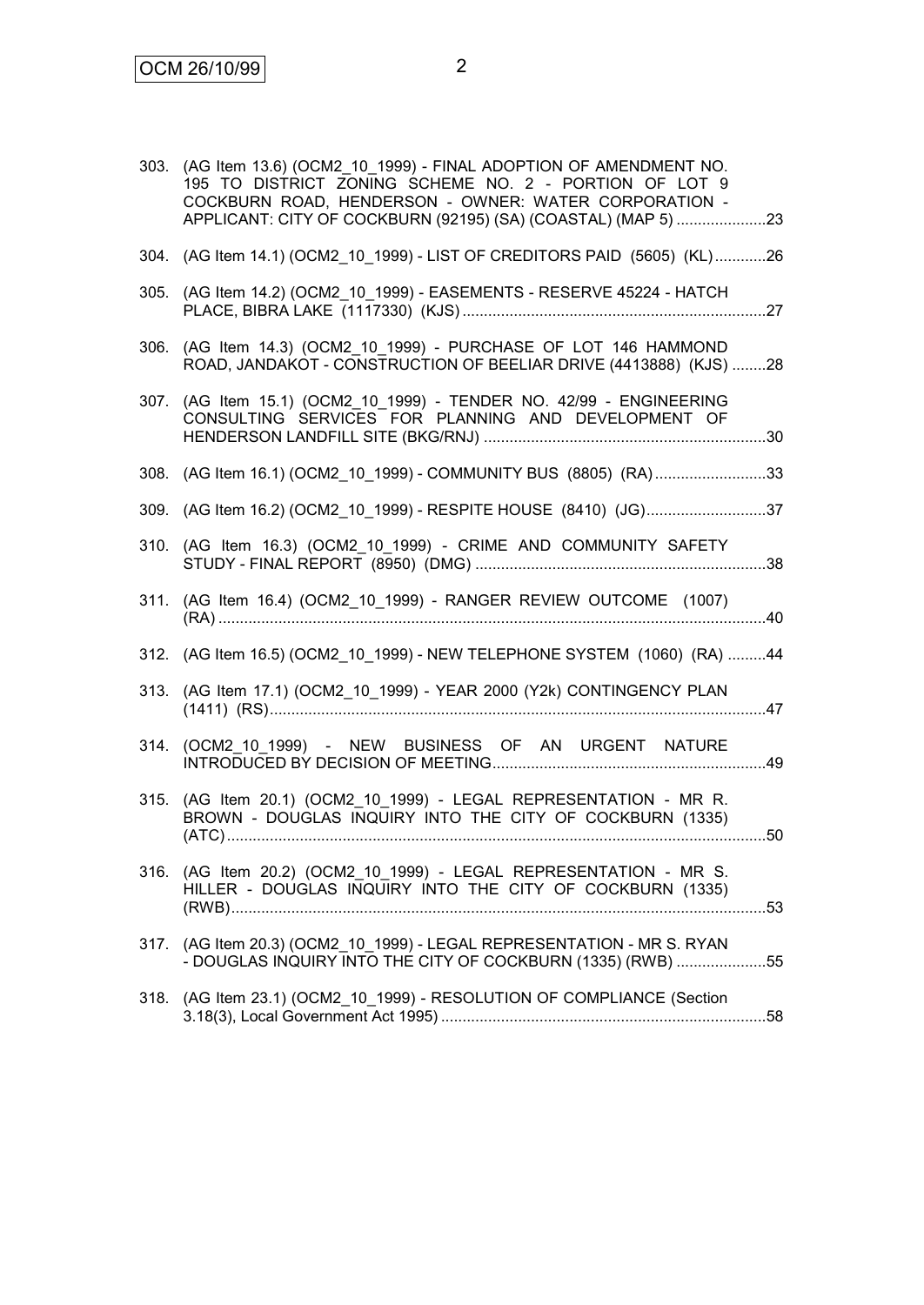# **CITY OF COCKBURN**

# **MINUTES OF ORDINARY COUNCIL MEETING HELD ON TUESDAY, 26 OCTOBER 1999 AT 7:30 P.M.**

### **PRESENT:**

### **COUNCIL MEMBERS**

| Mr J F Donaldson | $\sim$ | <b>Chairperson of Joint Commission</b> |
|------------------|--------|----------------------------------------|
| Ms J L Smithson  | $\sim$ | Joint Commissioner                     |
| Mr M A Jorgensen | $\sim$ | Joint Commissioner                     |

### **IN ATTENDANCE**

| Mr R W Brown    |                      | <b>Chief Executive Officer</b>         |     |  |  |  |
|-----------------|----------------------|----------------------------------------|-----|--|--|--|
| Mr A T Crothers | $\sim 100$ m $^{-1}$ | Director, Finance & Corporate Services |     |  |  |  |
| Mr S M Hiller   | $\sim$               | Director, Planning & Development       |     |  |  |  |
| Mr B K Greay    |                      | Director, Engineering & Works          |     |  |  |  |
| Mr R Avard      |                      | <b>Manager, Community Services</b>     |     |  |  |  |
| Mrs B Pinto     | $\sim$               | Secretary/PA to Director, Finance      | - & |  |  |  |
|                 |                      | <b>Corporate Services</b>              |     |  |  |  |

### **289. (AG Item 1) DECLARATION OF OPENING**

The Presiding Member declared the meeting open at 7.32 pm.

### **290. (AG Item 2) APPOINTMENT OF PRESIDING MEMBER (IF REQUIRED)**

Nil

### **291. (AG Item 3) DISCLAIMER**

The Presiding Member read aloud the following disclaimer:

Members of the public who attend Council Meetings, should not act immediately on anything they hear at the Meetings, without first seeking clarification of Council's position. Persons are advised to wait for written advice from the Council prior to taking action on any matter that they may have before Council.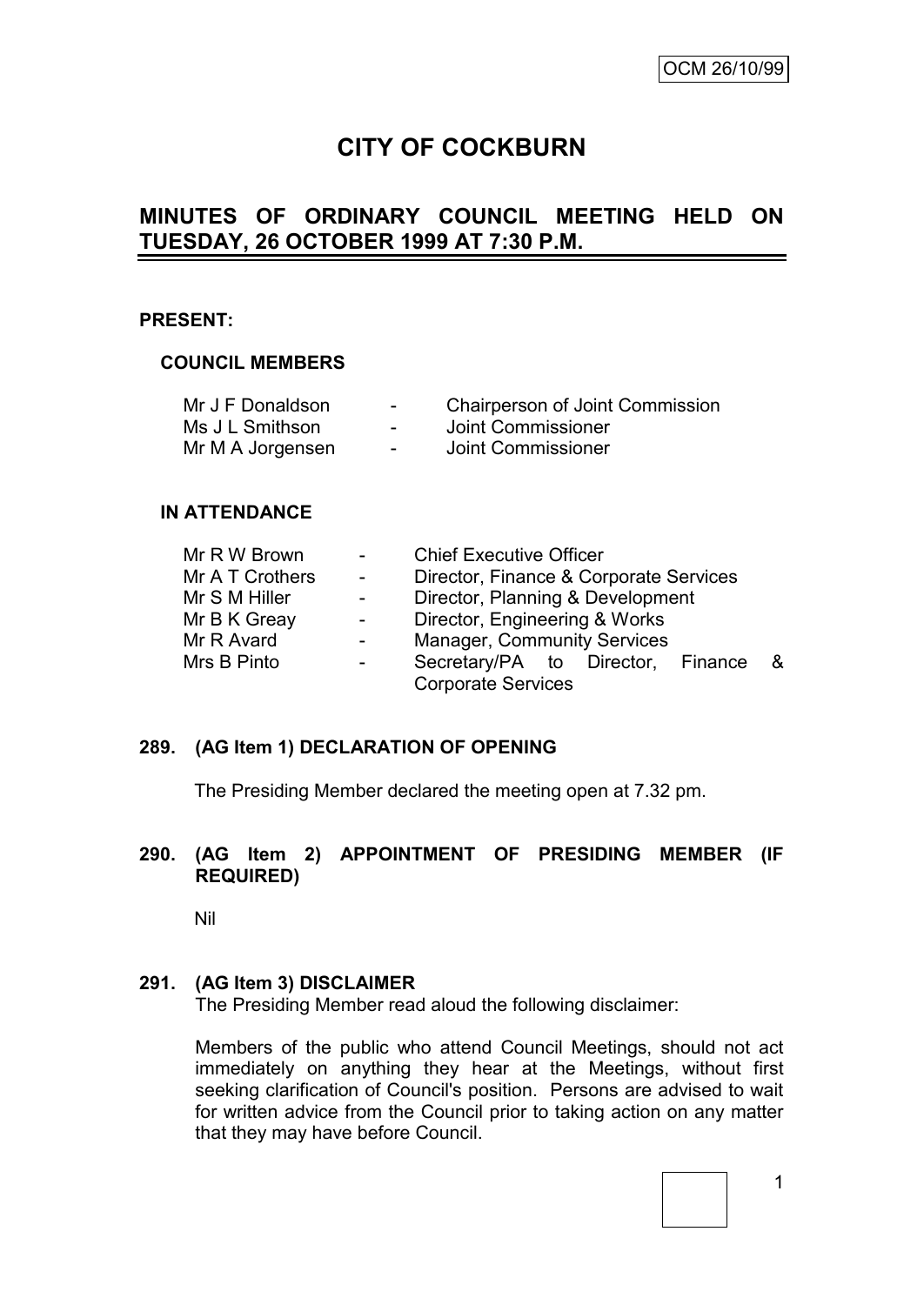## **292. (OCM2\_10\_1999) - ACKNOWLEDGEMENT OF RECEIPT OF WRITTEN DECLARATIONS OF FINANCIAL INTERESTS (by Presiding Member)**

Cmr Donaldson advised that he has received a written declaration of financial interest from Cmr Smithson, relating to Item 15.1 which will be read aloud at the appropriate time.

# **293. (OCM2\_10\_1999) - APOLOGIES & LEAVE OF ABSENCE**

Mr D Green Apology

### **294. (AG Item 6.1) (OCM2\_10\_1999) - ACTION TAKEN ON PREVIOUS PUBLIC QUESTIONS TAKEN ON NOTICE**

**Mr Michael Milos - Public Question Time - 14 September 1999** regarding property developments at Lot 111 Rockingham Road and the effect past developments have had on his property.

After discussions with a Planning Officer, a response dated 12th October 1999 was sent to Mr Milos giving a brief history of the approval of the site according to Council's records.

### **Mrs Mary Jenkins - Public Question Time - 14 September 1999**  in relation to the Perth Metropolitan Regional Pedestrian Strategy. Mrs Jenkins felt it was important that Council put in a submission on the Strategy. Commissioner Donaldson informed Mrs Jenkins that Planning Staff would look at the document.

A submission on the Strategy has been lodged by Council Staff.

# **295. (OCM2\_10\_1999) - PUBLIC QUESTION TIME**

**Mr. Patrick Humphreys** of Coolbellup tabled a letter to Commissioners with regard to recycling. He raised three issues, namely:

- 1. the safety concern at the Henderson Landfill Site
- 2. scavenging of goods to be recycled; and
- 3. the 3 month study on recycling commissioned by Council in July 1999.

Cmr Donaldson replied that he is unable to answer the first question, but will ask staff to report on current scavenging activities on site. With regard to the second part of the question, an item was presented to

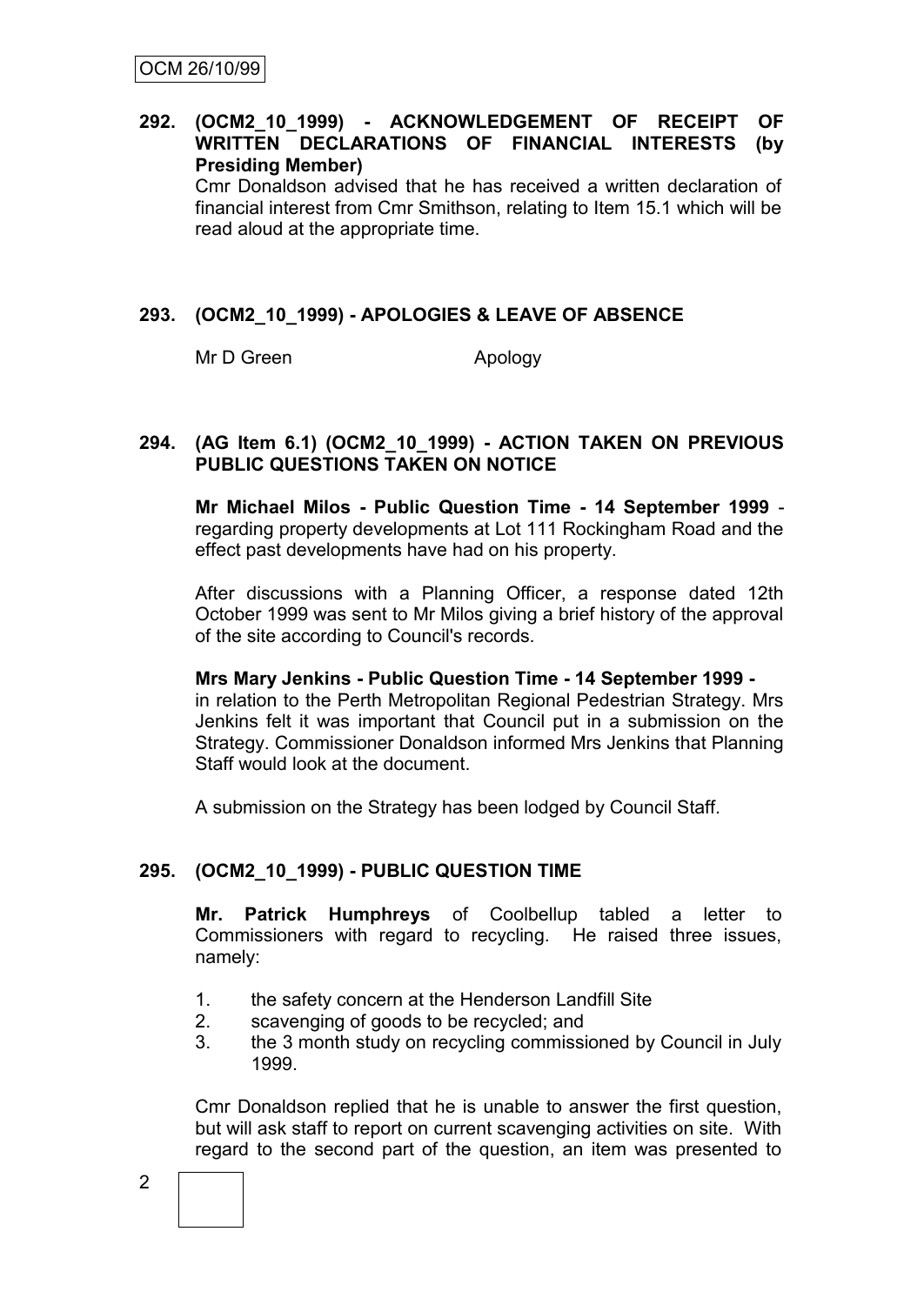Council at the last meeting with respect to our overall waste minimisation and management strategy, which the Commissioners recommitted for further review and work by staff and anticipate that, this will come forward to the next meeting as the matter is still under review and investigation. The third matter related to a one month trial, which he did not have an answer at the present time, but will take this on notice and respond in writing.

**Mr Stephen Lee**, a ratepayer and Councillor under suspension, flagged the issue in relation to last month's Organisational Status Report with regard to the McNeice Ruling. It has been raised by a number of ratepayers concerning the McNeice decision. In the report it says to date no further action has been taken in regard to this matter and probably will not be tested until another application is received. This is in respect to the noxious industries, the McNeice Ruling which Council sought from the Courts and achieved a degree of protection for its ratepayers. The concerns ratepayers have raised is that they are very scared the officers, as they have in the past, will try to amend the Scheme to lift the safety the McNeice Ruling provides to the ratepayers. What they want to know is that why would the Council take away protection when residents have fought against industries that under the Health Act are being noxious. Therefore the ratepayers are scared that someone would attempt to lift the protection of the McNeice Ruling and that is why he felt that this issue needed to be addressed as early as possible.

Cmr Donaldson replied at no time do officers act unilaterally. They would only serve in making recommendations to Council who are acting through the Commissioners for deliberations. Seeing the complexity of the McNeice Ruling, Comr Donaldson requested the Director, Planning and Development to respond to Mr. Lee's question. Mr. Hiller said that this particular matter has become an important issue for local government and State Government and the matter is being actively looked into at the present time, in terms of the limitations it poses within the general industrial zone. At this stage there is no indication from the State Government as to how the matter is going to be handled, but Council is aware that it is actively being looked at. Any application, not just the Western Recovery application, that comes before Council, might test the way in which the Scheme deals with the McNeice decisions. This may lead to a proposal to amend the Scheme. But at this time there is no such proposal by the staff in relation to Scheme No.2, however in the proposed Scheme No.3 the McNeice issue will be addressed. Scheme No.3 has yet to be advertised for public comment.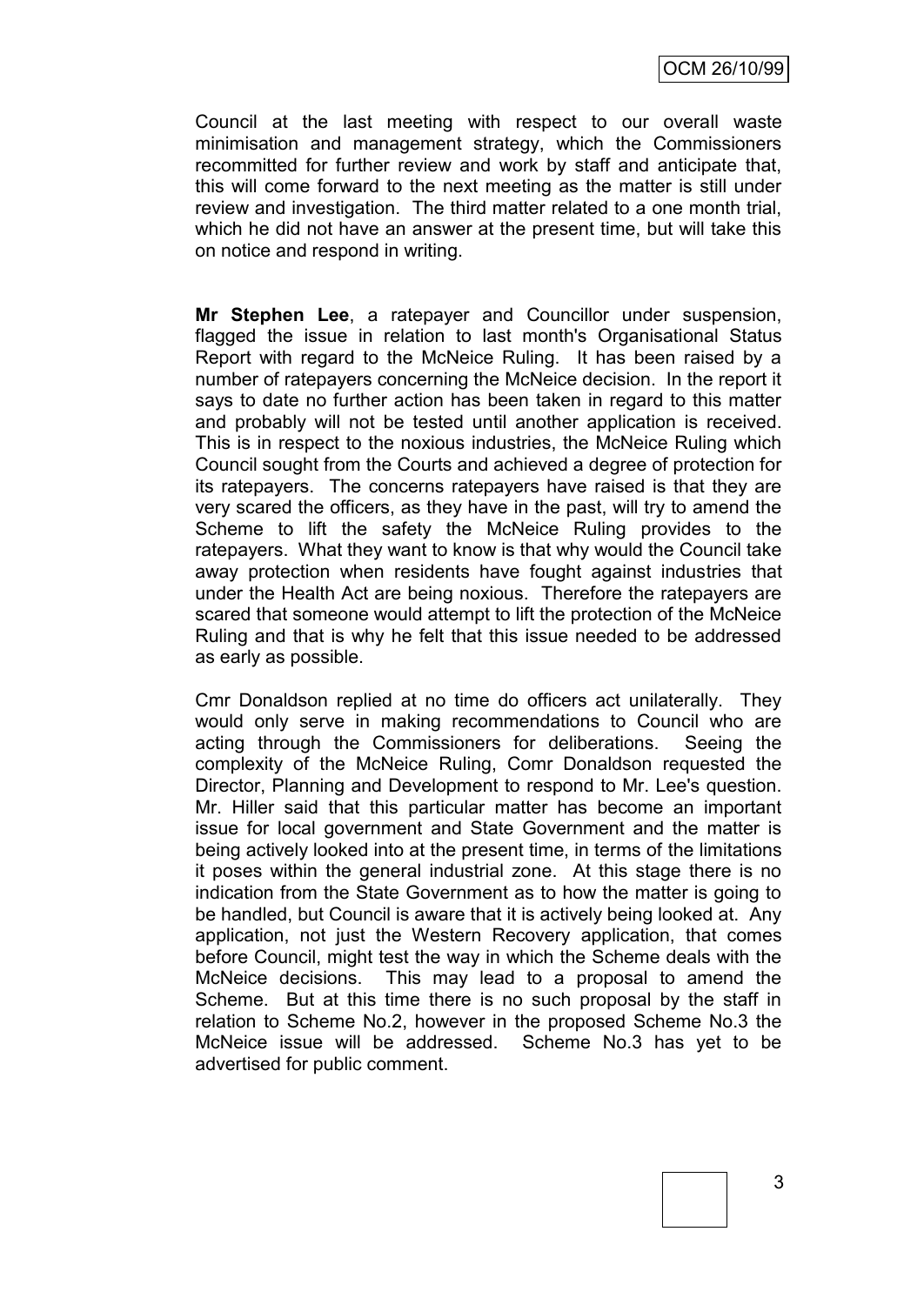**Mr. Laurie Humphreys**, a ratepayer and suspended Councillor commented on Agenda Item 12.1 - Frequency of Council Meetings. He stated when the Commissioners took over there were 2 committee meetings and 1 Council meeting. In May Council decided to continue with 2 Council meetings. He emphasised that he is not being derogatory , but he believes that the Commissioners are only in a caretaker role during the suspension of Council. He said that when Council at the time they were suspended had a full meeting process, decided to go into a 2 meeting process, knowing fairly well it would be difficult and that it would be time consuming. He acknowledges that an excellent job has been done by the Commissioners during the time they have been with the City. He does not believe that in all fairness to the ratepayers that going to a one meeting situation at this time, bearing in mind the caretaker role, they should impose on ratepayers to have one meeting a month. He feels for the future of the Council, "the incoming Council", he believes there should be two meetings and continue to perform the excellent job that has been done so far. He earnestly requests Council and for the sake of the ratepayers to continue with the 2 meeting process. He once again emphasised that he is not being derogatory but to consider the issue from a ratepayers point of view.

Mr. Humphreys also had concerns about the land that was cleared at Lot 2 Armadale Road and no one was able to identify who made what was considered to be a significant area of bushland disappear to make way for a quarry. He was astonished to think that such an area of land could be bulldozed to make way for a quarry He asked whether any staff had any idea at all or were there any investigations undertaken?

Cmr Donaldson requested the Director, Planning and development to respond to Mr. Humphreys second question to which he said that it had come to Council's attention that the land had been cleared. The owners of the land were approached to find out if they were responsible. They denied any responsibility at all. At this stage there has been no success in positively identifying the people that may have been involved in clearing of the land. Council has sought legal advice and that legal advice says that it will be very difficult of any positive identification for Council to pursue any legal action. Council has done all it can until someone comes forward and admits to it. Council is unable to go any further with the matter.

Cmr Donaldson responded to Mr. Humphreys query with regard to the frequency of meetings. He said that he acknowledged that the Commissioners are in a caretaker role. He also acknowledged equally that they do not have the intensity of representation because they are not representing a constituency in the same way as an elected member would be. The Commissioners are looking to manage the operations of the Council and its decision making processes as efficiently as they can. The Commissioners are managing the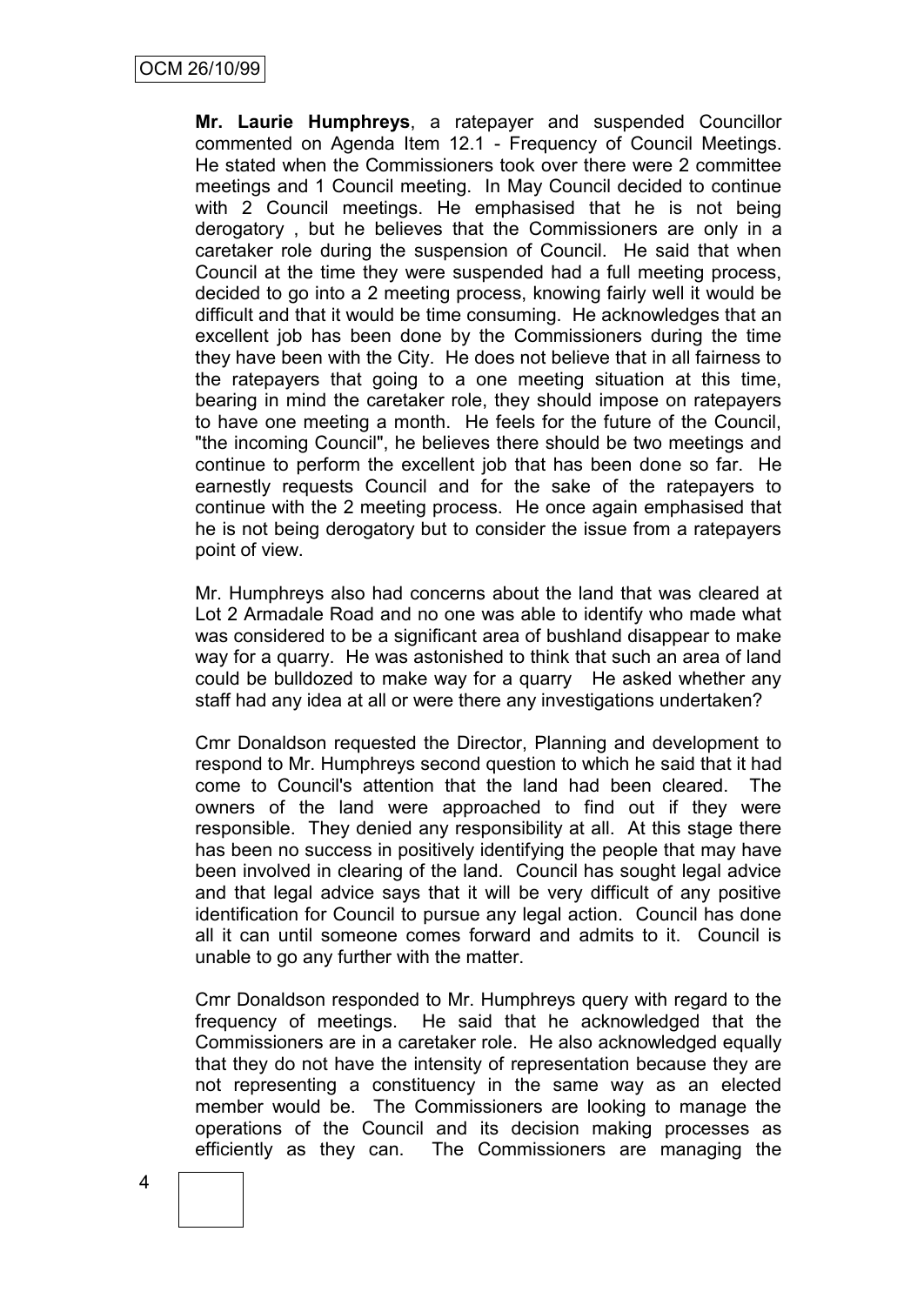business of Council quite efficiently and in a timely fashion and believe they can reduce the frequency of Council meetings to once a month and still serve the community with the same level of professionalism with which they are attempting to do so. He mentioned that nothing this Council does in its current form will bind the next Council with what it does in terms of its procedure. The next Council is quite at liberty to vote in its own right to set its own destiny with respect to Council meetings. He emphasised that it does not encumber the incoming Council to proceed with the same meeting structure. It is being done because the business of Council will still continue to be done efficiently with that operation. If after several months it is determined that it is not efficiently functioning then the Commissioners are open to change the structure. He said he appreciated the comments made and would like to state very categorically that they don't see their meeting regime to be imposed on the incoming Council.

**Mrs Mary Jenkins** asked whether the Council meetings could be held in the afternoon? Cmr Donaldson replied that there is nothing to stop it from happening in the afternoon. The only problem is that everyone works during the day. The Commissioners do work during the day although they set the majority of the day on Council Meeting days to take submissions from proponents, meet with community groups etc and therefore it is quite convenient to have the meetings at 7.30 pm in the evening. He said that some Councils in the past may have met during the day with the purposeful intent of actually excluding the public from their meetings and that would be the exact opposite of what the Commissioners would intend to do in Cockburn.

Mrs Jenkins also had concerns with Item 13.3 - Proposed Sand Excavation - Lot 2 Armadale Road, Banjup - the unapproved clearing of Lot 2. She asked who was going to monitor this? She also felt selfmonitoring did not work as it has been found with the arsenic spill in Cockburn. She asked whether Council had the authority to stop any operations if the owner does not comply with standards that are set? Will the firm pay Council fees for inspection on a regular basis and have charges been set and if not, why not?

Mrs. Jenkins also had similar concerns with regard to Item 15.1 - Engineering Consulting Services for Planning and Development of Henderson Landfill Site. She asked who was going to monitor this and who will pay and also who has the authority to stop these operations? Cmr Donaldson cautioned Mrs. Jenkins to be very careful with the way she speaks of proponents before Council who make application for business purposes. He said there is no protection in this Chamber what people say about companies.

Cmr Donaldson requested the Director, Planning and Development to respond to Mrs. Jenkins query to which he said that the only powers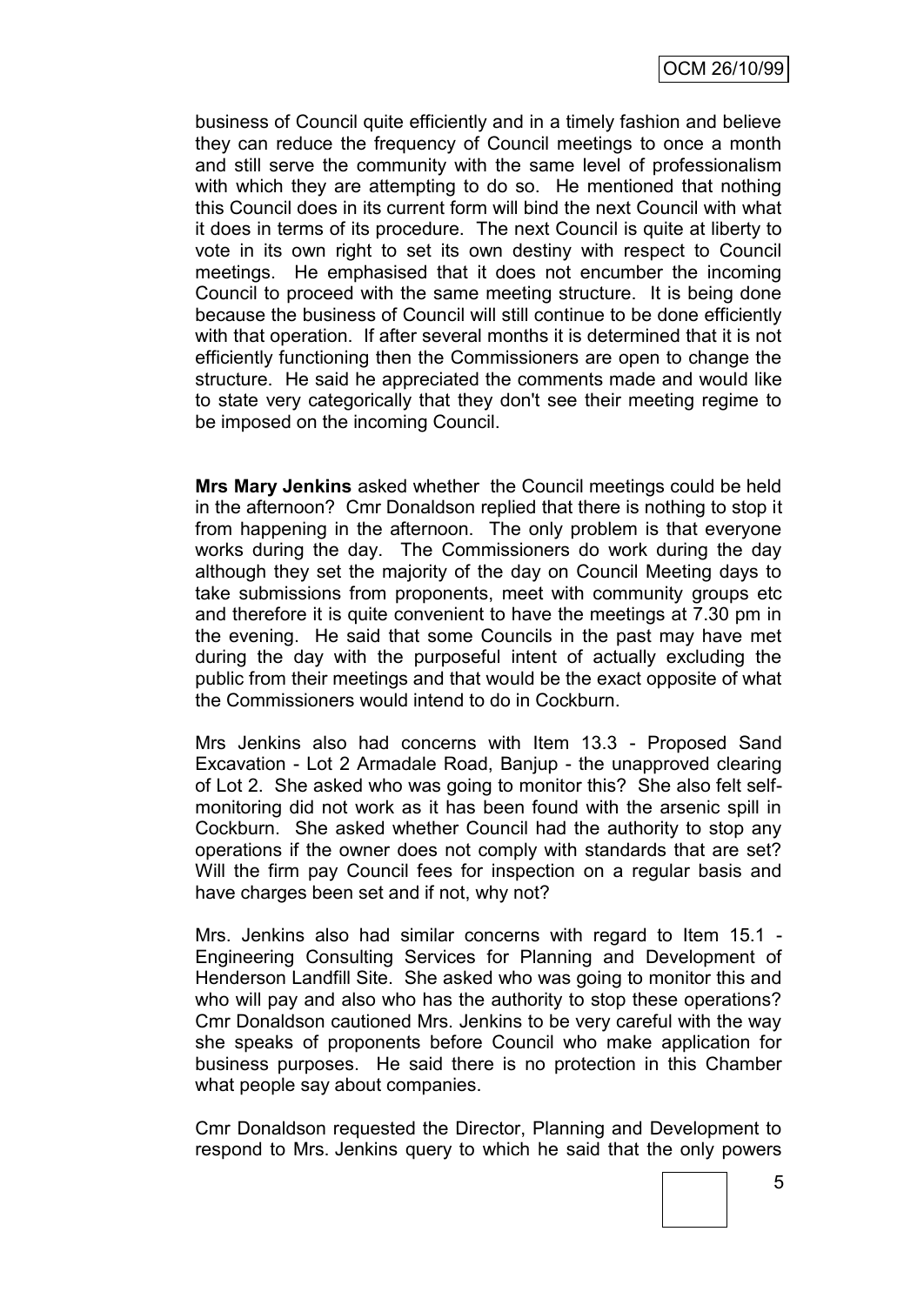Council has available in the control and development of this type are those provided under the Town Planning and Development Act in relation to non-compliance of conditions, and the only other control Council has, is under the Local Government Act relating to excavation licences. They are the only two tangible ways Council can deal with a quarry except during the operational period where Council has the ability to deal with dust and noise under the EPA Act. Therefore, Council has limited powers and these powers are confined to two Acts and the third Act being the EPA Act in terms of its operations.

Mrs. Jenkins also had queries with regard to Item 16.2 - Respite House. Cmr Donaldson informed Mrs. Jenkins that the Commissioners intend to defer the matter to the next meeting as further information was required, so to hold any questions she may have relating to the issue until such time.

### **296. (AG Item 8.1) (OCM2\_10\_1999) - ORDINARY COUNCIL MEETING - 12/10/1999**

MOVED Cmr Smithson SECONDED Cmr Jorgensen that the Minutes of the Ordinary Council Meeting held on Tuesday, 12 October 1999 be confirmed as a true and accurate record.

**CARRIED 3/0**

# **297. (AG Item 12.1) (OCM2\_10\_1999) - FREQUENCY OF COUNCIL MEETINGS (1704) (DMG)**

### **RECOMMENDATION**

That Council conduct its Ordinary Council Meetings on a monthly basis, on the third Tuesday of each month starting at 7:30 pm, commencing in November, 1999.

# **COUNCIL DECISION**

MOVED Cmr Jorgensen SECONDED Cmr Smithson that the recommendation be adopted.

**CARRIED 3/0**

### **Background**

Commissioners have requested a review of the frequency of Ordinary Council Meetings now that they have settled in to their role and are familiar with the majority of issues requiring their attention in the conduct of Cockburn Council business.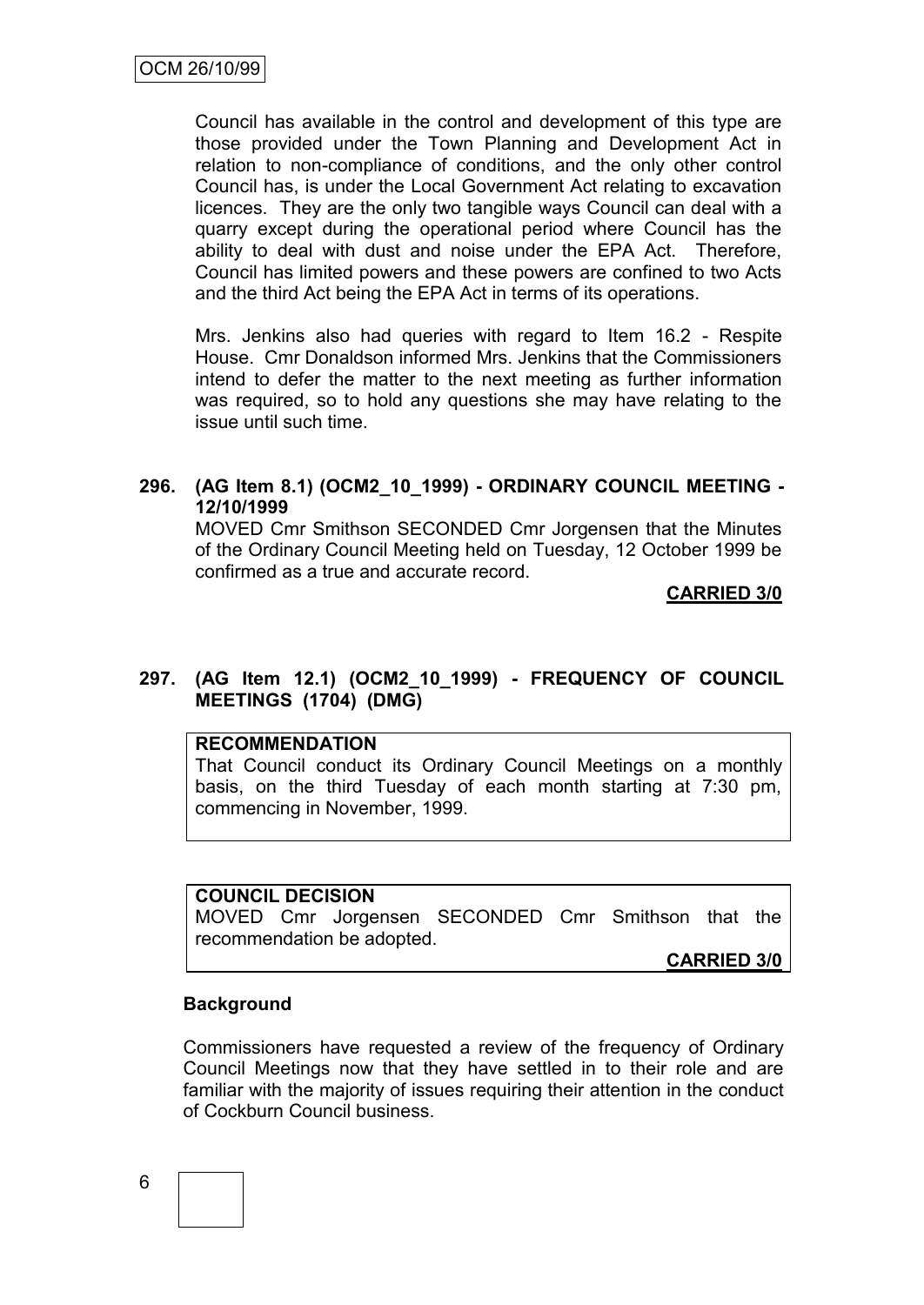# **Submission**

N/A

## **Report**

The Council Meeting structure was altered in May 1999, when the system of conducting two Standing Committee Meetings plus one Ordinary Council Meeting each month, was replaced by having all items requiring Council consideration placed before two Ordinary Council Meetings each month, conducted on the second and fourth Tuesdays.

It was always the intention to monitor the effectiveness of this system and review it after a six month period to ensure maximum benefit from the Council Meeting process is achieved.

An analysis of the current system reveals the following statistics:-

| Total number of Ordinary Council Meetings conducted |    |  |  |
|-----------------------------------------------------|----|--|--|
| Total number of items presented to Council          |    |  |  |
| Number of items unresolved and deferred pending the | 17 |  |  |
| provision of further information                    |    |  |  |
| Average length of Council Meetings                  |    |  |  |

These figures indicate the average number of items presented to each Council Meeting is 17. The most number of matters considered at any single meeting was 26 and the least 10. The figures also show that approximately 10% of all items presented, are deferred pending the provision of further information before being resolved. None of the items presented to Council for determination since the inception of the current system, remain unresolved at the present time.

Using this information, it is considered appropriate that the frequency of Ordinary Council Meetings could be extended to being held on a monthly basis, without reducing the efficiency of the decision making process.

Under such a scenario, it is likely that Council would be required to consider between 30 and 40 items each month. If the average number of deferred matters continues, it is likely that 3 or 4 items each month will not be resolved at the meeting.

The current system has the comfort of being able to quickly take the necessary steps to decide such matters at the next meeting within 2 or 3 weeks, if these are urgently required to be finalised. However, it is questionable whether all, or any, deferred matters are required to be determined within such a short space of time. Even in such urgent circumstances, a Special Meeting can be arranged to deal with these matters.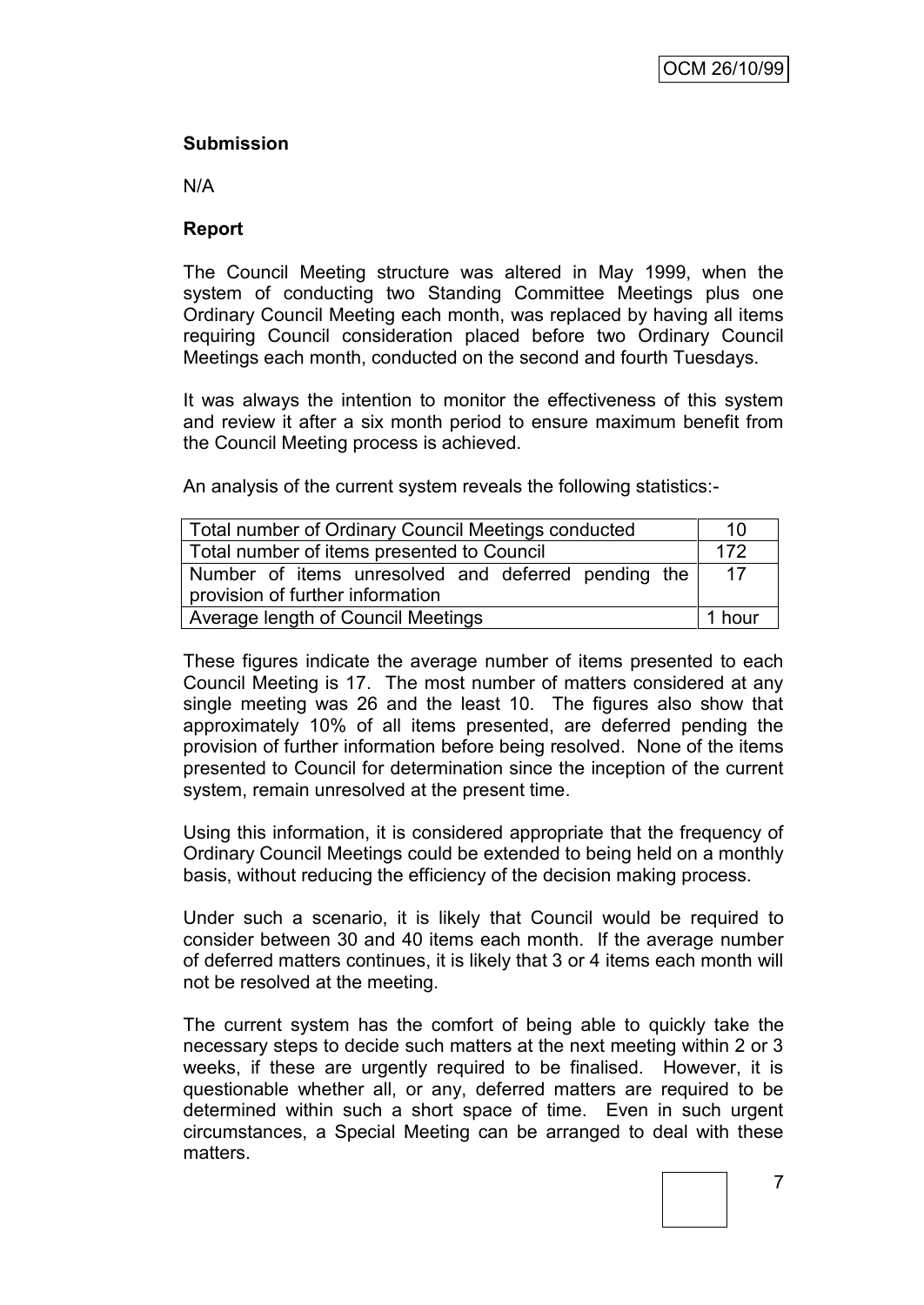The time table for the preparation and settlement of Agenda items would remain intact, with the Agenda being circulated on the Thursday prior to each monthly meeting, as is presently the case.

Implications of the change for moving to the  $3<sup>rd</sup>$  week other than the fourth week is that the tri-annual Financial Report may not be ready on all occasions in the designated month and will be reported to the following month.

The only major amendment to current arrangements would be that involving meetings with community members and organisations. It is likely that some additional, less formal arrangements would need to be made between Commissioners and constituents to complement the formal meeting process, which is likely to fill up quite quickly on a monthly basis.

Provided Commissioners are prepared to accept that there will be some added requirement for them to have casual contact with ratepayers over some issues on an ad hoc basis, there is no reason why a monthly meeting system, operating under the same methodology as the current process, could not deal with Council business as efficiently and effectively as is currently the case.

### **Strategic Plan/Policy Implications**

Corporate Strategic Plan Item 1.7 "Council Administration" refers.

# **Budget/Financial Implications**

Likely to involve less expenditure from the relevant Governance Accounts.

### **Implications of Section 3.18(3) Local Government Act, 1995**

Nil

### **298. (AG Item 13.1) (OCM2\_10\_1999) - SOUTHERN SUBURBS DISTRICT STRUCTURE PLAN (9638) (9640) (AJB) (EAST) (MAPS 15, 16, 20, 21)**

# **RECOMMENDATION**

That Council:

(1) adopt the modified Southern Suburbs District Structure Plan dated 26 October 1999;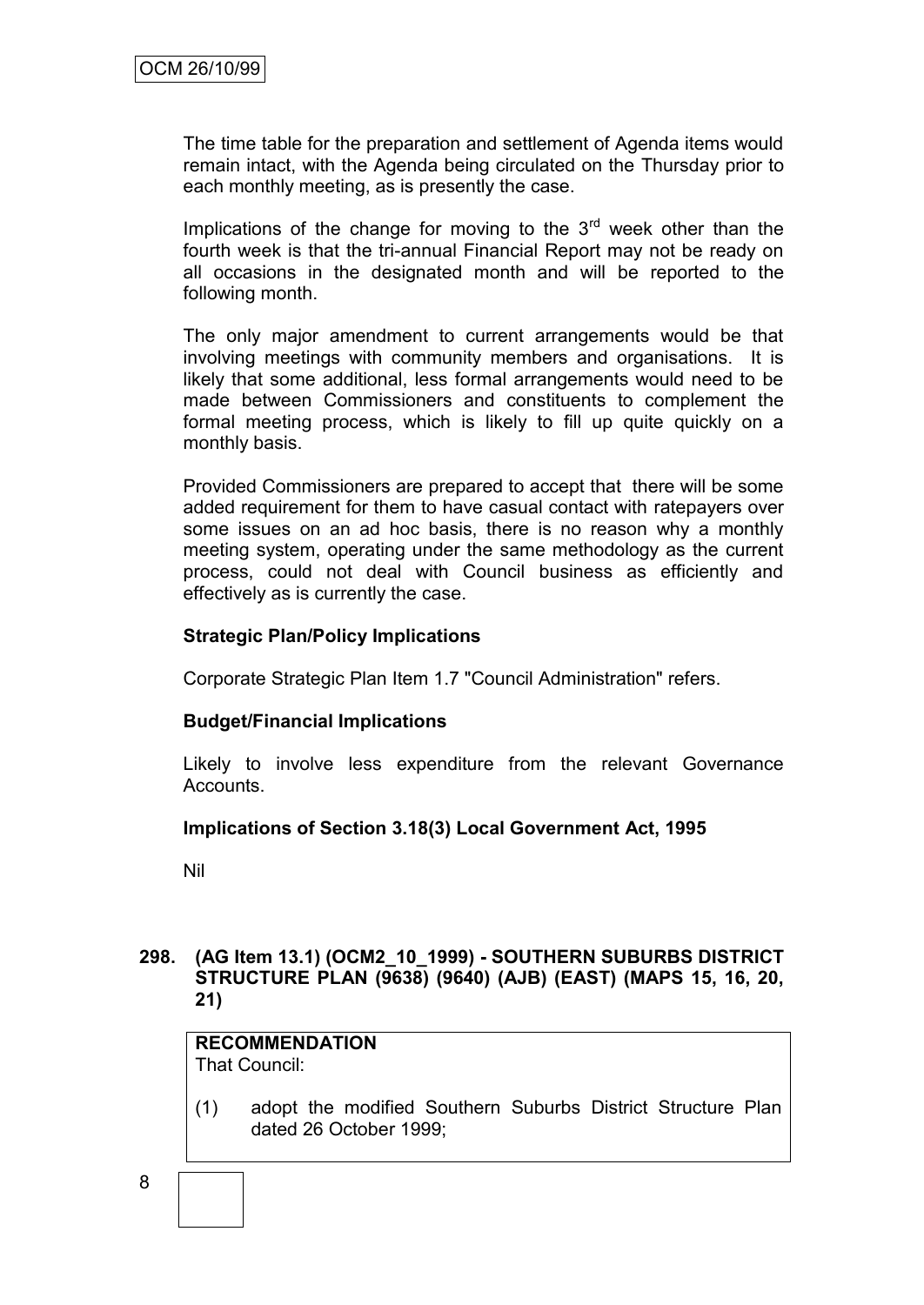OCM 26/10/99

- (2) forward the Southern Suburbs District Structure Plan to the Western Australian Planning Commission for endorsement; and
- (3) following endorsement by the Western Australian Planning Commission, provide a copy of the Southern Suburbs District Structure Plan to all owners of land within the structure plan area and their consultants and Government agencies that provided advice on the draft plan.

# **COUNCIL DECISION**

MOVED Cmr Smithson SECONDED Cmr Jorgensen that the recommendation be adopted.

**CARRIED 3/0**

### **Background**

The draft Southern Suburbs District Structure Plan was advertised for public comment in July 1999. Council at its meeting held on 10 August 1999 (Item 14.11) considered the Schedule of Submissions and forwarded recommendations to the Ministry for Planning for determination.

### **Submission**

The Western Australian Planning Commission has advised by letter dated 28 September 1999 that it is prepared to endorse the Southern Suburbs District Structure Plan as the basis for the broad planning framework for the subject land, subject to the plan being modified in accordance with the Commission's determination on the submissions.

### **Report**

The Western Australian Planning Commission has advised that it is prepared to endorse the Southern Suburbs District Structure Plan as the basis for the broad planning framework of the localities of Atwell, Success and Banjup, subject to the documents being modified in accordance with the Commission's determination on the submissions lodged in respect to the advertised Draft Plan in July 1999 and Council's recommendation in August 1999.

The Commission's requirements and relevant comments on each are as follows:-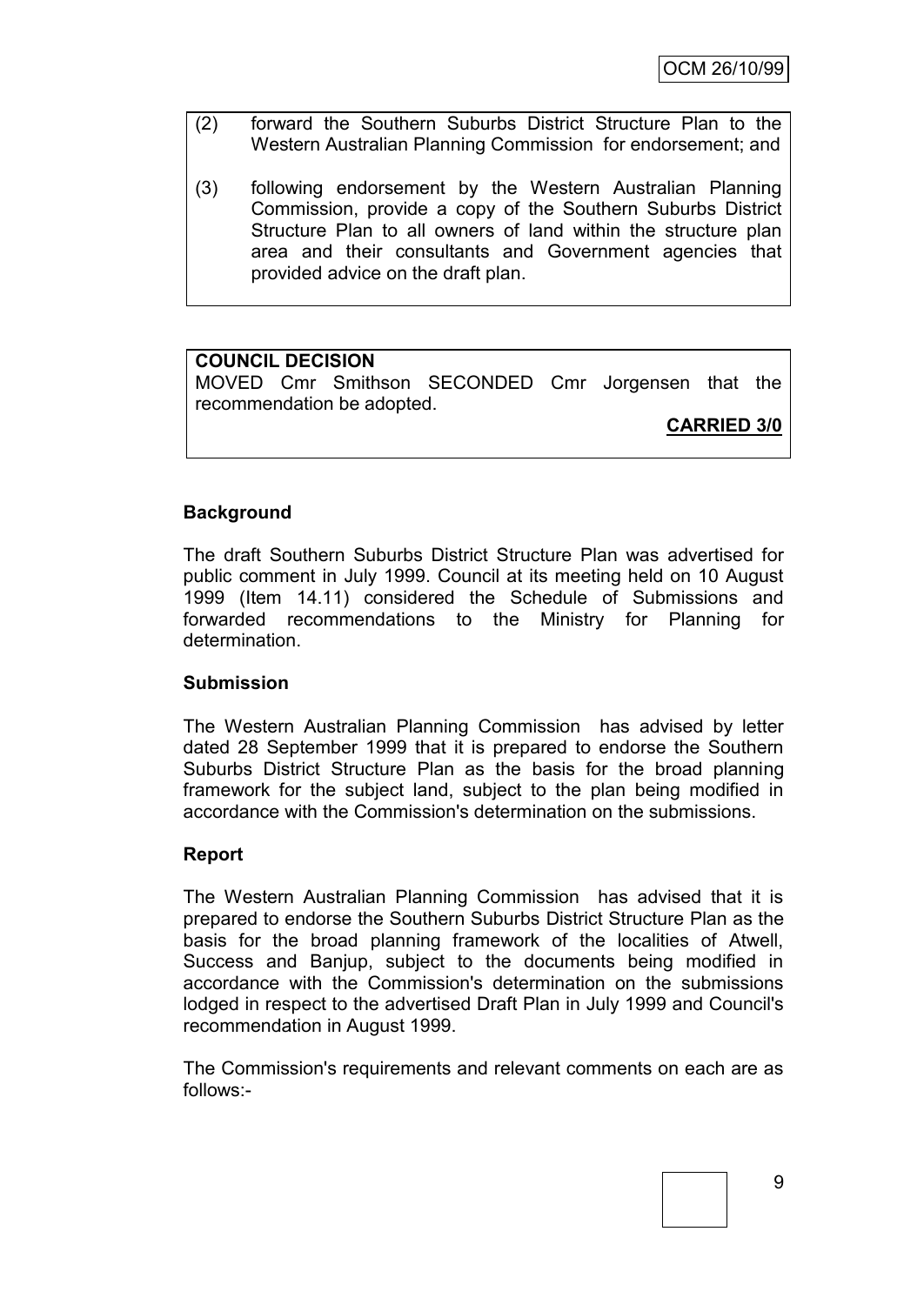1. *The modifications recommended by the Ministry for Planning in its submissions to the City of Cockburn of 27 July 1999 being undertaken.*

## **Comment**

The Ministry advised that the report should be modified to separate the outcomes from the 2 day workshop held to determine areas of environmental significance and Council's recommendations on Bushplan, include reference to Perth's Greenways Plan and its implications for three road corridors within the structure plan area and minor modifications to the text.

Council recommended that the modifications and corrections be made to the final report.

The required changes have been incorporated into the final report.

2. *The boundary of the Southern Suburbs District Structure Plan to be consistent throughout the structure plan report and generally to follow Bartram Road, Frankland Avenue, Gaebler Road, the proposed extension of Tapper Road and Gibbs Road; the area to the south of Gibbs Road the subject of the City's Bushplan to be excluded from the structure plan area; and the structure plan report/maps to be modified accordingly.*

### **Comment**

Council's submission on Bushplan and the recommendations in respect to the land south of Gibbs Road have been clearly enunciated in the report and accordingly the deletion of the notation from the Structure Plan does not significantly diminish Council's position.

The boundary of the Southern Suburbs District Structure Plan area has been modified accordingly.

3. *Section 5.4 "Public Open Space" of the structure plan report to be amended by: (i) noting that the Commission will consider public open space and drainage at the development plan and subdivision stages generally in accordance with relevant Commission policies and with due regard to the individual merits of future applications; and (ii) noting the Commission's policies regarding public open space and drainage.*

### **Comment**

Section 5.4 generally described the required function and distribution of open space within the structure plan area and outlined Council's requirements.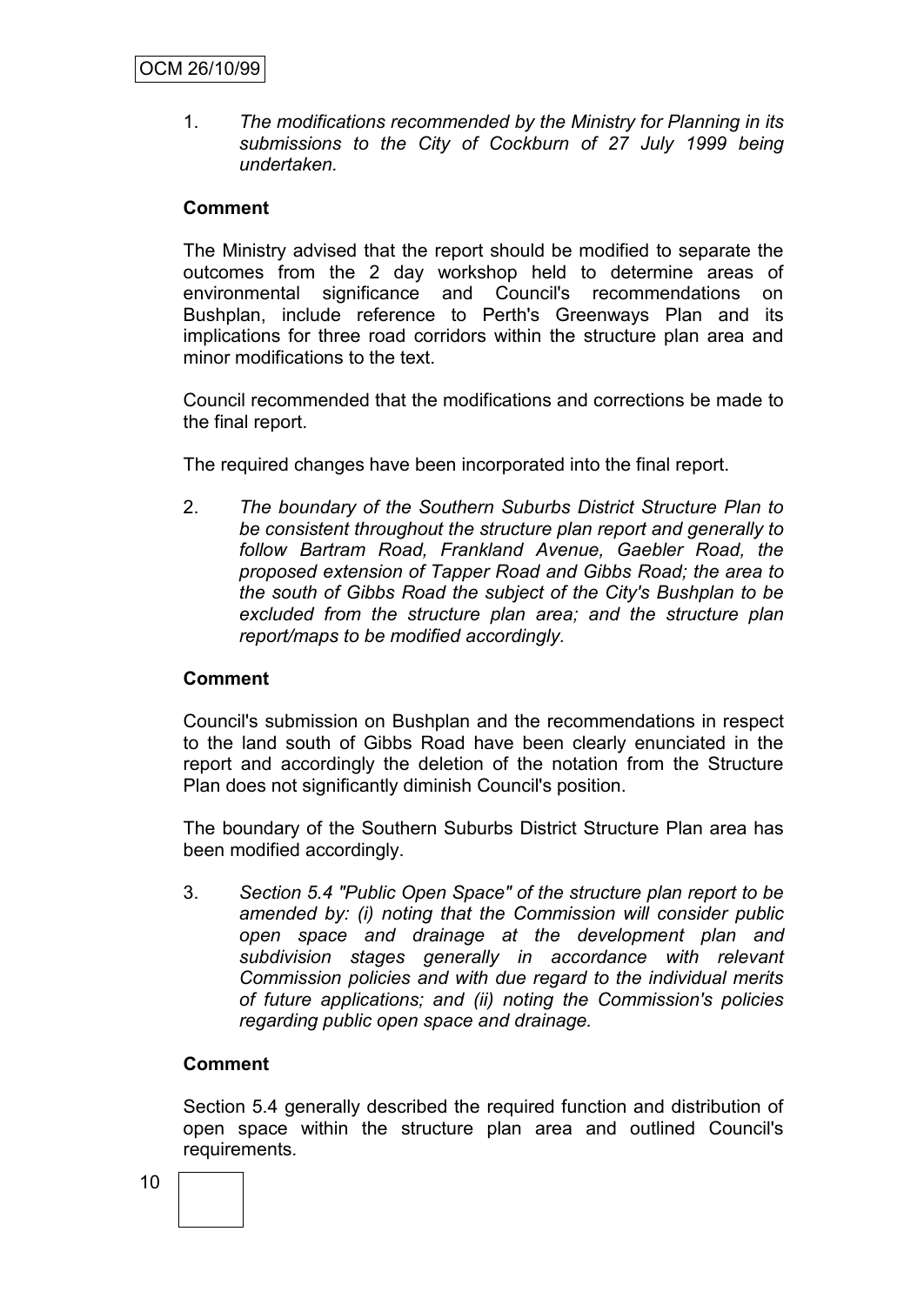Submissions on this section argued that Council's requirements were inconsistent with Commission policies and that the structure plan report should not set the standards.

The Commission in its determination on this issue has agreed with the general thrust of submissions and accordingly all references to matters of detail are to be deleted.

It is noted that the Commission has a degree of discretion within the policies applying to open space and drainage and hence it will be necessary for both the developers and Council to document reasons for their respective positions at the time of submitting individual structure plans and subdivision applications.

Section 5.4 has been amended in accordance with the Commission's determinations.

4. *In respect to the primary school site depicted at Lot 19 Hammond Road, the Commission does not object to its relocation to the adjoining land to the east.*

### **Comment**

The Commission's determination supports Council's recommendation on this issue.

The Structure Plan has been amended accordingly.

5. *In respect to Section 7.4 "Cost Sharing and Owner Development Areas" relating to the pedestrian bridge across the Kwinana Freeway at Gaebler Road and other matters the Commission will consider such at the development plan and subdivision stages.*

### **Comment**

The need for the proposed pedestrian bridge is dependent on whether or not a high school site is included in the area south of Gibbs Road and east of the Freeway in the vicinity of Gaebler Road as shown on the 1993 South Jandakot Mandogalup District Structure Plan.

Requirements for a high school in this area are still being assessed by the Education Department and the requirement for the pedestrian bridge remains unresolved.

The structure plan report has been modified in accordance with the Commission's determination.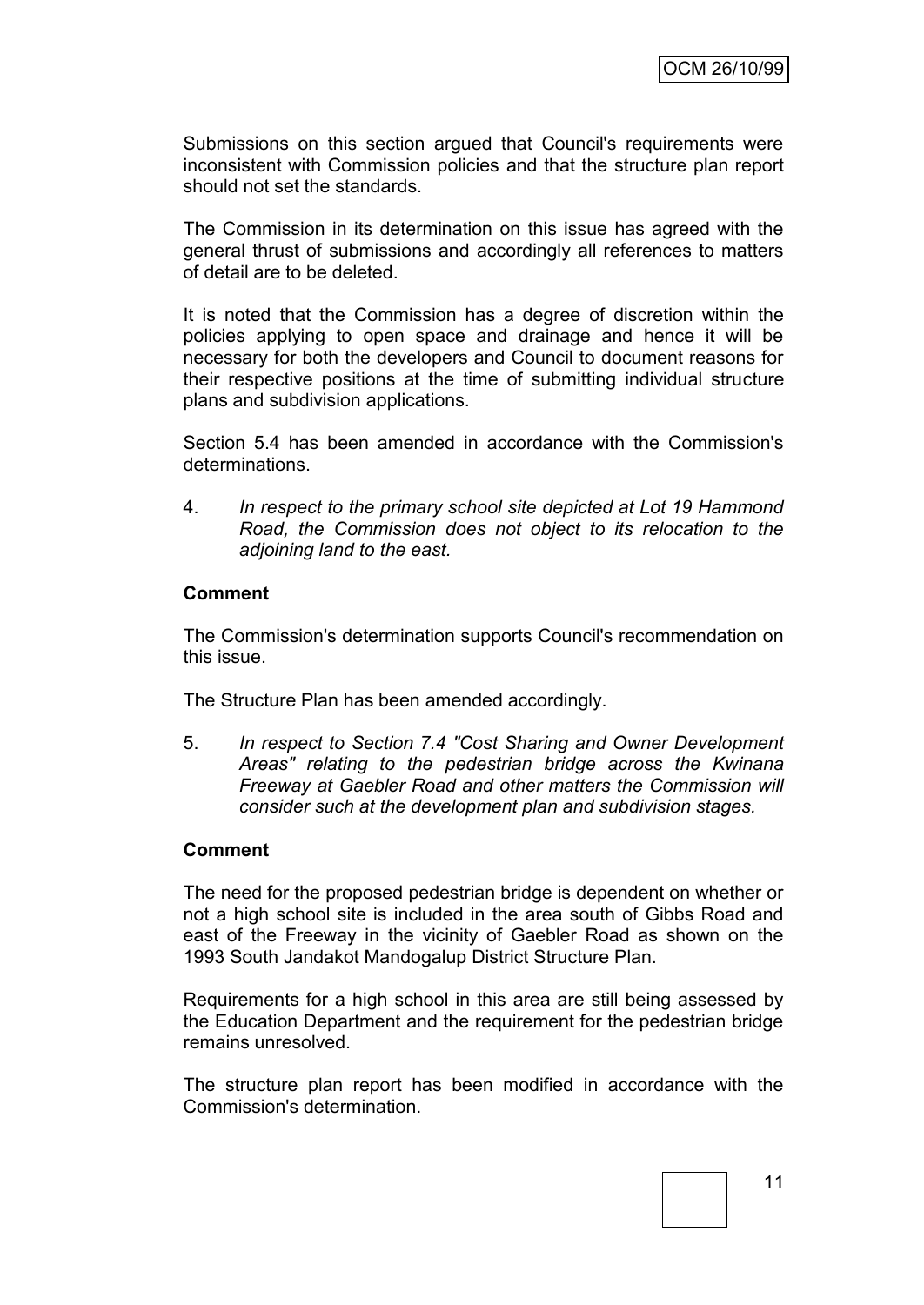The public consultation process on the Southern Suburbs District Structure Plan has resulted in minor changes to both the plan and the report. Given the nature of the required changes it is not considered necessary for the plan to be re-advertised for further public comment. Accordingly it is recommended that Council adopt the modified Southern Suburbs District Structure Plan dated 26 October 1999 which is included in the Agenda attachments.

# **Strategic Plan/Policy Implications**

- PD8 Bushland Conservation
- PD13 Public Open Space
- PD23 Buffer Zones
- PD25 Liveable Neighbourhoods Community Design Codes

# **Budget/Financial Implications**

N/A

# **Implications of Section 3.18(3) Local Government Act, 1995**

Nil

**299. (AG Item 13.2) (OCM2\_10\_1999) - PROPOSED AMENDMENT TO POLICY PD28 "AGED OR DEPENDANT PERSONS DWELLINGS AND ANCILLARY ACCOMMODATION ON RURAL OR SPECIAL RURAL LOTS" - FINAL APPROVAL (9003) (MT)**

**RECOMMENDATION** That Council:

- (1) adopt amendments to Council Policy PD 28 "Aged or Dependant Persons Dwellings and Ancillary Accommodation on Rural or Special Rural Lots", for final approval without modification in pursuance of Part 11 – "Policies" in the District Zoning Scheme No. 2.; and
- (2) place notification of final adoption of the amendment to the Policy in a newspaper circulating the Scheme area, in accordance with 11.1.1 of District Zoning Scheme No. 2.

### **COUNCIL DECISION**

MOVED Cmr Smithson SECONDED Cmr Jorgensen that the recommendation be adopted.

**CARRIED 3/0**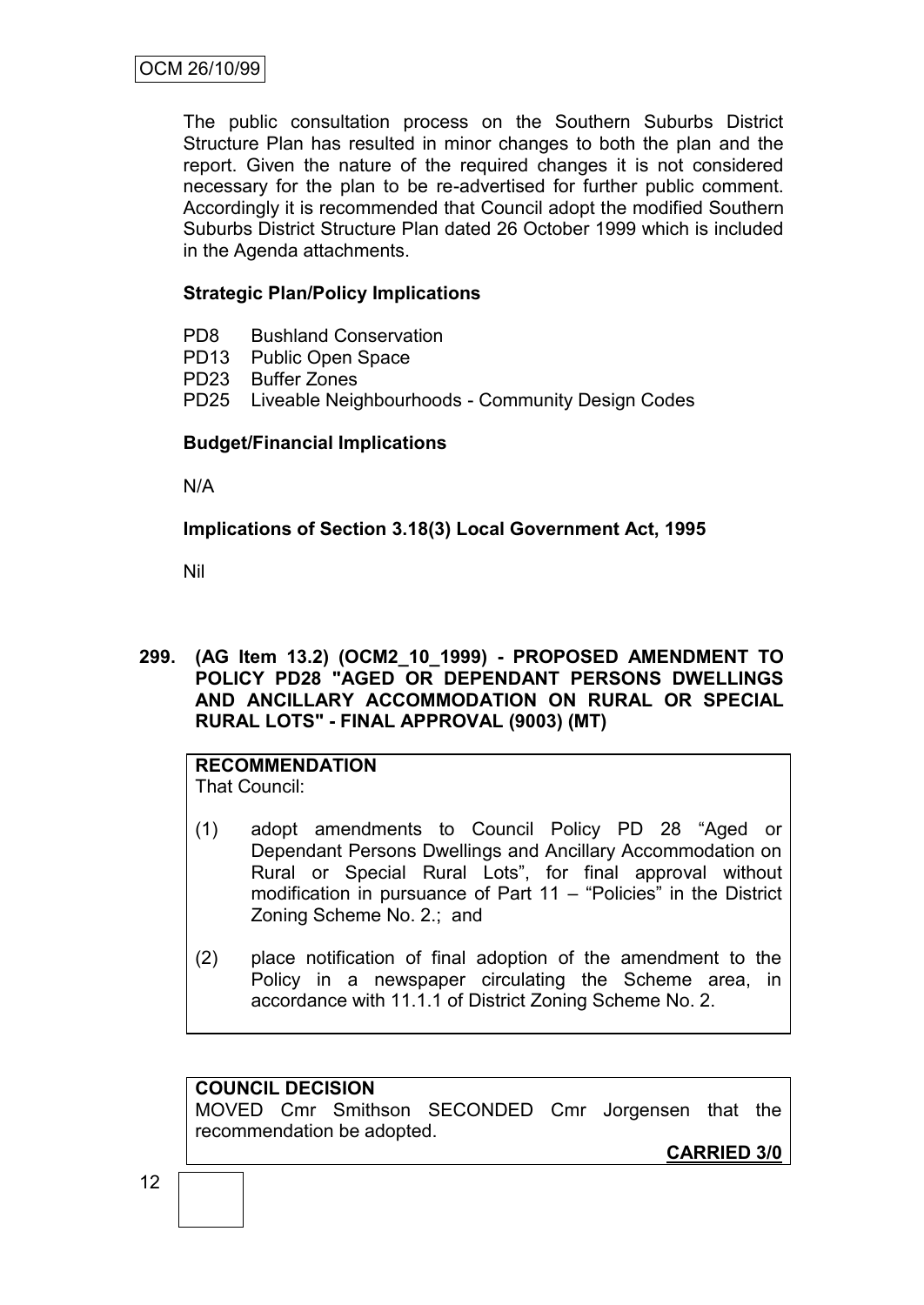# **Background**

At its meeting held on 10 August 1999 Council resolved to initiate amendments to Council Policy PD28. A copy of Draft Policy is attached to the Agenda.

The policy amendment was advertised in a local paper for 2 consecutive weeks.

### **Report**

No submissions were received during the advertising period. It is recommended the amendments to the Policy be adopted without modification.

# **Strategic Plan/Policy Implications**

In accordance with Part 11 "Policies" of Council"s Scheme, added by recently gazetted Amendment 191, notification of final adoption of the policy amendment must be published once in a newspaper circulating in the area.

### **Budget/Financial Implications**

N/A

### **Implications of Section 3.18(3) Local Government Act, 1995**

Nil

**300. (AG Item 13.3) (OCM2\_10\_1999) - PROPOSED SAND EXTRACTION - LOT 2 ARMADALE ROAD, BANJUP - OWNER; PALMERINO RONCI - APPLICANT: DAVID PORTER CONSULTING ENGINEERS (5513120) (CC) (EAST) (MAP 20)**

#### **RECOMMENDATION** That Council:

(1) Approve the application subject to the following conditions: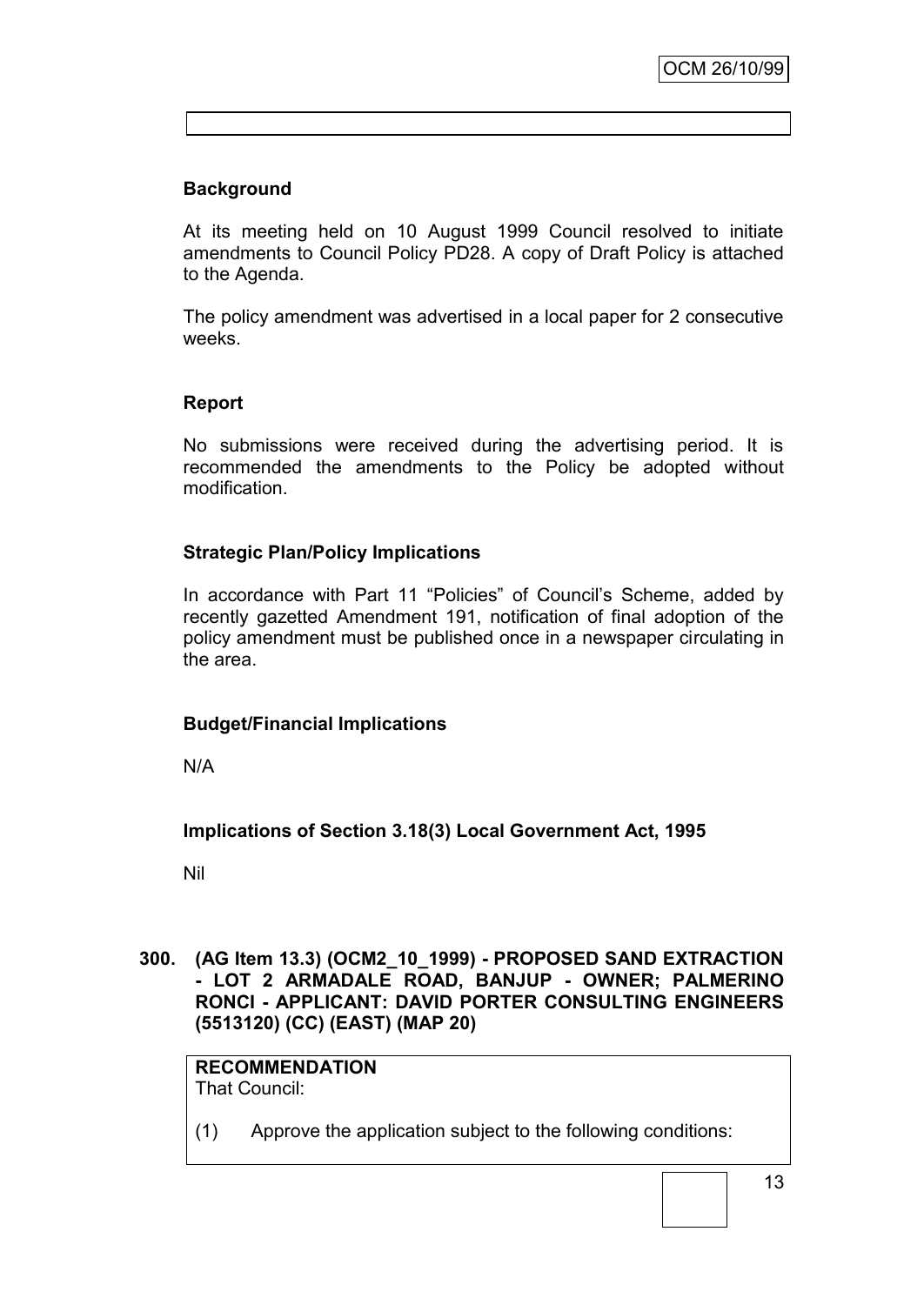# **CONDITIONS**

- 1. Nothing in this approval shall exclude compliance with all relevant laws in the commencement and carrying out of development.
- 2. Development being carried out in accordance with the commitments and plans contained within report "Development Proposal Extractive Industry Lot 2 Banjup Road Armadale for Naval Base Contractors" dated 20 May 1999 and the document titled 'Quarry Rehabilitation Lot 2 Armadale Road, Banjup' prepared for David Porter Consulting Engineer by Quality Environmental September 1999 as amended by Council (see attachment), unless superseded by conditions of this approval.
- 3. Excavation works being restricted to between the hours of 7AM to 6PM Monday to Saturday and not at all on Sunday or Public Holidays.
- 4. All stormwater to be contained on site.
- 5. An annual report being prepared and submitted to Council by 30 September each year detailing excavation and rehabilitation activity undertaken over the past 12 months period and proposed excavation and rehabilitation for the following 12 month period.
- 6. Safety fencing and warning signs being placed around the perimeter of the site to the satisfaction of Council.
- 7. No burning of stockpiled vegetation or any other material to occur on site.
- 8. This approval remains valid for a period of five (5) years only. If development is not completed within this time the approval shall lapse. Where an approval has lapsed, no development shall be carried out without the further approval of Council having been first sought and obtained.
- 9. The minimum excavation level being not less than 2 meters above the water table as defined by the Waters and Rivers Commission.
- 10. No stockpiling of materials other than materials associated with sand excavation occurring on site and rehabilitation of the site.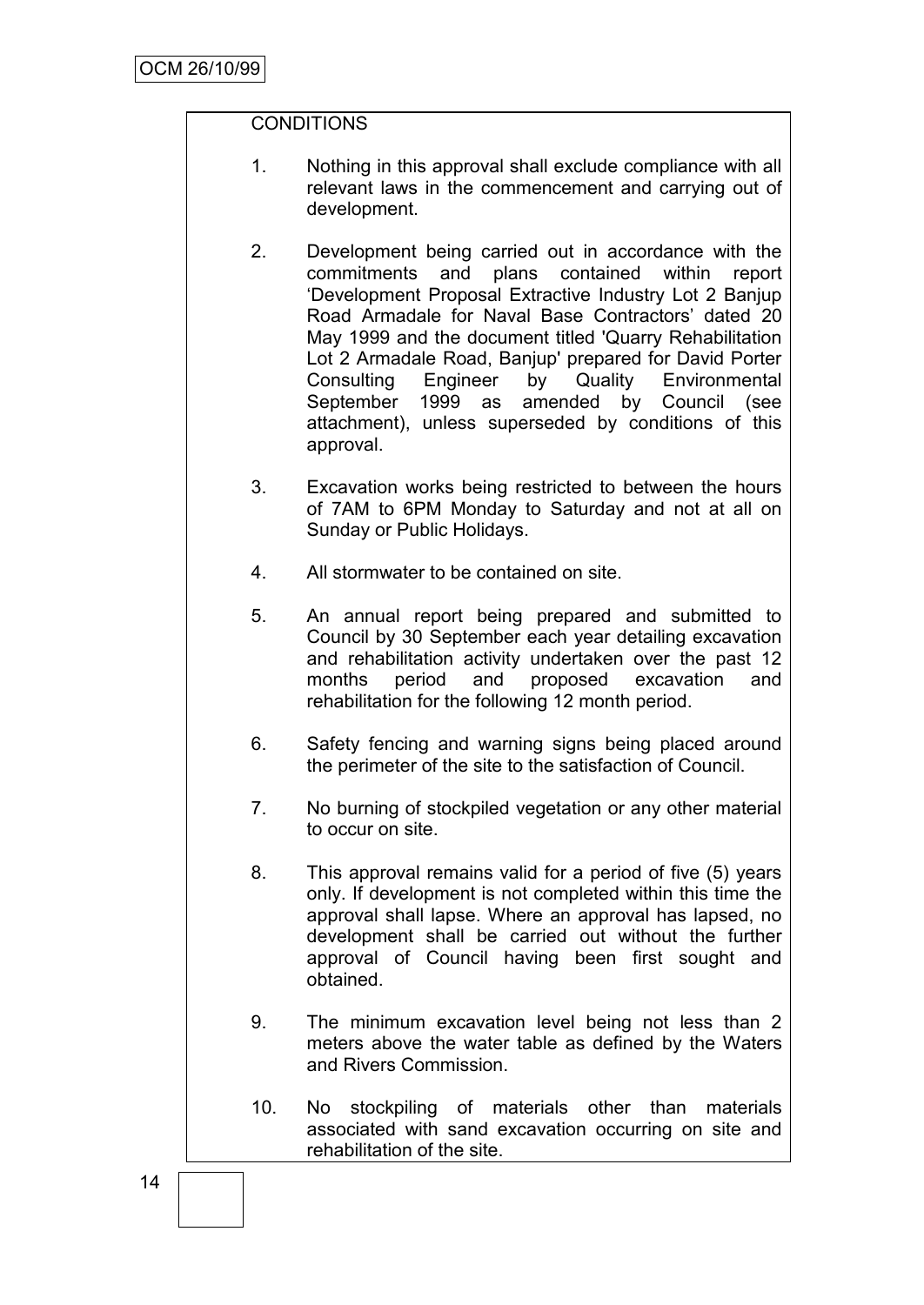11. Dust suppression to be carried out in accordance with the commitments contained within the report 'Dust Management Plan Proposed Extractive Industry Lot 2 Armadale Road, Banjup received by Council 13 September 1999.

## **CONDITIONS TO BE COMPLIED WITH PRIOR TO THE ISSUE OF AN EXCAVATION LICENCE**

- 12. The owner(s) of the land entering into an agreement with the City covenanting to excavate and rehabilitate the land in accordance with this approval and conditions. Such Deed shall create a caveatable interest in the land in favour of the City and allow the City powers to effect rehabilitation of the land in the event of default by the operator, using the bond/guarantee held in trust by the City, by twenty one (21) days notice in writing and the deed shall contain such matters as are relevant to the conditions herein mentioned. The Deed is to be prepared by the City"s solicitors at the cost of the applicant.
- 13. A bank guarantee or bond for the rehabilitation of the site in a form acceptable to and from a bank approved by the City, in the sum of \$10,000 to be lodged with the City. If demand is made under the guarantee and the money paid by the guarantor to the City, the applicant shall, within twenty one (21) working days of such payment by the guarantor restore the amount of the guarantee to \$10,000.
- 14. Maintenance of a 40 metre buffer (including bunds where necessary) to Armadale Road. All existing vegetation within the buffers to be retained and additional tree and shrub planting to be completed in the buffer to Armadale Road to the satisfaction of Council.
- 15. No excavation to occur within 20 metres of site boundaries other than the boundary to Armadale Road without the written consent of adjoining landowners being submitted to Council.
- 1.1.1. FOOTNOTES
- 1. The operator shall comply with all environmental standards as specified in any works approval, licences or conditions of approval applied under the Environmental Protection Act.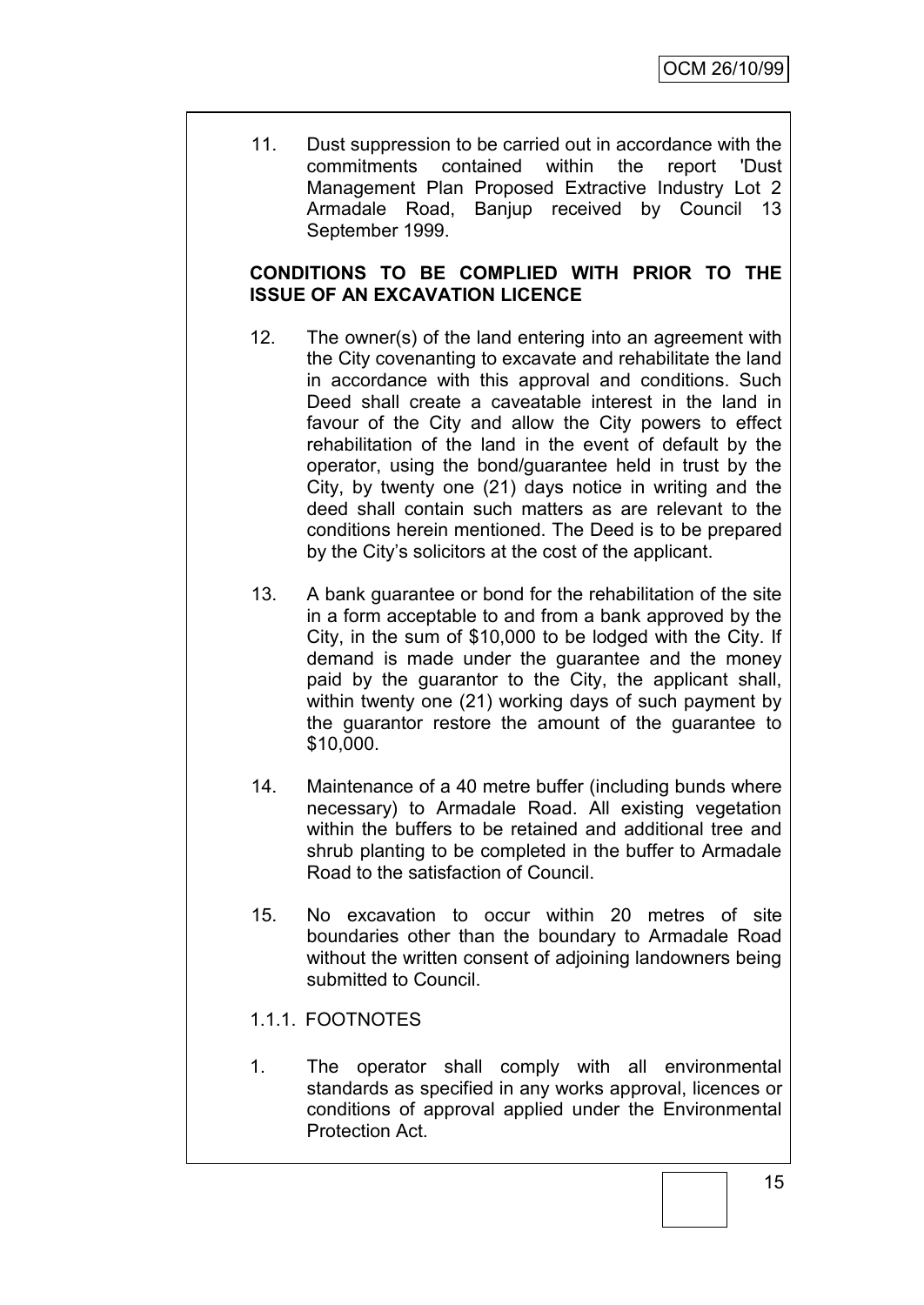- 2. The applicant is advised to liase with the Waters and Rivers Commission regarding its licensing requirements for fuel storage and water bores and its draft policy on Construction and Silica Sand Mining in Public Drinking Water Source Areas.
- (2) Advise the applicant, and referral authorities of the Council"s decision.

### **COUNCIL DECISION**

MOVED Cmr Smithson SECONDED Cmr Jorgensen that the recommendation be adopted.

**CARRIED 3/0**

### **Background**

| ZONING:          | MRS:<br><b>RURAL-WATER PROTECTION ABUTS</b> |                      |  |
|------------------|---------------------------------------------|----------------------|--|
|                  |                                             | PARKS AND RECREATION |  |
|                  | DZS:                                        | <b>RURAL</b>         |  |
| <b>LAND USE:</b> | UNDEVELOPED RURAL LAND                      |                      |  |
| LOT SIZE:        | 3.1515HA                                    |                      |  |
| AREA:            | N/A                                         |                      |  |
| USE CLASS:       | <b>SA USE</b>                               |                      |  |

Lot 2 is undeveloped Rural zone land situated in MRS Rural-Water Protection zone and is identified in the Western Australian Planning Commission"s document "Perth"s Bush Plan" as having "Regionally Significant Bushland-Recommended for Protection".

Submissions on Perth's Bushplan are currently under consideration and the final document is scheduled for release at the end of 1999.

Lot 2 is bounded by Boral Besser Masonry"s sand quarry to the west and north, and Rocla Quarry Products sand quarry on Reserve R1820 to the east, which was approved by the Departments of Minerals and Energy.

Unapproved clearing of Lot 2 took place in the first week of June 1999 without Planning Consent having been obtained from Council.

The landowner by letter of 28 June 1999 has advised the clearing took place without his knowledge or consent by individuals unknown. He further advised that he was in the process of making application to excavate sand from the site.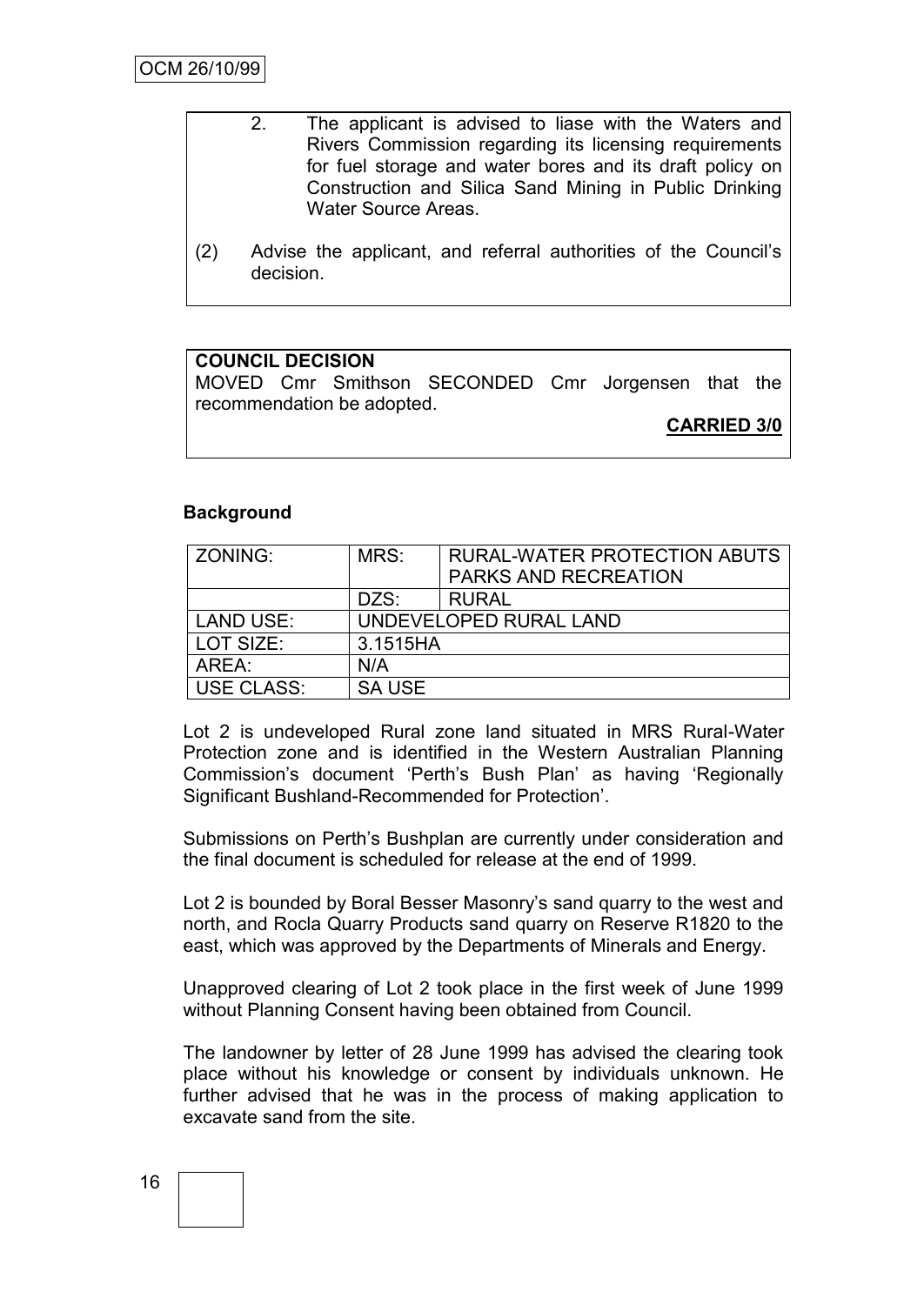Council's solicitors (McLeod & Co) have verbally advised that a successful prosecution for the unapproved clearing may be difficult to achieve as there are no witnesses and the owner has denied knowledge of the incident. It is still open to Council to pursue the matter if it desires, however, this course of action is not recommended because of the solicitor's advice.

### **Submission**

Application has been made to extract the sand resource from Lot 2.

The main operation characteristics of the proposal are as follows.

Excavation of sand to site boundaries to tie in with excavation operations on adjacent lots R1820 and Lot 4 to a minimum level of 2 metres above the water table approximately RL29.5 to RL30.

Maintenance of a 40 metre buffer zone to Armadale Road.

A maximum of 50 two way vehicle movements per day.

The stage rehabilitation of the site and dust suppression measures.

### **Report**

As part of advertising, a sign was placed on site and nearby residents were notified of the proposal. No objections were received.

The Ministry for Planning has advised that although Lot 2 is identified in Perth"s Bush Plan, its small size does not provide for an adequate Bushplan site. The Ministry raises no objections the excavation of Lot 2 subject to the retention of a 40 metre buffer to Armadale Road.

MRWA has no objections subject to the its crossover requirements onto Armadale Road, which the applicant has committed to do in the excavation/rehabilitation report.

The Water and Rivers Commission advises that the proposal should be subject to its draft policy on Construction and Silica Sand Mining in Public Drinking Water Source Areas. This will be footnoted to the applicant.

The applicant has submitted an adequate Rehabilitation Plan and Dust Management Plan to Council.

The extraction of sand from Lot 2 is a logical extension of extractive industry on adjacent land and will allow for a consistent landform in the locality.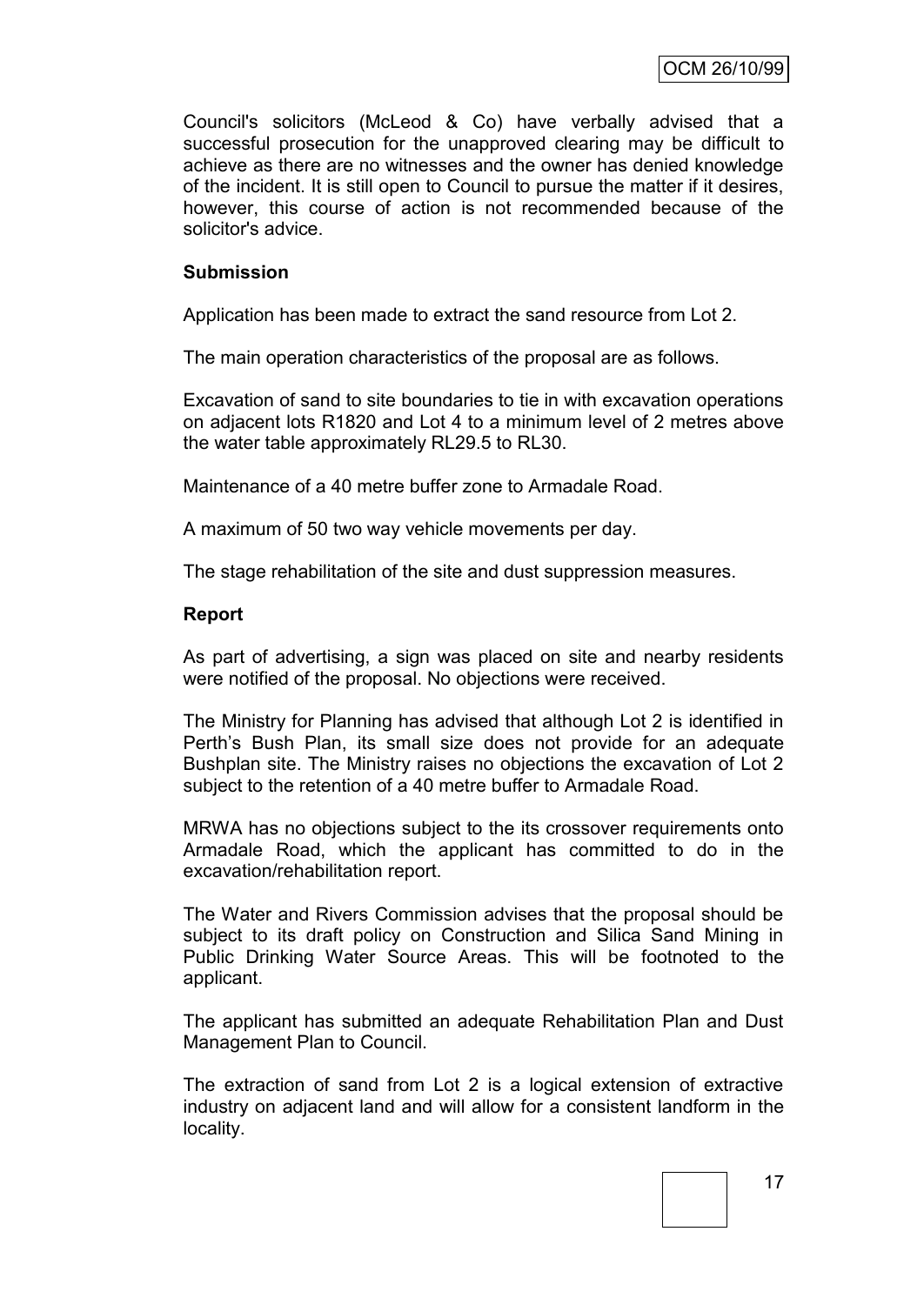# **Strategic Plan/Policy Implications**

PD 21 Extractive Industries

# **Budget/Financial Implications**

N/A

# **Implications of Section 3.18(3) Local Government Act, 1995**

Nil

**301. (AG Item 13.4) (OCM2\_10\_1999) - NON-COMPLIANCE WITH CONDITION OF DEVELOPMENT APPROVAL AND LOCAL LAW - LOTS 9 AND 20 ROCKINGHAM ROAD AND PT LOT 4 MUSSON ROAD, HENDERSON - OWNER: RCG PTY LTD (5513079) (CC) (COASTAL) (MAPS 10 & 11)**

### **RECOMMENDATION**

That Council advise the owner/occupier of the land, RCG Pty Ltd that:-

- (1) Use of Lots 9 & 20 Rockingham Road and portion of Pt Lot 4 Musson Road, Henderson is in breach of clause 7.2 of the City of Cockburn Town Planning Scheme No. 2 by reason of failure to comply with the following condition of Council"s development approval of 18 June 1997:
	- 1. Condition 14 requiring the owner of the land to enter into a deed with the City of Cockburn to excavate and rehabilitate the land in accordance with the approval.
- (2) The excavation of sand without the owner having first obtained an excavation licence is a breach of the City of Cockburn Local Law.
- (3) In the event that the above matters are not rectified to the satisfaction of the Council officers within 28 days of the date of this notice, a prosecution action will be initiated by Council"s solicitors against the owner/occupier, RCG Pty Ltd for a breach of the City of Cockburn Town Planning Scheme No.2 and the Local Law.
- (4) The carriage and conduct of any proceeding be delegated to the Manager of Development Services.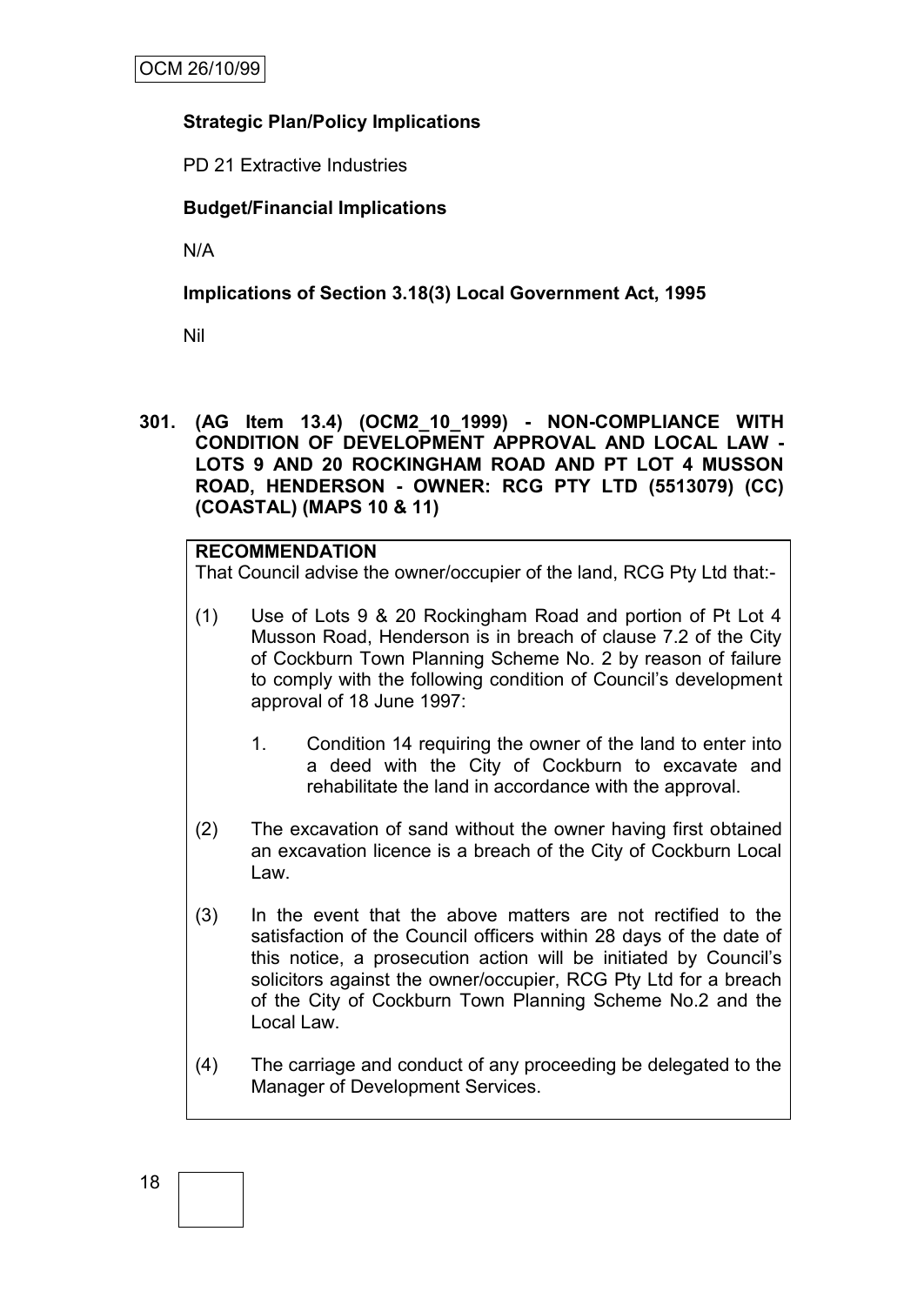# **COUNCIL DECISION** MOVED Cmr Smithson SECONDED Cmr Jorgensen that the recommendation be adopted.

**CARRIED 3/0**

### **Background**

| ZONING:           |                                      | MRS: RURAL   |
|-------------------|--------------------------------------|--------------|
|                   | DZS:                                 | <b>RURAL</b> |
| <b>LAND USE:</b>  | <b>EXTRACTIVE INDUSTRY LIMESTONE</b> |              |
| l LOT SIZE:       | N/A                                  |              |
| AREA:             | N/A                                  |              |
| <b>USE CLASS:</b> | <b>SA USE</b>                        |              |

Lots 9 and 20 Rockingham Road have been used for limestone extraction over the past 20 years. The current development approval issued on 18 June 1997 allowed for the continuation of limestone extraction on these lots and expansion of activity into a portion of Pt Lot 4 Musson Road. *See Agenda Attachments for Location Plan*

A recent application to use the land as a land-fill site was refused by Council and rejected by the Minister of Planning on Appeal.

### **Report**

Condition 14 of the current Development Approval, which requires the owner/operator to enter into a deed of agreement with the Council to excavate and rehabilitate the land in accordance with conditions of the approval, has yet to be satisfied by the owner. *See Agenda Attachments for Condition 14.*

Condition 14 also allows Council to place a caveat over the site and power of entry to effect rehabilitation in the event of default.

The owner has been advised by Council in writing six times that Condition 14 is outstanding. The most recent occasions being the 2 June 1998 and the 5 March 1999. The most recent version of a draft deed of agreement was sent to the owner on the 25 January 1999 by Council's solicitors - McLeod & Co. Finalisation of the Deed has become protracted due to lack of initiative by the owner.

Limestone extraction is also being undertaken in the absence of an excavation licence, as its issue is contingent upon finalisation of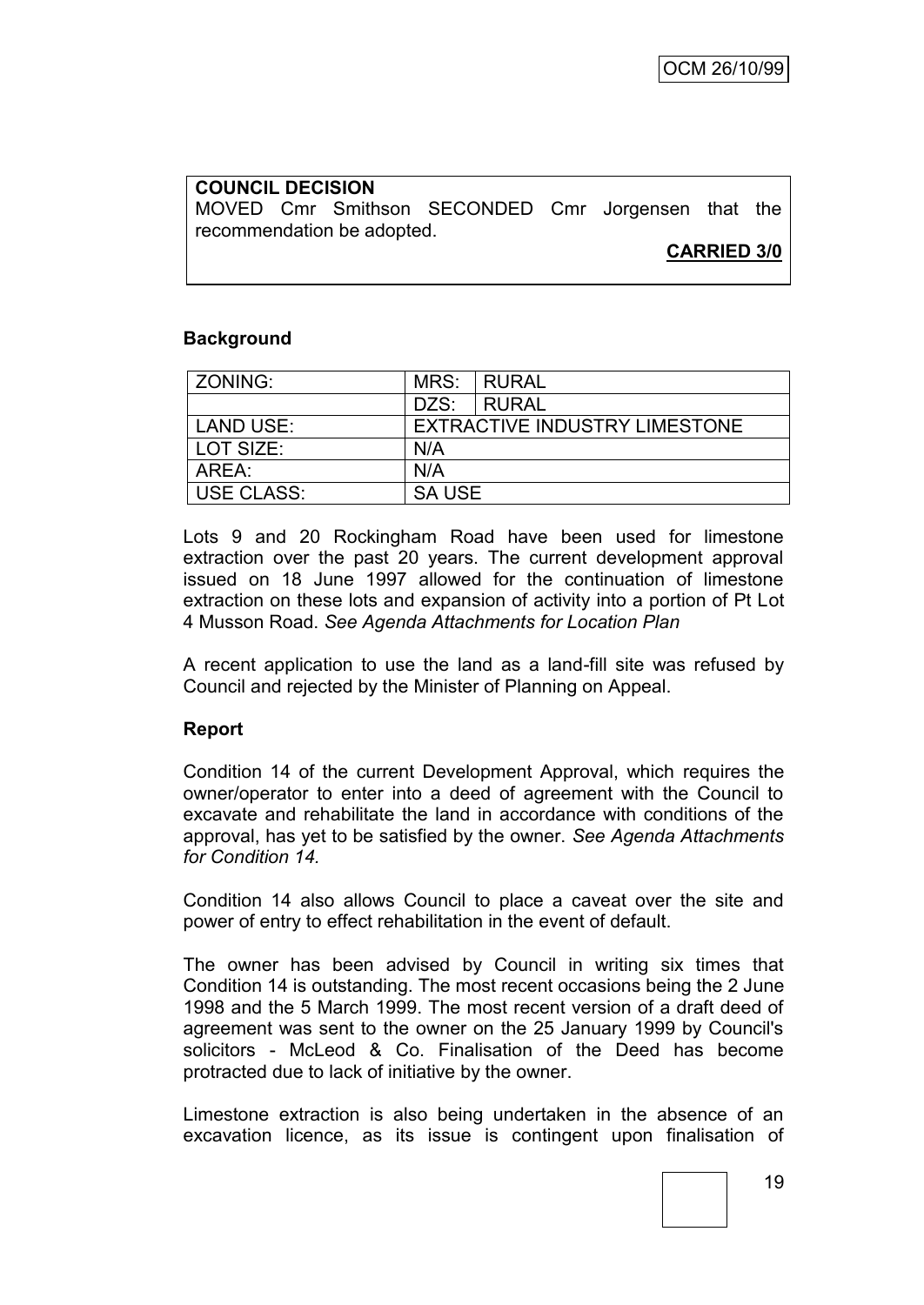Planning Conditions. The operator is therefore in breach of the City of Cockburn Local Laws.

In order to bring the Extractive Industry on the land into compliance with the City of Cockburn Town Planning Scheme No. 2 and Local Law, it is appropriate that notice to the owner be given through Council's solicitors, advising that legal action will be initiated in the event that the matters are not resolved within 28 days of the notice.

# **Strategic Plan/Policy Implications**

PD21 Extractive Industries and PD1 Compliance with Conditions of Planning Approval, apply

### **Budget/Financial Implications**

Potential revenue gain from successful prosecution or potential cost from unsuccessful prosecution.

# **Implications of Section 3.18(3) Local Government Act, 1995**

Nil

**302. (AG Item 13.5) (OCM2\_10\_1999) - PROPOSED CHANGE OF USE (HAY BALING PLANT) - LOT 30; 42 HOWSON WAY, BIBRA LAKE - OWNER/APPLICANT: MILNE FEEDS PTY LTD (4309104) (MT) (SOUTH) (MAP 8)**

# **RECOMMENDATION**

That Council:

- (1) refuse the application for a hay baling plant on Lot 30; 42 Howson Way, Bibra Lake for the following reason:
	- 1. the use is classed as a Noxious Industry under Council"s District Zoning Scheme No.2 and is not a permitted use in the General Industry Zone.
- (2) in the event the use has not ceased on the site after 30 days, refer the matter to Council"s solicitors to commence legal proceedings against the owners of the property for breach of Council"s Scheme by undertaking development without planning consent and for breaching the Health Act by continuing an Offensive Trade without approval.

(3) issue a MRS Form 2 Notice of Refusal to the applicant and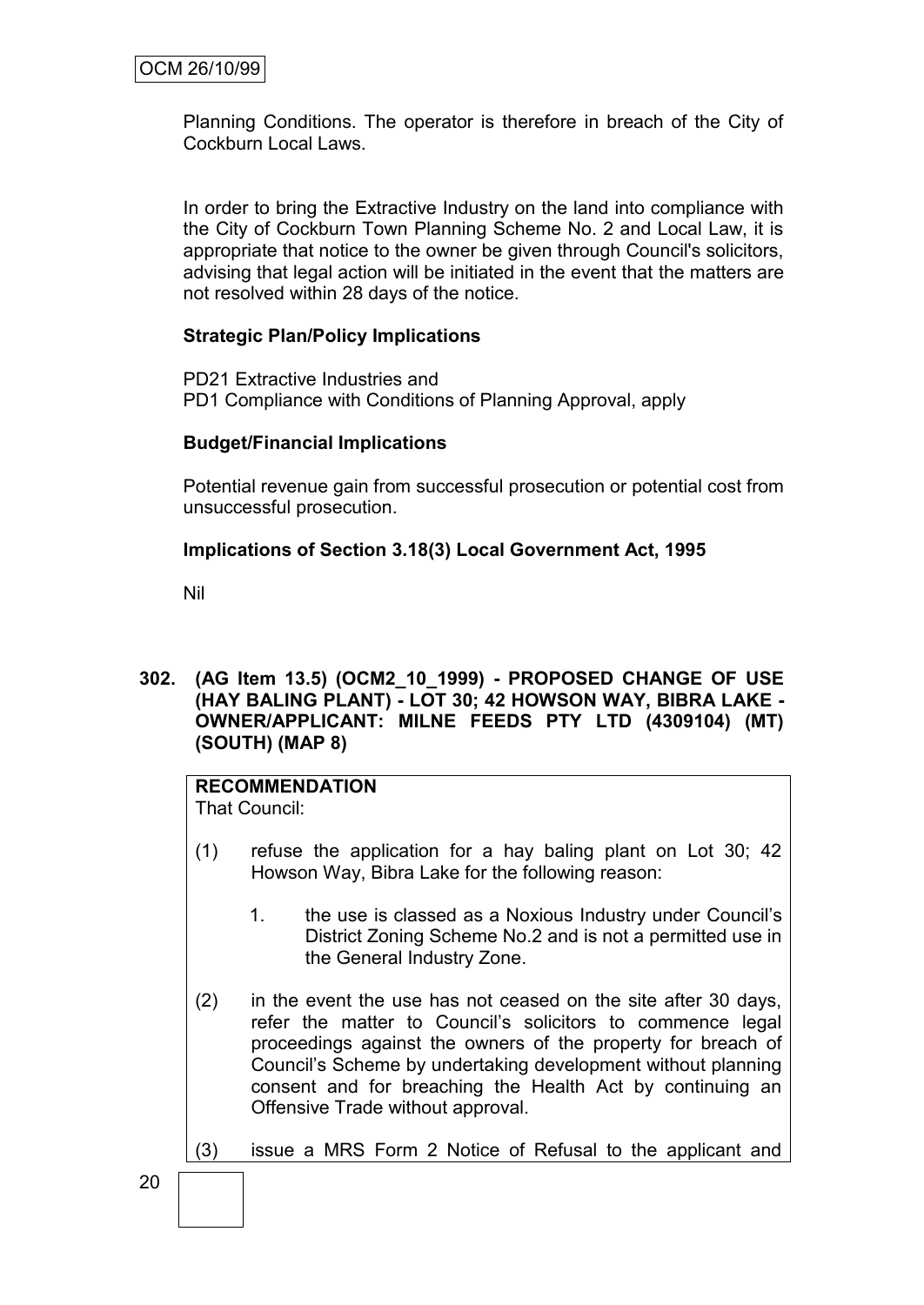advise them that the use is to cease within 30 days.

### **COUNCIL DECISION**

MOVED Cmr Jorgensen SECONDED Cmr Smithson that the recommendation be adopted.

**CARRIED 3/0**

### **Background**

| ZONING:           | MRS:         | INDUSTRIAL              |
|-------------------|--------------|-------------------------|
|                   | DZS:         | <b>GENERAL INDUSTRY</b> |
| <b>LAND USE:</b>  | <b>SHEDS</b> |                         |
| LOT SIZE:         | $3.0326m^2$  |                         |
| AREA:             | N/A          |                         |
| <b>USE CLASS:</b> | "Х"          |                         |

Council"s Health Department have received complaints about hay dust emanating from the subject property since March 1998. Problems with dust have been reported by 5 properties over the one and half year period. A map detailing the locations of the complaints is attached to this agenda. Officer investigations and sampling has confirmed the dust is coming from the operations of Milne Feeds.

In February 1999 it was discovered the operations on Lot 30, which had been operating for approximately 4 years, had not received planning consent. The previously approved use was for warehousing. In a letter to Milne Feeds, dated 3 March 1999, Council advised them of this and advised to cease the use or apply for planning consent. They were advised that Council may view the operation as a Noxious Industry and refuse the application.

Milne Feeds took their own legal advice, which seemingly confirmed Council"s position. They communicated to Council in a letter of 26 March 1999 they had made "a firm decision to relocate" and asked for 6 months to do so. An extension to relocate till the end of September 1999 was agreed to.

In a letter dated 13 August 1999 Milne Feeds stated that as a result of a merger with another company they had not proceeded any further with the relocation. Council officers responded by way of letter that the relocation was to be complete by the end of September.

### **Submission**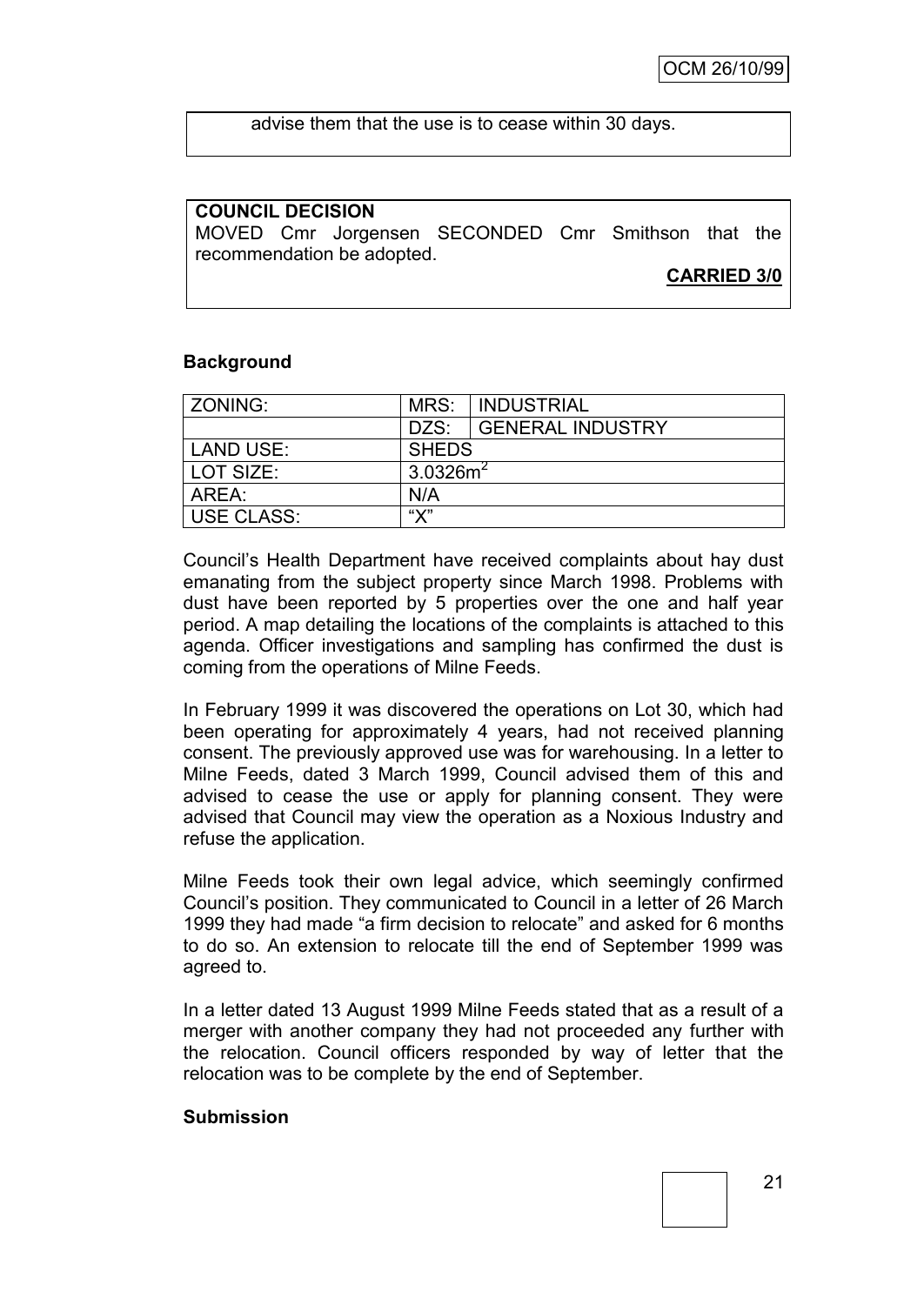A letter from Milne Feeds, dated 16 September explains the company has decided against relocation and to apply for the hay baling use on the site. A MRS Form 1 application was submitted on 24 September. It proposes to continue to use the site for the pressing of oaten hay for export to Japan and other countries. The submitted site plan is attached to this agenda.

# **Report**

It is open to Council to determine the proposed use a "Noxious Industry". If it is a Noxious Industry, it is not a permitted use on the subject lot, which is zoned "General Industry". The determining factor is whether the use constitutes an "Offensive Trade" under the definition given in the Second Schedule of the Health Act. Noxious Industry is defined in Council"s Scheme as:

*"means an industry in which the processes involved constitute an offensive trade within the meaning of the Health Act 1911…"*

The relevant section of the Offensive Trade definition is:

"…*any trade that, unless preventive measures are adopted, may become a nuisance to the health of the inhabitants of the district."* 

A legal opinion was sought in March this year in relation to these matters and the operations on the Milne Feeds" site and has been circulated under separate cover.

In this case, the Council does not need to guess at the possible nuisance to the health. The baling plant has been operating for some time and the impact on the inhabitants has been established. The process on the site involves receiving large bales or rolls of hay, breaking them up, and feeding the hay into a machine designed to compact it and wrap it into smaller bales. An outcome of the process is the release of hay dust, which on windy days becomes airborne and settles on surrounding properties. At such times a dust cloud is visible over the property. Council Health officers have worked with Milne Feeds on measures to limit the release of dust, but these have not been successful. As well as the problems caused by dust settling on the operations of neighbouring businesses, complaints have been received from workers on surrounding lots suffering from irritation to the eyes and hay fever. This would seem to constitute a nuisance to the health of the inhabitants of the district.

The only way to prevent the dust from becoming airborne is to totally enclose the operation. For financial reasons, the applicant is not prepared to undertake this. Even if they were, it is likely this enclosure, with the necessary inclusion of dust collectors, would constitute a preventative measure and the use would still be deemed an offensive trade.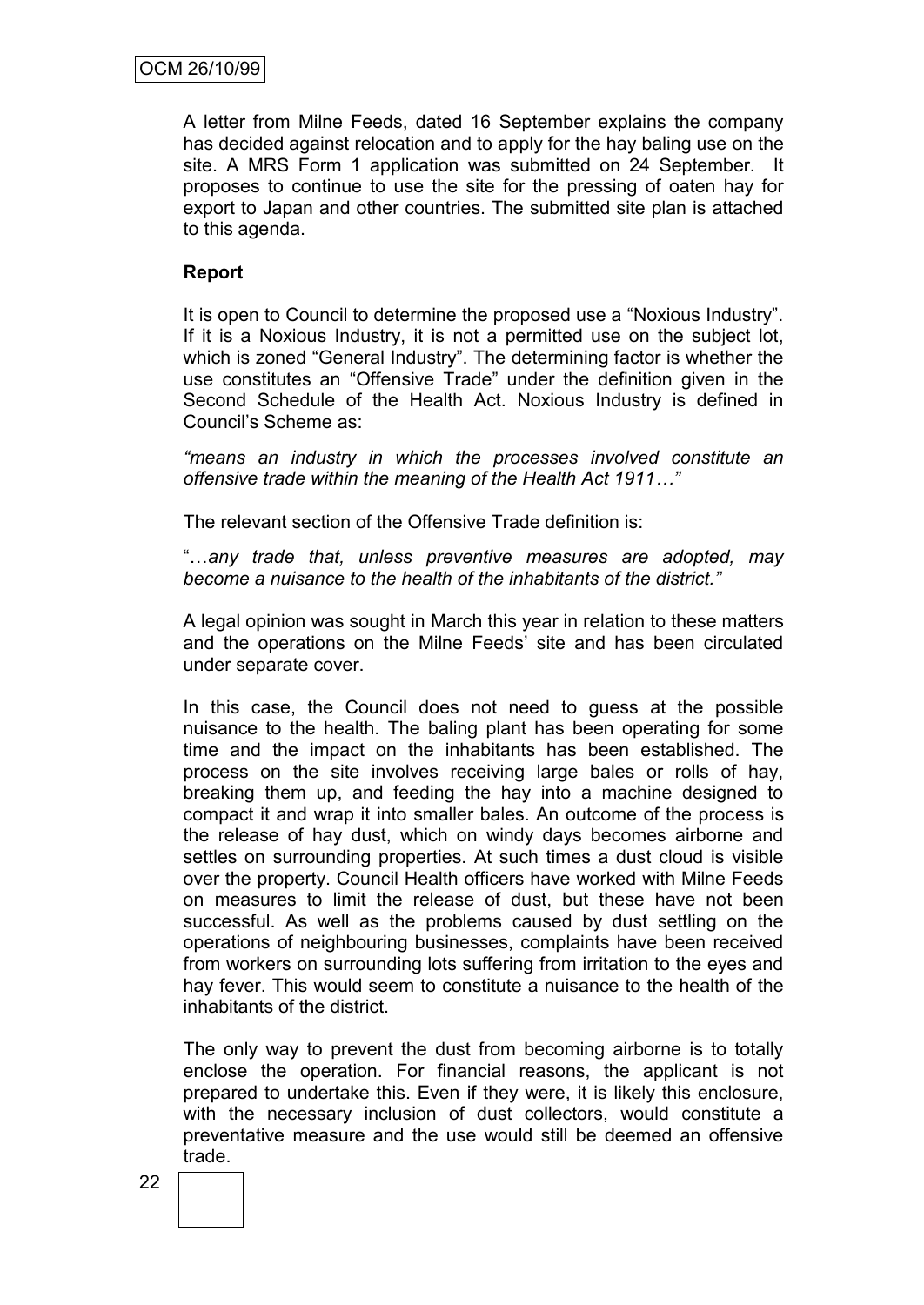It is the officer"s opinion that the proposed use will continue to cause a nuisance to the health of the inhabitants and is therefore an Offensive Trade. As such, the use is a Noxious Industry under Council"s Scheme and not a permitted use in the General Industry zone. Milne Feeds established the business without planning consent and have been given ample time to consider relocation to alternative premises. It is recommended that if Council resolves to refuse the application, the applicant be given a further 30 days to cease the use or relocate. Should the use continue, Council has the options of prosecution: for a breach of Council"s Scheme for undertaking development without Council approval; and for breaching the Health Act for continuing an Offensive Trade without approval.

# **Strategic Plan/Policy Implications**

N/A

# **Budget/Financial Implications**

In the event of prosecution action being required, legal costs are funded from Account on existing budget.

### **Implications of Section 3.18(3) Local Government Act, 1995**

Nil

**303. (AG Item 13.6) (OCM2\_10\_1999) - FINAL ADOPTION OF AMENDMENT NO. 195 TO DISTRICT ZONING SCHEME NO. 2 - PORTION OF LOT 9 COCKBURN ROAD, HENDERSON - OWNER: WATER CORPORATION - APPLICANT: CITY OF COCKBURN (92195) (SA) (COASTAL) (MAP 5)**

# **RECOMMENDATION**

That Council:

- (1) adopt the amendment for final approval with the following modifications to the amendment document:
	- 1. remove the existing Council resolution in the amendment document and replace it with the following:
		- "1. Rezoning Portion of Lot 9 Cockburn Road, Munster from "Unzoned Land" to "General Industry" in accordance with the Scheme Amendment Map;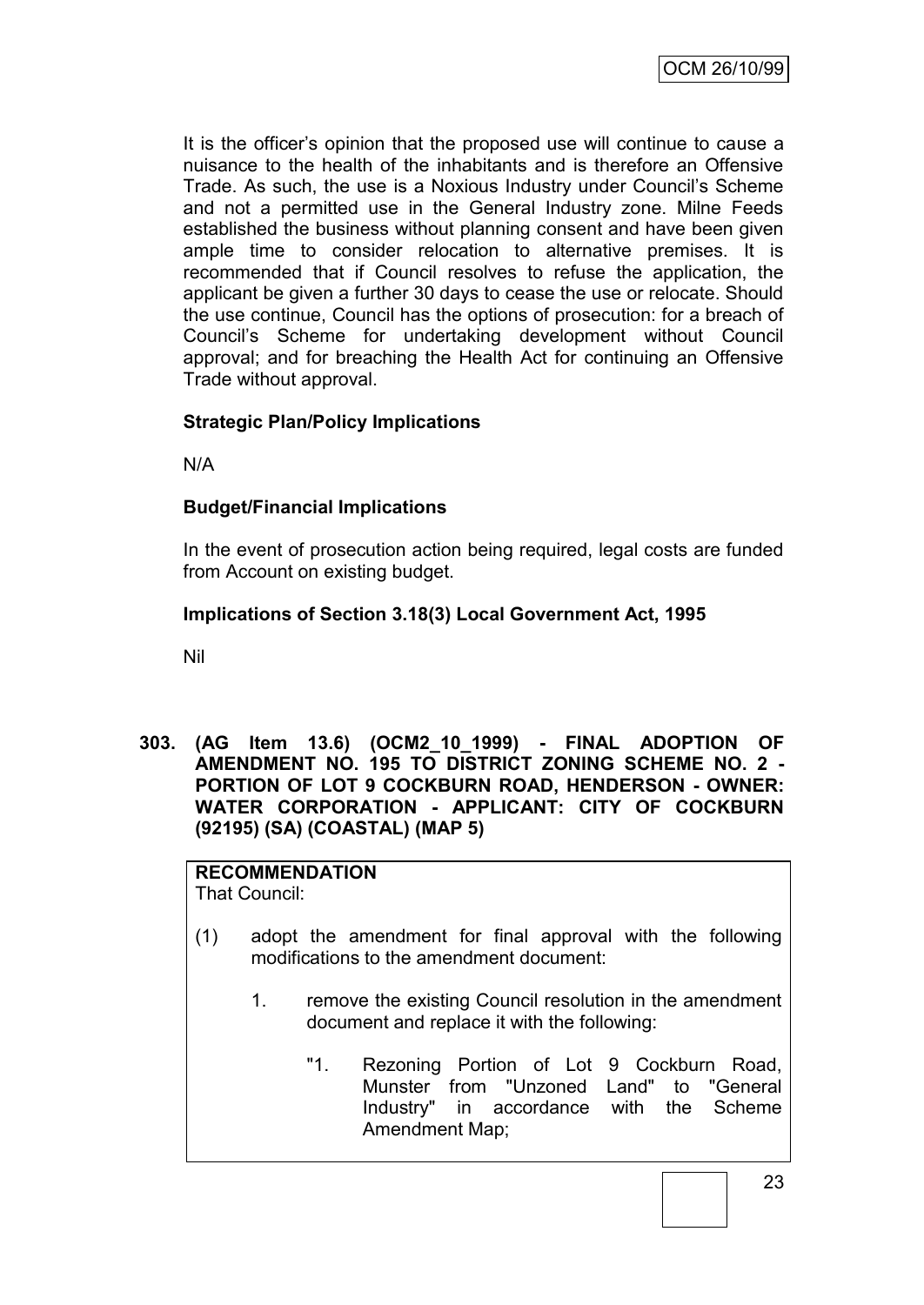|     |                                                                                                                                                                                                            | 2. | Rezoning Portion of Lot 5 Russell Road, Munster<br>and portion of Russell Road road reserve from<br>"Unzoned Land" to "General Industry"<br>in<br>accordance with the Scheme Amendment Map; |
|-----|------------------------------------------------------------------------------------------------------------------------------------------------------------------------------------------------------------|----|---------------------------------------------------------------------------------------------------------------------------------------------------------------------------------------------|
|     |                                                                                                                                                                                                            | 3. | Rezoning portion of Cockburn Road road reserve<br>from "Unzoned land" to "General Industry" in<br>accordance with the Scheme Amendment Map;<br>and                                          |
|     |                                                                                                                                                                                                            | 4. | Amend the Scheme Maps accordingly."                                                                                                                                                         |
|     | 2.                                                                                                                                                                                                         |    | Amending the amendment map to reflect the current DZS<br>No. 2 Scheme Map.                                                                                                                  |
| (2) | in anticipation of the Hon. Ministers advice that final approval<br>will be granted, the modified amendment documents be signed,<br>sealed and forwarded to the Western Australian Planning<br>Commission; |    |                                                                                                                                                                                             |
| (3) |                                                                                                                                                                                                            |    | advise the Water Corporation of Council's decision accordingly.                                                                                                                             |

# **COUNCIL DECISION** MOVED Cmr Smithson SECONDED Cmr Jorgensen that the recommendation be adopted.

**CARRIED 3/0**

# **Background**

The Western Australian Planning Commission has recently updated the Metropolitan Region Scheme (MRS) for the proposed Jervoise Bay Infrastructure Project. The MRS Amendment No. 1001/33, which is subject to Section 38 Assessment by the Environmental Protection Authority, was finalised earlier this year.

The purpose of the MRS Omnibus Amendment is to incorporate changes to zones and reservations arising from decisions made by the WAPC or Government proposals for the use of land, more detailed studies of specific proposals, and generally to ensure the MRS is kept up to date as the statutory regional plan for Perth.

Council resolved on the 25 May 1999, to initiate the Amendment No. 195, which will rezone: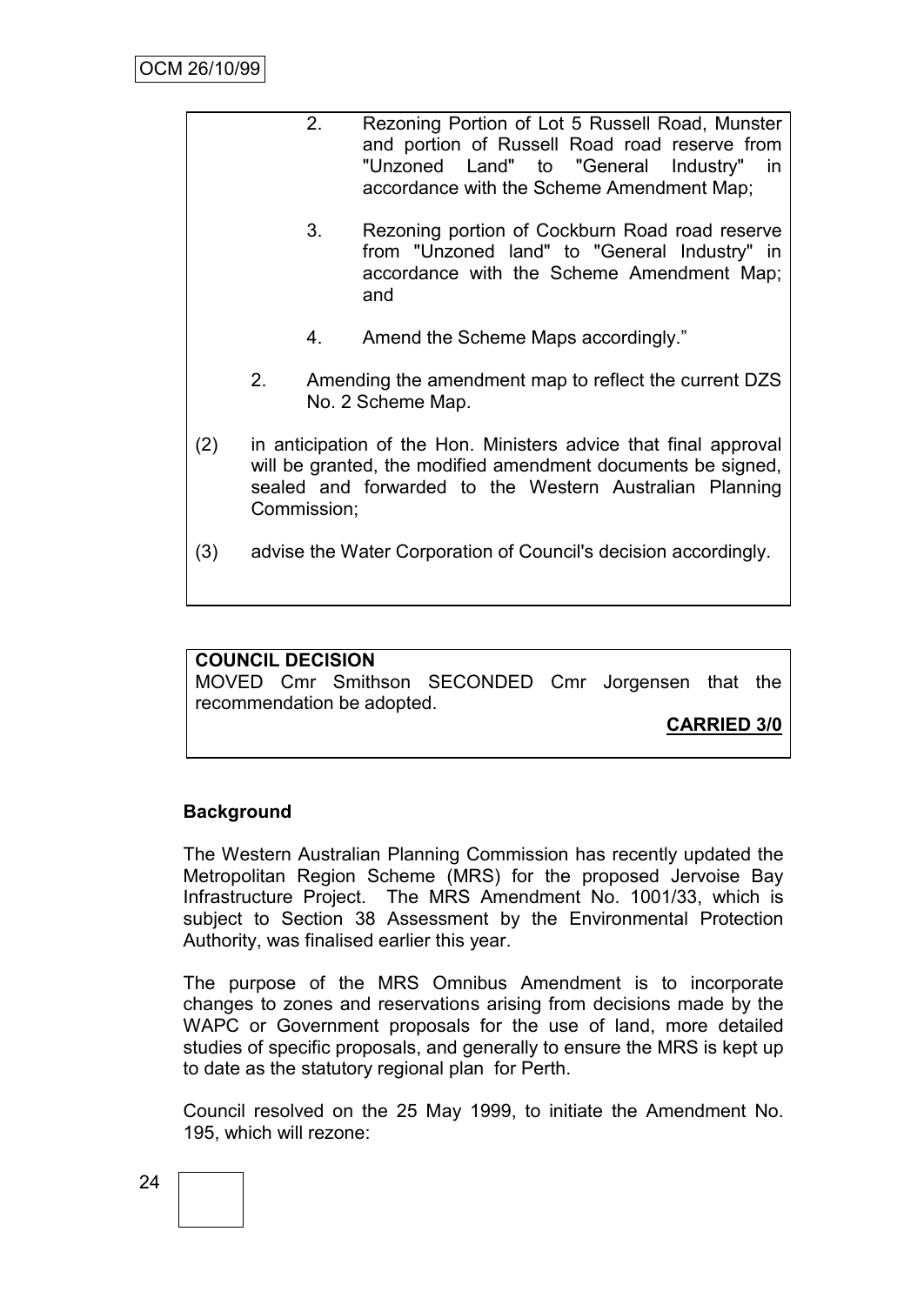- portion of Lot 9 Cockburn Road, Munster from "Public Purpose (WSD)" and "Important Regional Road Reserve" to "General Industry",
- portion of Lot 5 Russell Road, Munster and portion of Russell Road road reserve from "Important Regional Road Reserve" to "General Industry", and
- rezoning portion of Cockburn Road road reserve from "Local Reserve - Local Road" to "General Industry"

### **Submission**

The amendment was advertised for public comment, with the advertising period ending on the 29 September 1999. One submission was received from the Water Corporation, which made no significant comments. Refer to the Schedule of Submissions in the Agenda Attachments for further details.

### **Report**

The purpose of this proposal is to facilitate the realignment of the intersection of Russell and Cockburn Road with the intention of redirecting local traffic onto the Fremantle-Rockingham Highway. The modification to the intersection will discourage through-traffic into the Jervoise Bay Industrial Estate and facilitate the rationalisation of car parking and access to the ship building precinct.

The proposal provides for a road reservation of up to 70 metre width (to accommodate excavation batter slopes) along a 300 metre radius curve which traverses Lot 9 Cockburn Road. This land is owned by the Water Corporation and is currently reserved for Public Purposes (WSD). In order to facilitate this proposal the subject land would need to be transferred to "Important Regional Road reserve".

The existing area of land currently designated Important Regional Road reservation would no longer be required and is to be rezoned to Local Road Reserve and together with the remaining superfluous area of land south of the new intersection alignment will be transferred to General Industry zone.

No significant submissions were received, however minor modification to the amendment documents are required as MRS Amendment 1001/33 (No. 3A) has been gazetted since initiating the Amendment 195, resulting in changes to Council's current DZS No.2 scheme map and the MRS.

The modifications that are required include:

1. rewording the Council resolution to read as: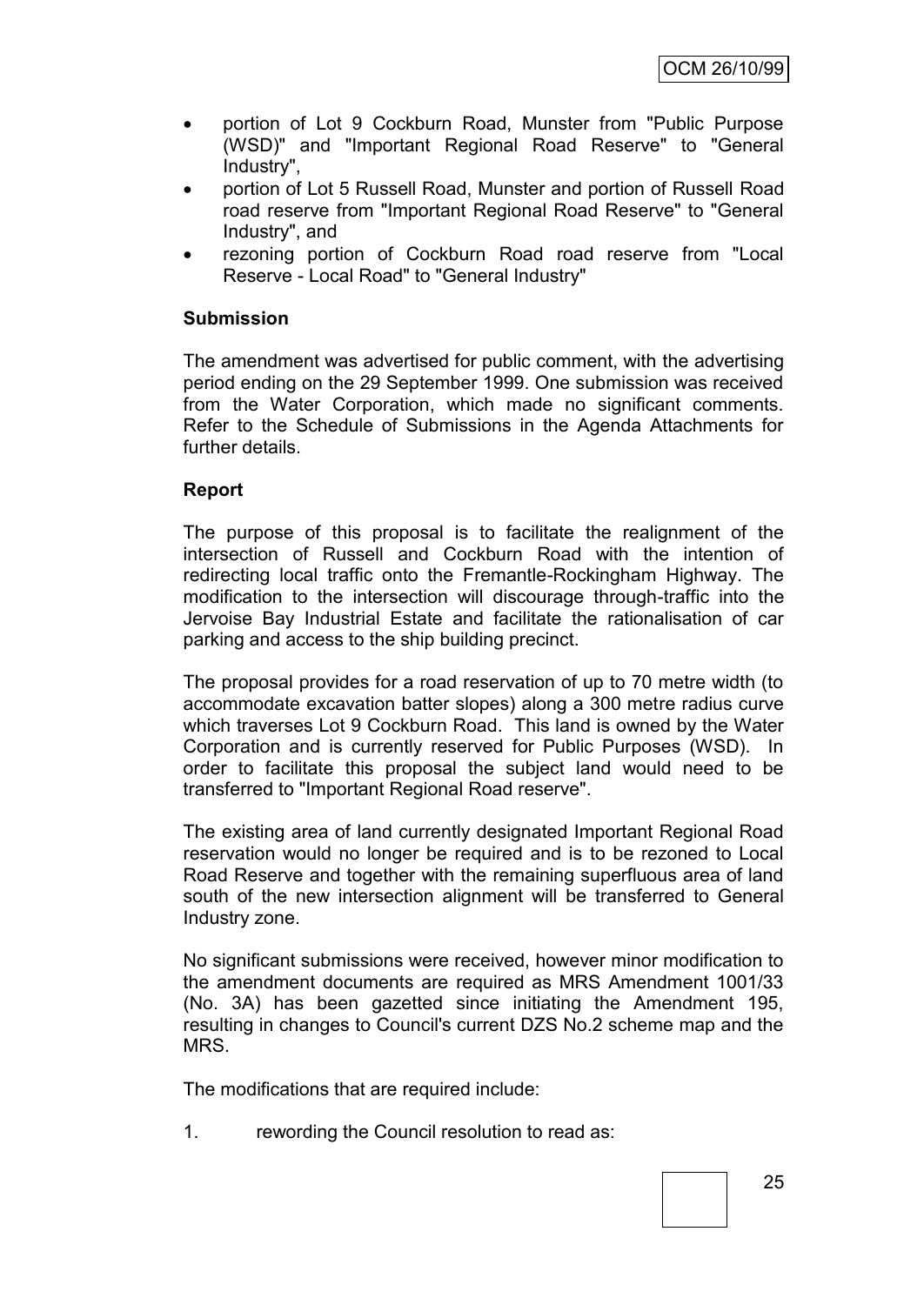- "1. Rezoning Portion of Lot 9 Cockburn Road, Munster from "Unzoned Land" to "General Industry" in accordance with the Scheme Amendment Map;
- 2. Rezoning Portion of Lot 5 Russell Road, Munster and portion of Russell Road road reserve from "Unzoned Land" to "General Industry" in accordance with the Scheme Amendment Map;
- 3. Rezoning portion of Cockburn Road road reserve from "Unzoned land" to "General Industry" in accordance with the Scheme Amendment Map; and
- 4. Amend the Scheme Maps accordingly."
- 2. Amending the amendment map to reflect the current DZS No. 2 Scheme Map.

The modifications are only technical changes, and ensure that the amendment documents reflect the current Council DZS No. 2 scheme map and the current MRS. They do not alter the intention or meaning of Amendment 195, therefore it is recommended that the Amendment be adopted for final approval, with minor modifications.

# **Strategic Plan/Policy Implications**

Corporate Strategic Plan Strategy - Clause 2.1 - Promotion of Henderson Ship building area.

### **Budget/Financial Implications**

Council to pay costs associated with the Amendment.

### **Implications of Section 3.18(3) Local Government Act, 1995**

Nil

# **304. (AG Item 14.1) (OCM2\_10\_1999) - LIST OF CREDITORS PAID (5605) (KL)**

### **RECOMMENDATION**

That Council receive the List of Creditors Paid for September 1999, as attached to the Agenda.

# **COUNCIL DECISION** MOVED Cmr Jorgensen SECONDED Cmr Smithson that the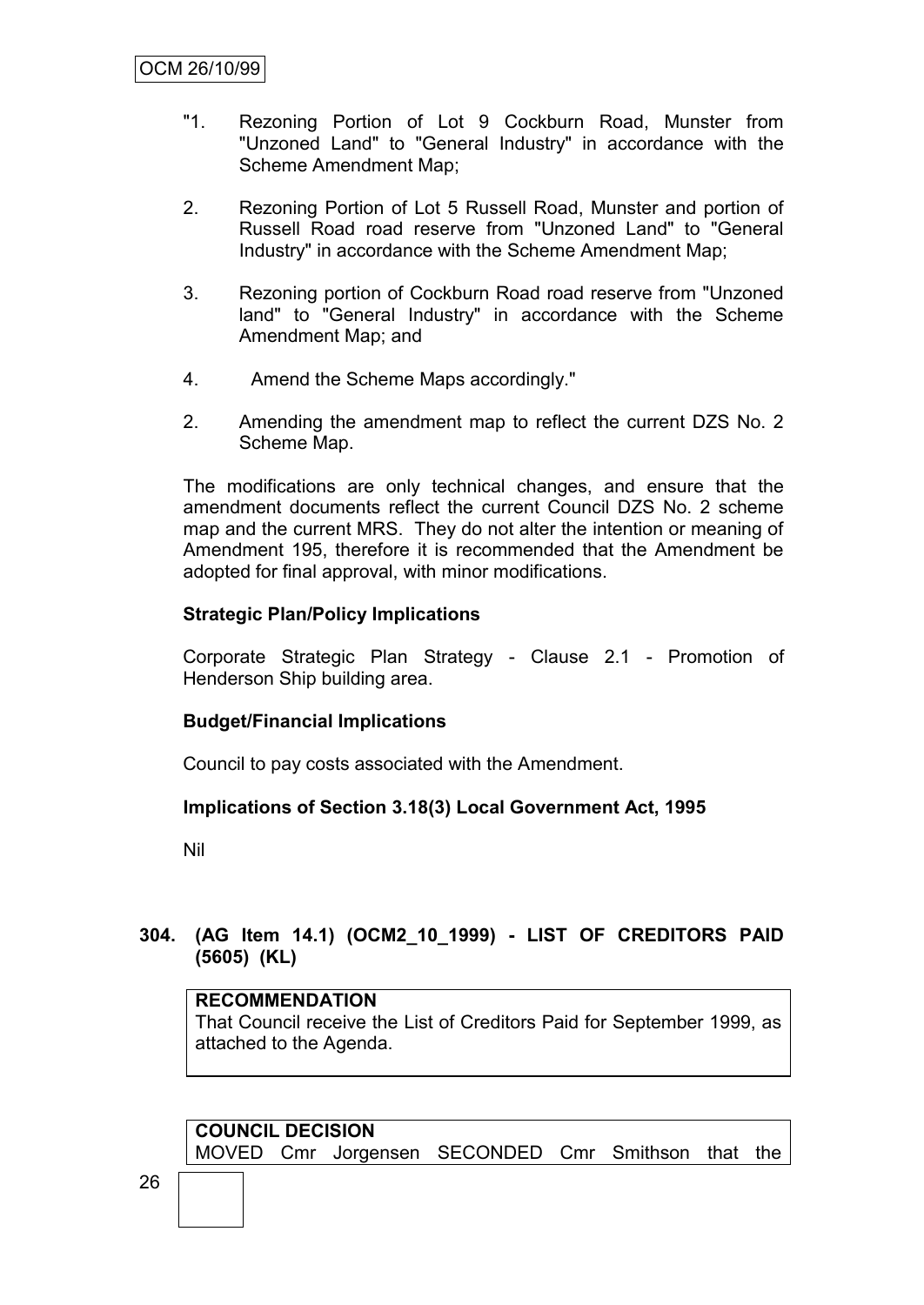recommendation be adopted.

# **CARRIED 3/0**

# **Background**

It is a requirement of the Local Government (Financial Management) Regulations 1996 that a List of Creditors be compiled each month and provided to Council.

### **Submission**

N/A

**Report**

N/A

**Strategic Plan/Policy Implications**

N/A

**Budget/Financial Implications**

N/A

**Implications of Section 3.18(3) Local Government Act, 1995**

N/A

# **305. (AG Item 14.2) (OCM2\_10\_1999) - EASEMENTS - RESERVE 45224 - HATCH PLACE, BIBRA LAKE (1117330) (KJS)**

# **RECOMMENDATION**

That Council endorse the creation of Crown Easements in favour of Water Corporation and Western Power, over Reserve 45224 subject to all costs being borne by Peet and Company.

# **COUNCIL DECISION**

MOVED Cmr Smithson SECONDED Cmr Jorgensen that the recommendation be adopted.

**CARRIED 3/0**

# **Background**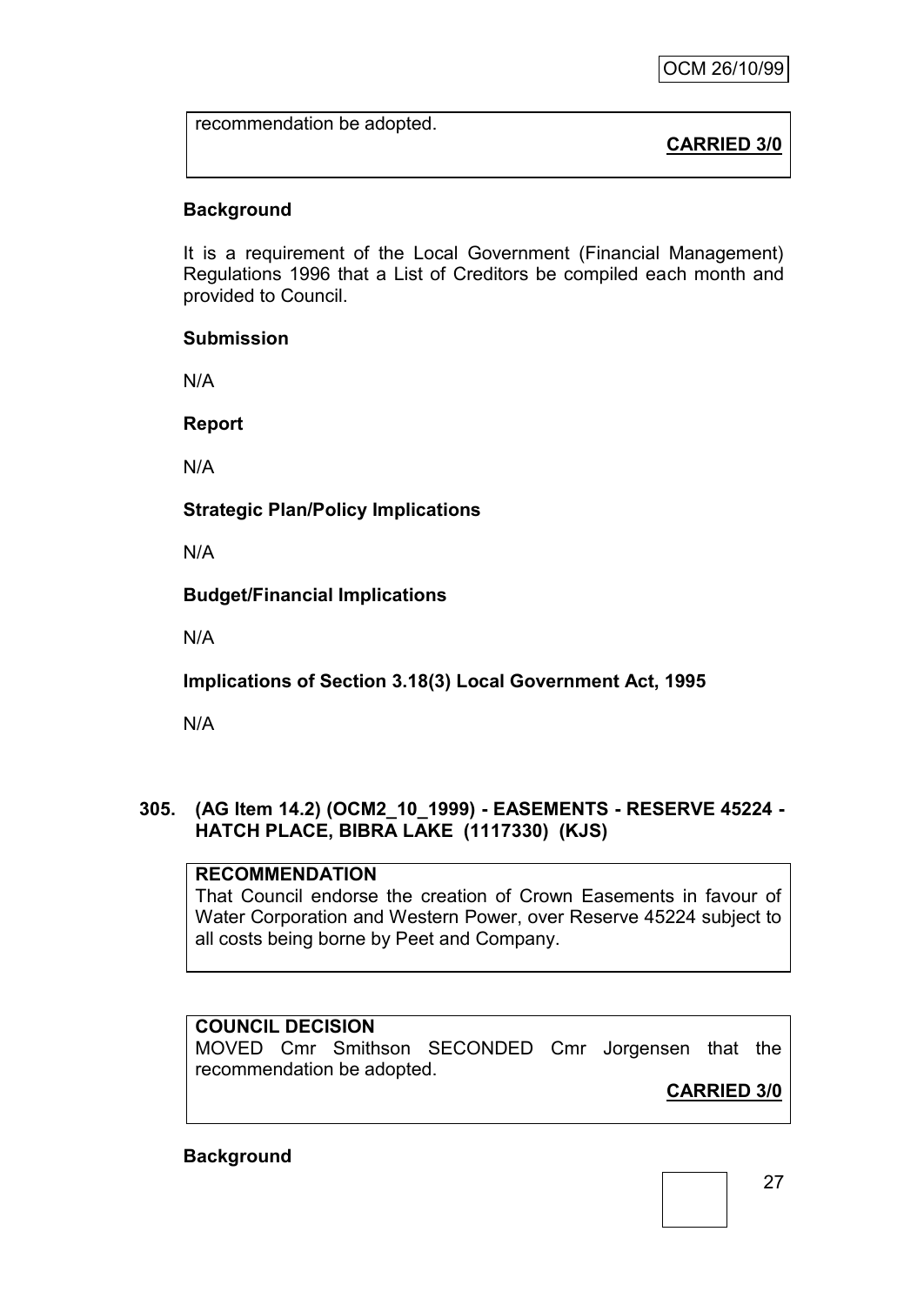Reserve 45224 is a reserve for public recreation created in Stage 3A of the development known as Bramly Waters. Stage 3B of the development is now under construction. Manager, Engineering has no objections to the laying of services through the Reserve conditional on the creation of appropriate Easements.

# **Submission**

A facsimile transmission has been forwarded to Council from Wood and Grieve Engineers on behalf of the Subdivider seeking Council's endorsement to the creation of the Easements.

# **Report**

The Crown Easements are created on the Reserve by the Department of Land Administration. The Reserve is managed by the City of Cockburn so an endorsement to the creation of the Easements by the City is required by the Department of Land Administration.

# **Strategic Plan/Policy Implications**

N/A

# **Budget/Financial Implications**

N/A

# **Implications of Section 3.18(3) Local Government Act, 1995**

N/A

### **306. (AG Item 14.3) (OCM2\_10\_1999) - PURCHASE OF LOT 146 HAMMOND ROAD, JANDAKOT - CONSTRUCTION OF BEELIAR DRIVE (4413888) (KJS)**

#### **RECOMMENDATION** That Council:

- (1) offer A Scolaro \$67,000 for the purchase of Lot 146 Hammond Road, Jandakot; and
	- (2) draw funds from Land Development Reserve Fund for the purhase of the above lot, and the Budget be amended accordingly.

**TO BE PASSED BY ABSOLUTE MAJORITY OF COUNCIL**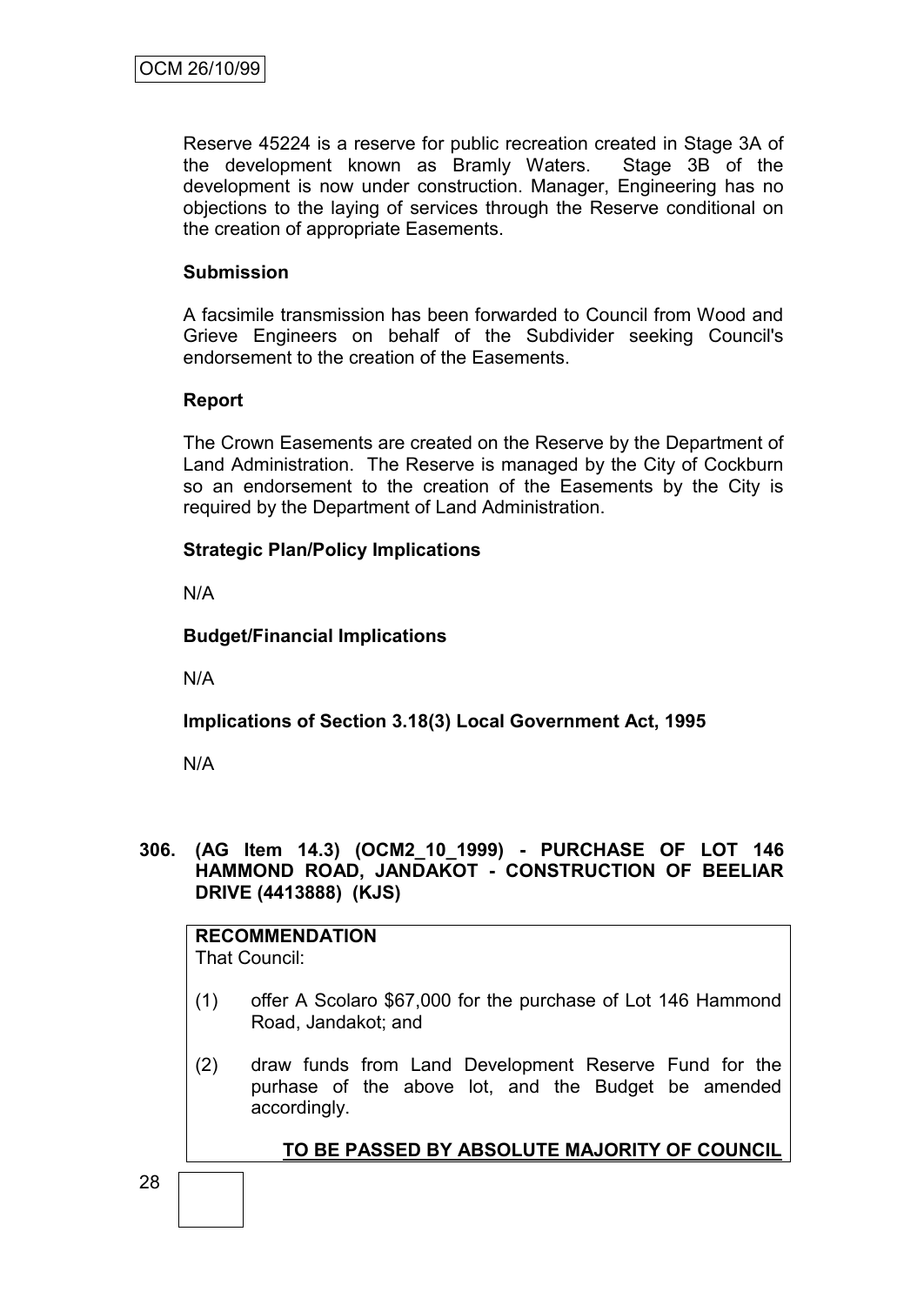## **COUNCIL DECISION** MOVED Cmr Jorgensen SECONDED Cmr Smithson that the recommendation be adopted.

**CARRIED 3/0**

# **Background**

Council at its Meeting held on 14 September 1999 resolved to offer A. Scolaro \$64,000 for Lot 146 Hammond Road, Jandakot.

The offer was based on a valuation report by Licensed Valuer, Brian Handcock of Independent Fremantle Valuers.

### **Submission**

N/A

### **Report**

The offer of \$64,000 previously recommended and adopted by Council was forwarded to A. Scolaro via his representative Licensed Valuer, Jeff Spencer.

The offer was rejected and a counter offer of \$67,000 tendered. The counter offer raised the following points.

Initially, A. Scolaro offered the land for \$70,000. Then the figure was adjusted to \$67,000 plus reimbursement of rates and taxes paid over the past couple of years. Mr. Scolaro initially sold portion of the main landholding in Hammond Road to enable the City to construct Beeliar Drive in 1996. A notation on the Diagram of Survey prevented the sale at that time of Lot 146. Mr. Scolaro feels that he has been prevented from the dealing with his land generally. The figure of \$67,000 with no claim for reimbursement of Rates and Taxes, represents a compromise position and should be supported.

### **Strategic Plan/Policy Implications**

Business Strategy 5.1.1 refers. (Ensure the safety of the Road System improves).

### **Budget/Financial Implications**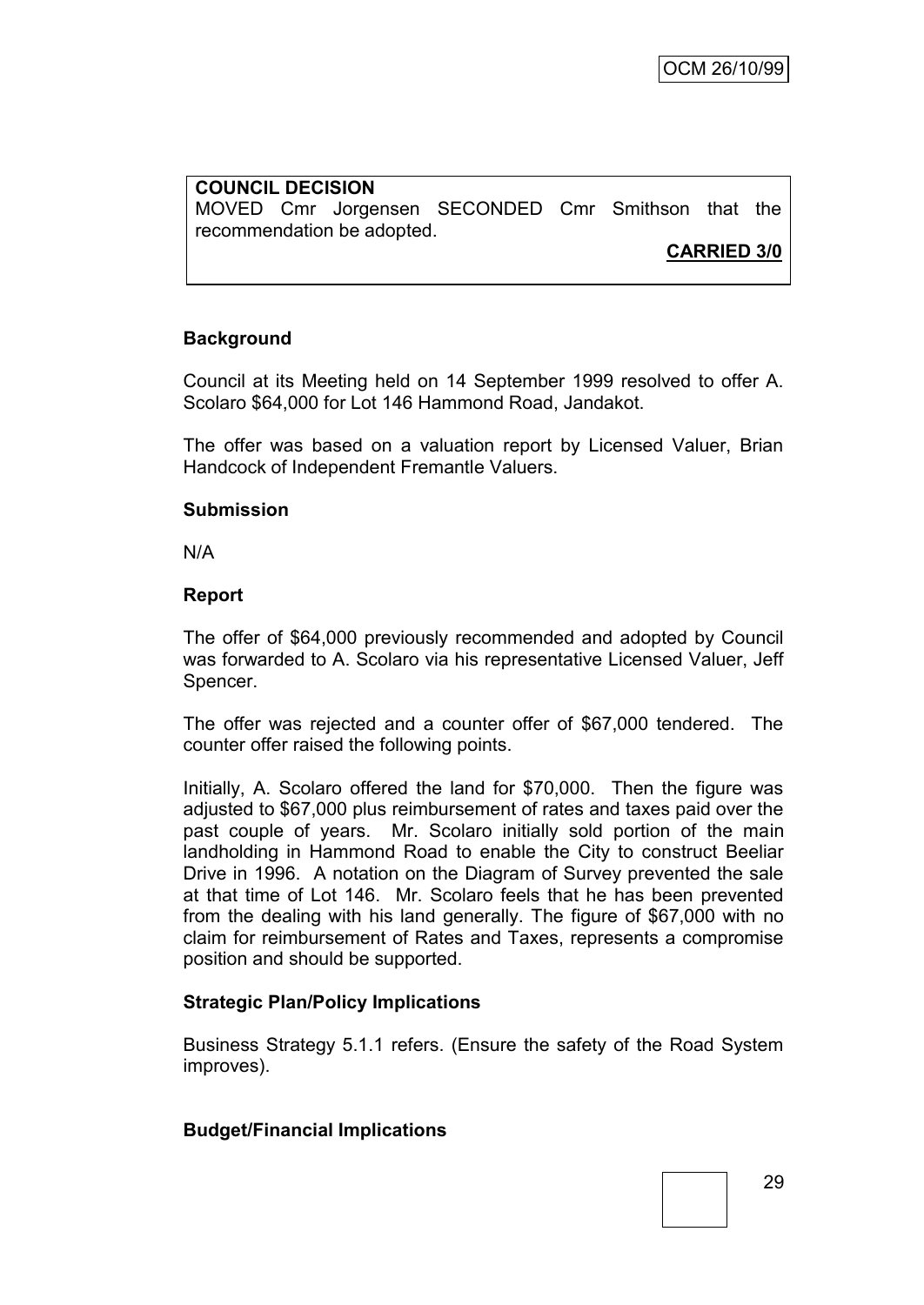This will require a Budget transfer from the Land Development Reserve Fund.

## **Implications of Section 3.18(3) Local Government Act, 1995**

N/A

### **WRITTEN DECLARATION OF FINANCIAL INTEREST**

Cmr Donaldson read aloud the following written declaration of financial interest from Cmr Smithson.

### **Cmr Smithson**

Agenda Item 15.1 - The nature of the interest being that, her employer, BSD Consultants is one of the tenderers for the Engineering Consulting Services for Planning and Development of the Henderson Landfill Site.

# **CMR SMITHSON LEFT THE MEETING AT THIS STAGE THE TIME BEING 8.04 PM**

### **307. (AG Item 15.1) (OCM2\_10\_1999) - TENDER NO. 42/99 - ENGINEERING CONSULTING SERVICES FOR PLANNING AND DEVELOPMENT OF HENDERSON LANDFILL SITE (BKG/RNJ)**

### **RECOMMENDATION**

That Council accept the tender from Halpern Glick Maunsell for the provision of Engineering Consulting Services for Planning and Development of Henderson Landfill Site, for the lump sum price of \$96,795 less the allowance for supervision of construction of Cell 4 (\$47,648), giving a net lump sum price of \$49,147.

### **COUNCIL DECISION**

MOVED Cmr Jorgensen SECONDED Cmr Donaldson that the recommendation be adopted.

**CARRIED 2/0**

### **Background**

At the Council meeting held on 12 October 1999 it was resolved that consideration of the tenders be deferred to the next Council meeting.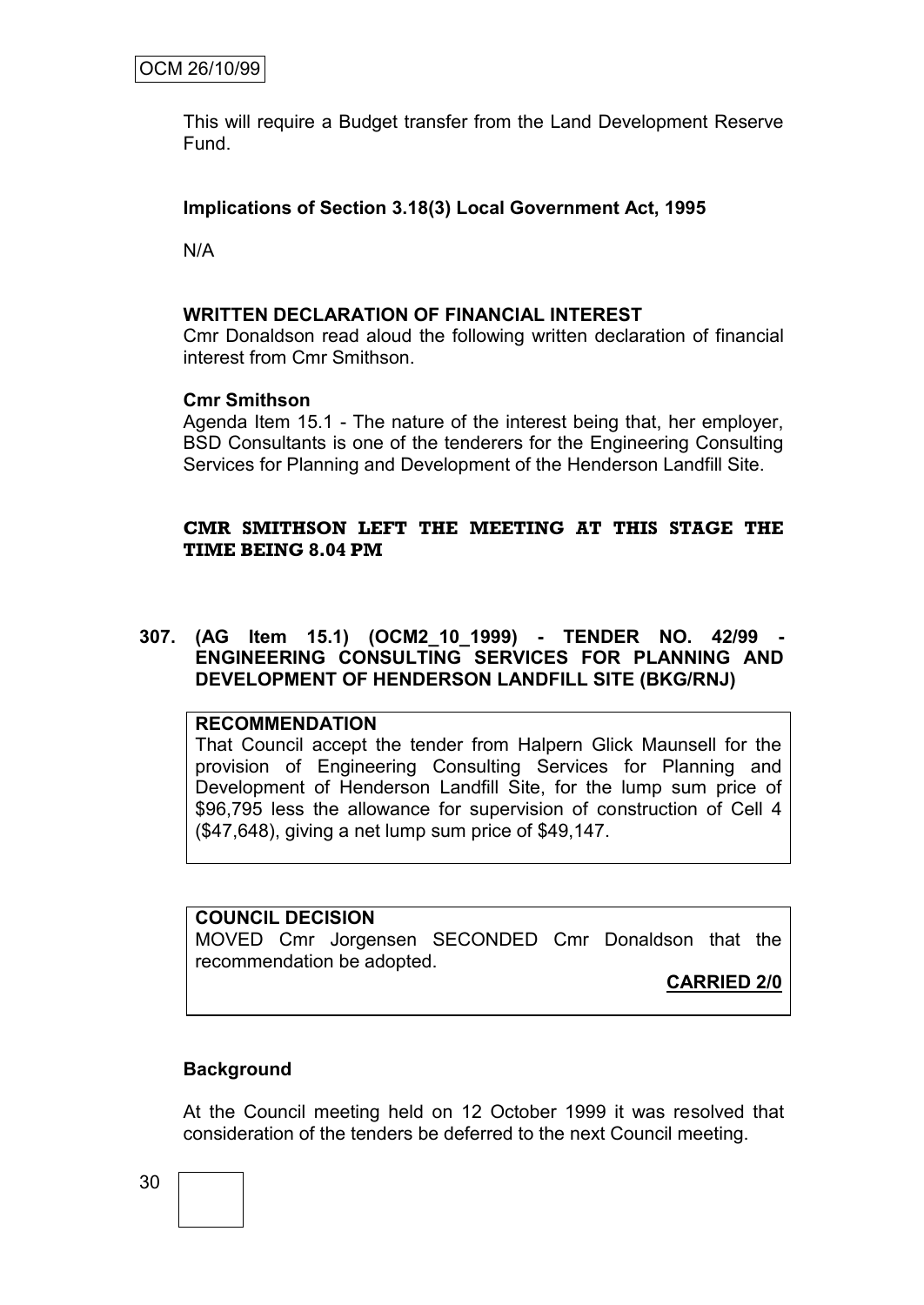# **Submission**

N/A

# **Report**

Tenders were called and closed on 21 September 1999 for the engineering consulting services for planning and development of the Henderson Landfill Site.

The specific services required are:

- Review of existing master plan for Henderson Landfill Site drafted in 1991
- Recommendations on the design of Cell 4
- Obtain D.E.P. approved for the design
- Prepare tender and contract documentation for Cell 4 and associated works
- Supervision of the construction of Cell 4
- Prepare concept designs of on site Waste Transfer Station

The following three submissions were received:

- Halpern Glick Maunsell
- BSD Consultants
- Sinclair Knight Merz

The tenders were assessed under the following criteria as outlined in the tender documents. Weighting

|    |                                                | weighting  |
|----|------------------------------------------------|------------|
|    | 1. Interpretation, Methodology, Implementation | 40%        |
|    | 2. Experience, Qualifications of Management    | 25%        |
|    | 3. Total Cost                                  | <b>20%</b> |
| 4. | Experience of firm in this type of work        | 15%        |

Using this criteria to assess the tender it is recommended that Halpern Glick Maunsell be awarded the contract.

A summary of the information requested on the tender form is attached to the agenda.

For the separable part of the tender titled *Supervision*, Halpern Glick Maunsell allowed for a person to be on site for the total time of the construction phase. Council staff have determined that this is an expensive option. They have requested, and Halpern Glick Maunsell have agreed in writing, that this provision of \$47,648 be excluded from the contract.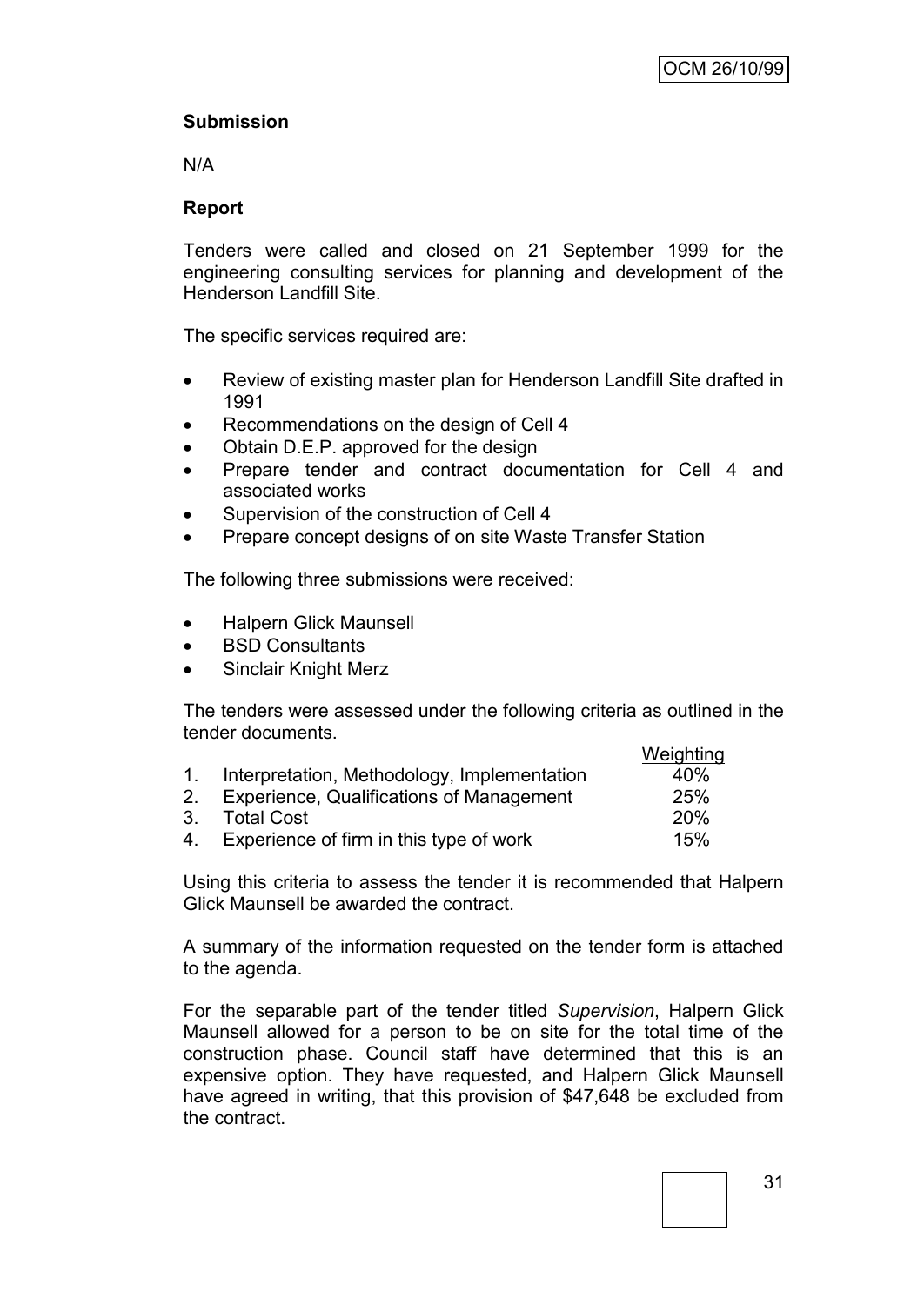Condition 1(l) of the tender states *"The City reserves the right to accept all or part of the tender."*

Council staff will investigate options for the supervision of construction of Cell 4 to minimise the cost without compromising quality and decide on the best way of this occurring before construction commences in April 2000.

An analysis of the tender submissions showed that Sinclair Knight Merz had not had extensive experience in the construction of synthetic liners for large projects. Halpern Glick Maunsell have had experience in the construction and lining with synthetic material, of the 3 previous cells at Henderson. They have also had experience with installing clay liners at Kalamunda and Gosnells. Halpern Glick Maunsell have also had experience in the systems for the collection of landfill leachate and installation of a landfill leachate treatment plant.

Further analysis showed:

- the 3 firms had achieved Quality Assurance Certification
- 3 firms had qualified environmentalists in their organisation
- 3 firms could do the work within the requested timeframe.

In Council staff's view Halpern Glick Maunsell demonstrated in their submission they had a better understanding of the project and services required and more clearly outlined their strategies.

The estimated expenditure for development of the site over the next 10 years is \$25 million.

The consultant's fees will be about 5% of the cost but their recommendations and designs will have significant impact on the end cost of the project.

### **Strategic Plan/Policy Implications**

The further development of the landfill site is in accordance with the previous corporate plan objective of *"provide long-term security for disposal of putrescible waste for all property users."*

However, as the strategies and actions have evolved over the past 4 years from this objective, all of the general household waste will be recycled at a regional processing plant in Canning Vale. The need for a landfill site by residents of Cockburn will decrease.

After this proposal is implemented in June 2001 the project will be covered by the corporate plan objective of:

1.1.2 To maximise the City's revenue sources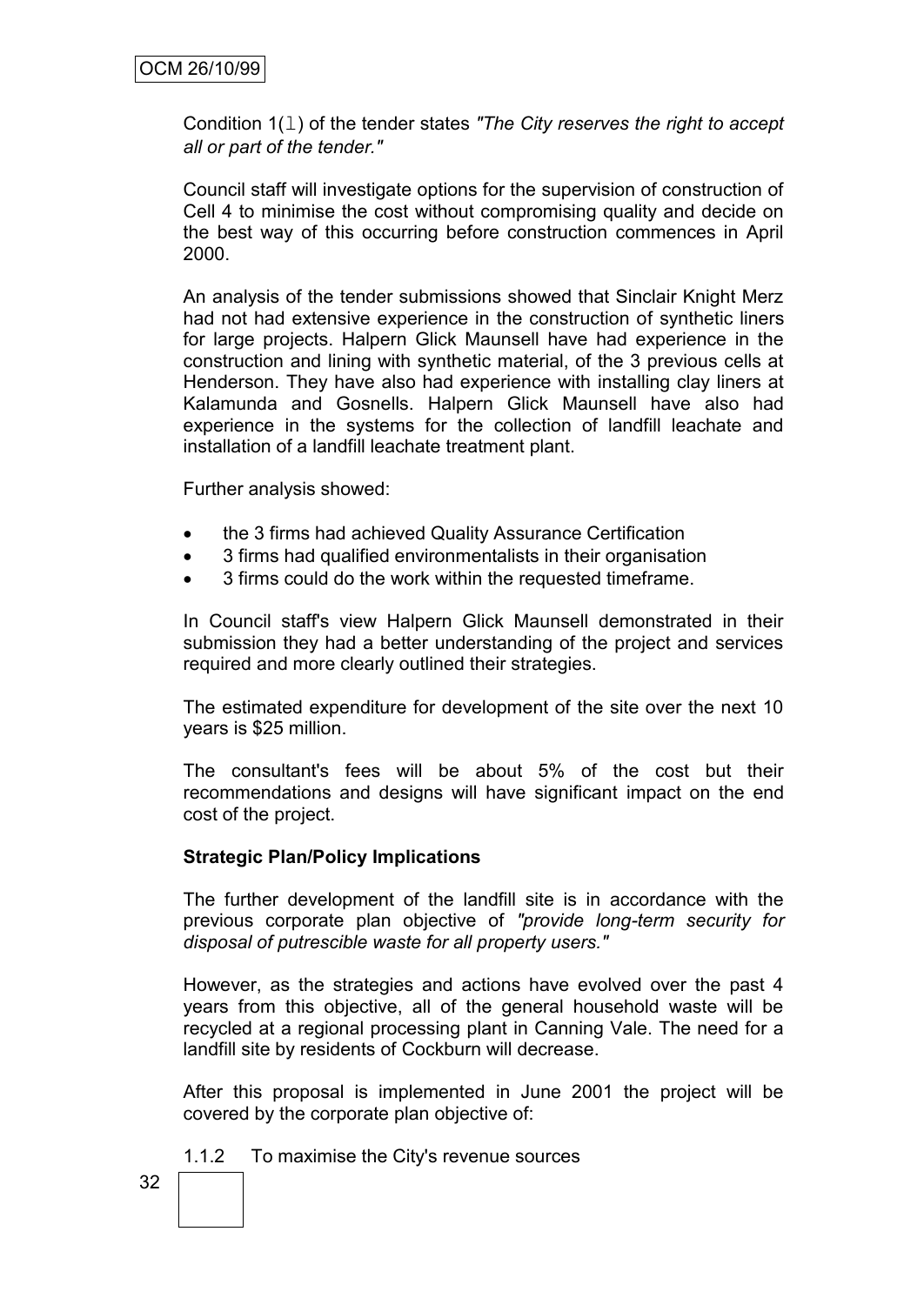3.2.5 Ensure the Henderson Landfill Site is managed in accordance with EPA licence conditions.

These objectives will be achieved by attracting large volumes of commercial waste resulting in the closure of other Landfill sites in the metropolitan region. Commercial waste will not be received at the regional waste recycling site.

### **Budget/Financial Implications**

\$75,000 has been provided in the 1999/00 budget for the design of Cell 4 and associated works.

### **Implications of Section 3.18(3) Local Government Act, 1995**

Nil.

### **CMR SMITHSON RETURNED TO THE MEETING THE TIME BEING 8.06 PM**

### **308. (AG Item 16.1) (OCM2\_10\_1999) - COMMUNITY BUS (8805) (RA)**

# **RECOMMENDATION**

That Council:-

- (1) commit to providing up to \$21,000 for the purchase of a Bus for the Out of School Hours Care Program subject to a contribution from the Lotteries Commission of \$28,000; and
- (2) require a review of the hire charges on an annual basis to ensure all operating costs of the bus are recovered on an ongoing basis.

**TO BE PASSED BY AN ABSOLUTE MAJORITY OF Council**

# **COUNCIL DECISION**

MOVED Cmr Jorgensen SECONDED Cmr Smithson that the recommendation be adopted.

**CARRIED 3/0**

**Background**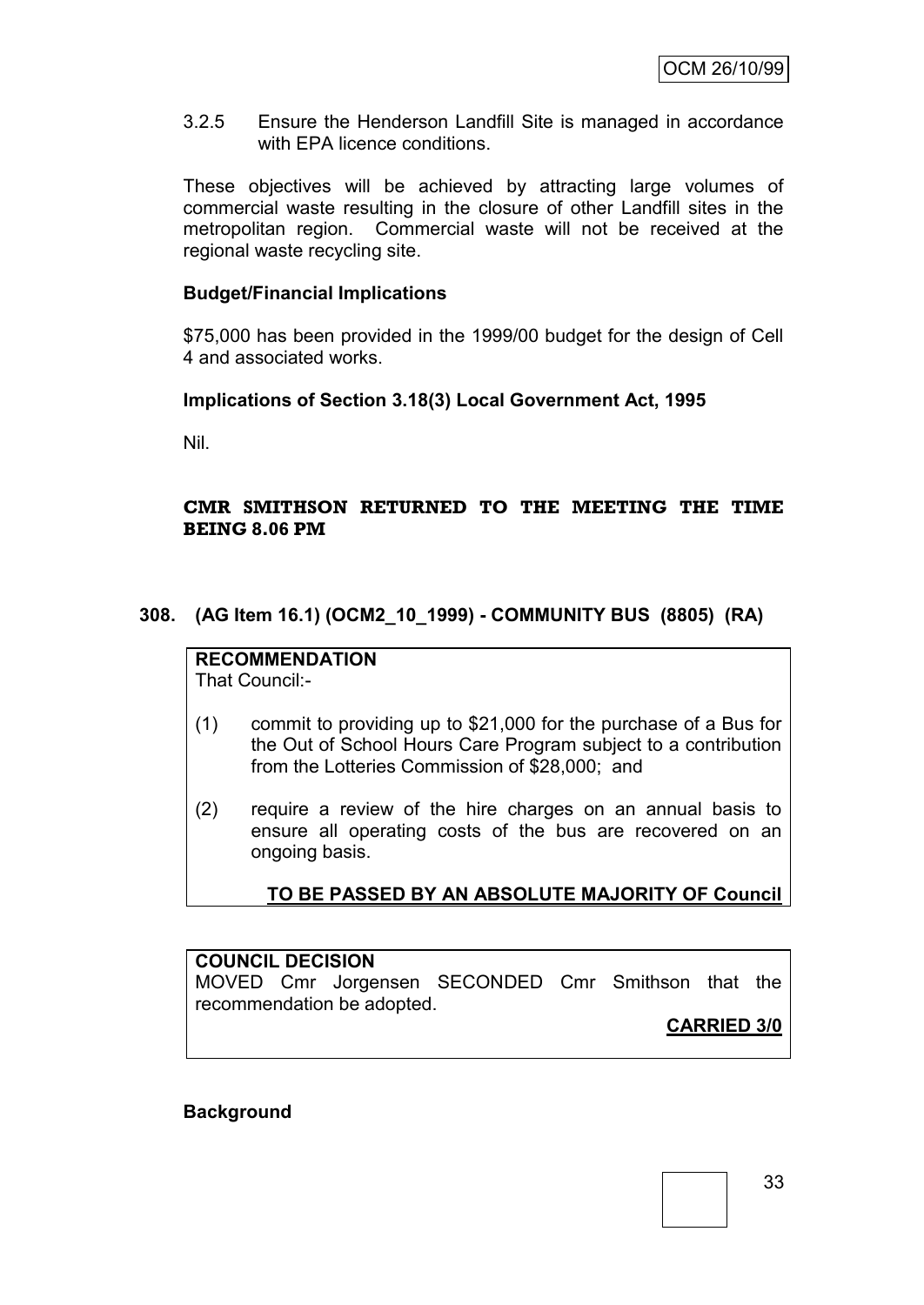The Out of School Hours Care Services operated by the City of Cockburn have been hiring a bus at a very competitive rate for 5 years for the Before and After School Hours service. The service has for at least ten (10) years also hired buses for its vacation care program. It has been a long term concern, particularly for the before and after school care service, that the current hire arrangement could discontinue. The bus presently being used is for sale and hence it is possible that it will become unavailable, a critical issue. The Department of Health and Family Services has recently advised that \$21,000 is available to the Council's Out of School Hours Care Service for a bus purchase. Council has for a number of years investigated the need for a community bus.

### **Submission**

N/A

### **Report**

The Out of School Programs operate 52 weeks of the year and now include Before School, After School, Vacation and Pupil Free Day Programs. Since the service has lost the subsidised use of the Villa Dalmatia bus, private buses have been hired at great expense to the services. The growing community, with a new service in Atwell, has also increased the demand on the existing bus service.

The bus would be used by Out of School Programs from 7.00am and 9.30am and 2.30pm and 6.00pm on school days and between 8.00am and 6.00pm during Vacation Programs and Pupil Free Days.

The Before School Program averages 30 children and services 5 schools and After School averages 45 children and services 4 schools. Vacation Care operates 4 programs and averages 30 children per centre daily. All programs are well utilised and are financially viable. Vacation programs presently hire 1 (52 seater) bus and 1 (22 seater) bus. The average cost is \$1.40 per kilometre inclusive of fuel.

At the remaining times the bus would be available for hire by other Council Programs, Schools and Community Groups.

The cost of running the bus would be offset against a mileage charge which would also include fuel. On current figures the Out of School Hours program would generate \$14,500 p.a. of guaranteed income. The bus would only be available for hire in the metropolitan area and a deposit would also be required by community groups. The anticipated charge would be \$1.00 kilometre.

The bus could be maintained at the Council depot with costs allocated against the bus account. Alternatively the work could be performed at a local garage.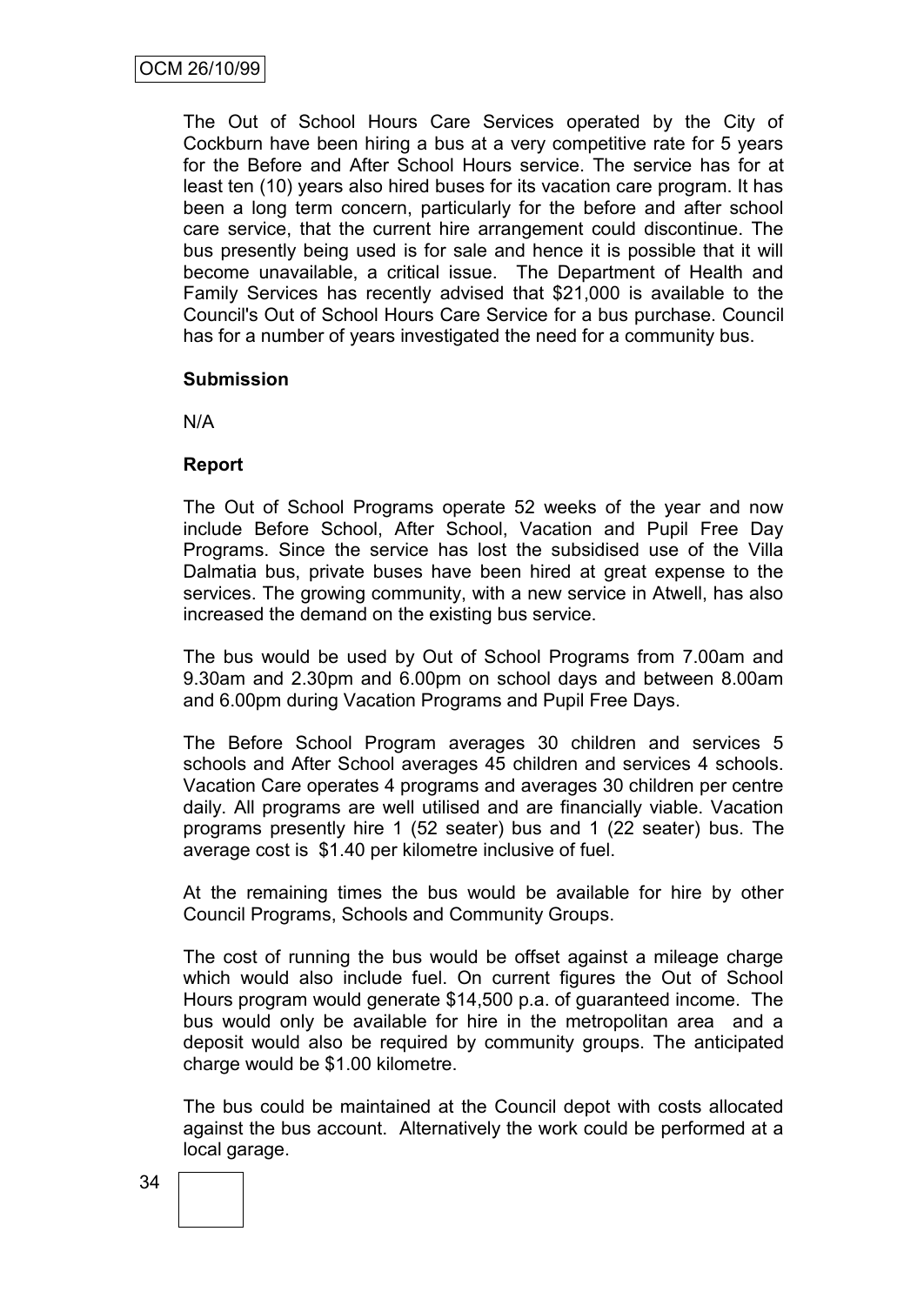# **Strategic Plan/Policy Implications**

Strategic Plan Item 5.2 "Human and Community Services" refers.

### **Budget/Financial Implications**

| <b>Budget</b>                                                                                                                        |             |
|--------------------------------------------------------------------------------------------------------------------------------------|-------------|
| Purchase<br>price for a 22 seater Nissan<br><b>Bus</b><br>airconditioned without sales tax.                                          | \$70,000    |
| <b>Income</b>                                                                                                                        |             |
| <b>Health &amp; Family Services Grant</b>                                                                                            | \$21,000.00 |
| <b>Lotteries Grant</b>                                                                                                               | \$28,000.00 |
| <b>Council Contribution</b>                                                                                                          | \$21,000.00 |
|                                                                                                                                      | \$70,000.00 |
| <b>Operating Expenditure</b>                                                                                                         |             |
|                                                                                                                                      |             |
| <b>Fuel and Maintenance</b>                                                                                                          | \$5,000.00  |
| Insurance                                                                                                                            | \$1,700.00  |
| Road Tax                                                                                                                             | \$300.00    |
|                                                                                                                                      | \$7,000.00  |
| Depreciation (11.2% P.A.)                                                                                                            | \$7.840.00  |
|                                                                                                                                      | \$14,840.00 |
| <b>Operating Income</b>                                                                                                              |             |
| Casual Hire 340 km @ \$1.00/km<br>Several Community Groups and Council Programs<br>including Seniors, Cockburn Family Support, Bingo | \$340.00    |
| and some Schools have expressed interest in<br>casual hire.                                                                          |             |
| Before and After School Care                                                                                                         | \$12,000.00 |
| 200 days x 60km = 12,000 x \$1.00/km                                                                                                 |             |
| <b>Vacation Care</b>                                                                                                                 |             |
| 50 days x 50km = 2,500 x \$1.00/km                                                                                                   | \$2,500.00  |
|                                                                                                                                      | \$14,840.00 |

With guaranteed income of \$14,500 per annum a shortfall of \$340 would need to be raised by hiring the bus to other Council Programs or Community Groups. It is proposed that \$7,840 p.a. be set aside to replace the vehicle. Council currently has \$2,000 on budget as a bus subsidy for community groups and schools to hire buses privately. This could be used to subsidise the cost of community groups using the bus and hence be a form of income. A hire charge of \$1.00 per kilometre with no base fee will be affordable for school and community groups.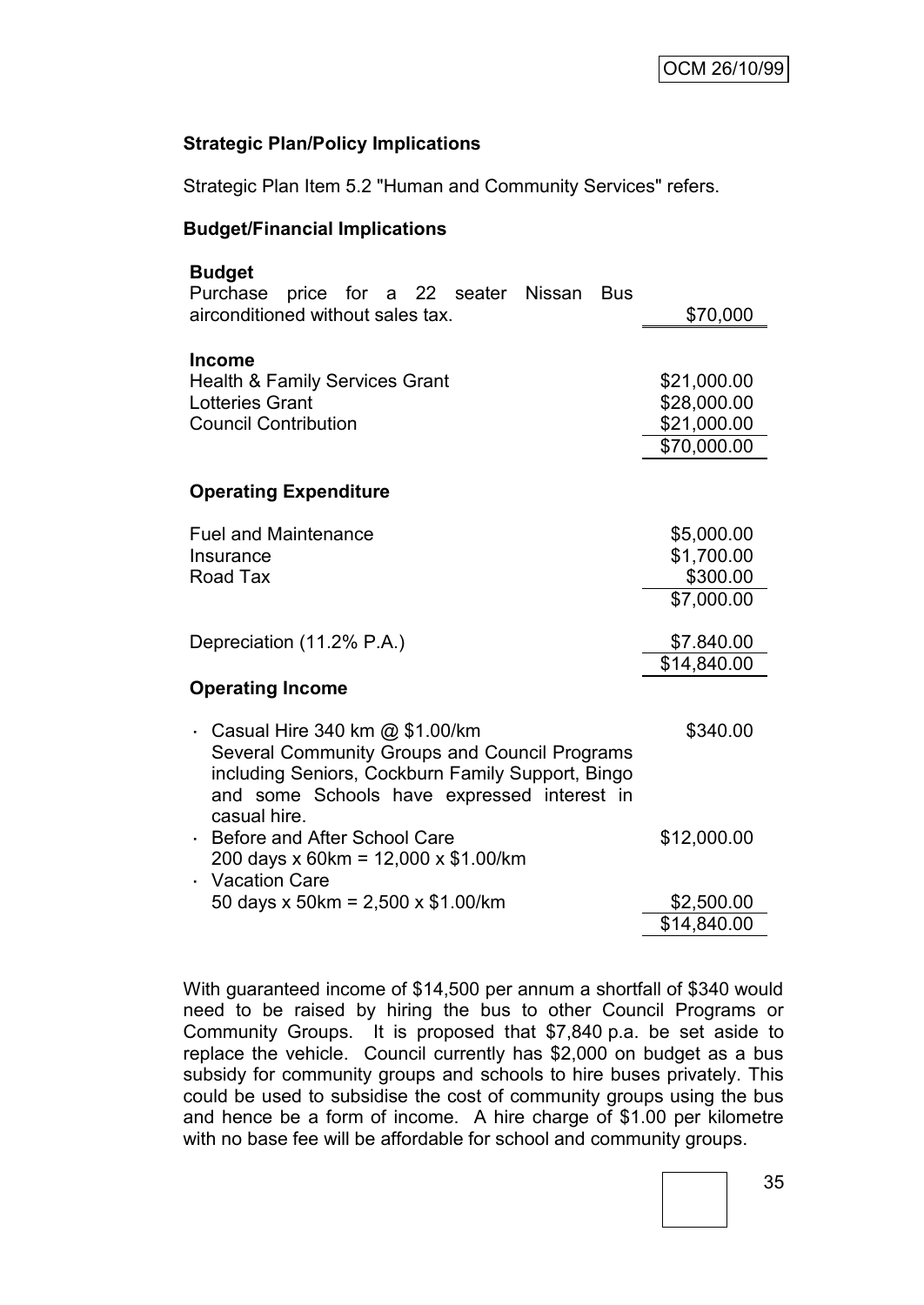The possibility of leasing a bus has been investigated and found to be not viable for the following reasons:

- Funds available from the Department of Health and Family Services and Lotteries Commission are for capital purpose only and not for operational matters. To lease a vehicle would result in the lost opportunity to create an asset for Council two thirds of the cost of which would be covered from external sources.
- The cost of leasing a similar vehicle to that being proposed to purchase is \$17,100 per year which includes maintenance but not fuel.

The cost of hire from a cheap reputable company for a bus is \$100/day for the Before and After School Care and \$140/day approximately for Vacation Care. These costs are obviously far in excess of the costs associated with operating a bus purchased by Council.

Within Council's 1999/2000 budget the following sums have been identified as available to go toward the Council contribution for the purchase of a bus.

- A/C 315516 \$5,000 Quest International Program
- There has been applications made to the Lotteries Commission for a total of \$23,000 as a contribution toward a Youth Services Van (Fleet No. 290) and C.V.E.S. 4WD (fleet No. 271). Indications are that at least \$10,000 will be available from surplus funds generated in this area.
- It is proposed that Council make a commitment to contribute up to \$21,000 toward a bus for the Children's Services Out of School Hours Care subject to a Lotteries Commission contribution of at least \$28,000 with adjustment to be made in the November 1999 budget review for the re-allocation of funds from the Quest International Program (\$5,000) with \$10,000 to be drawn from the small vehicle replacement account and the balance identified in the budget review.

### **Implications of Section 3.18(3) Local Government Act, 1995**

The bus will be utilised by a service provided by Council for many years. Other than a small number of child care centres offering after school care for young children this service is not provided by any other organisation in the City.

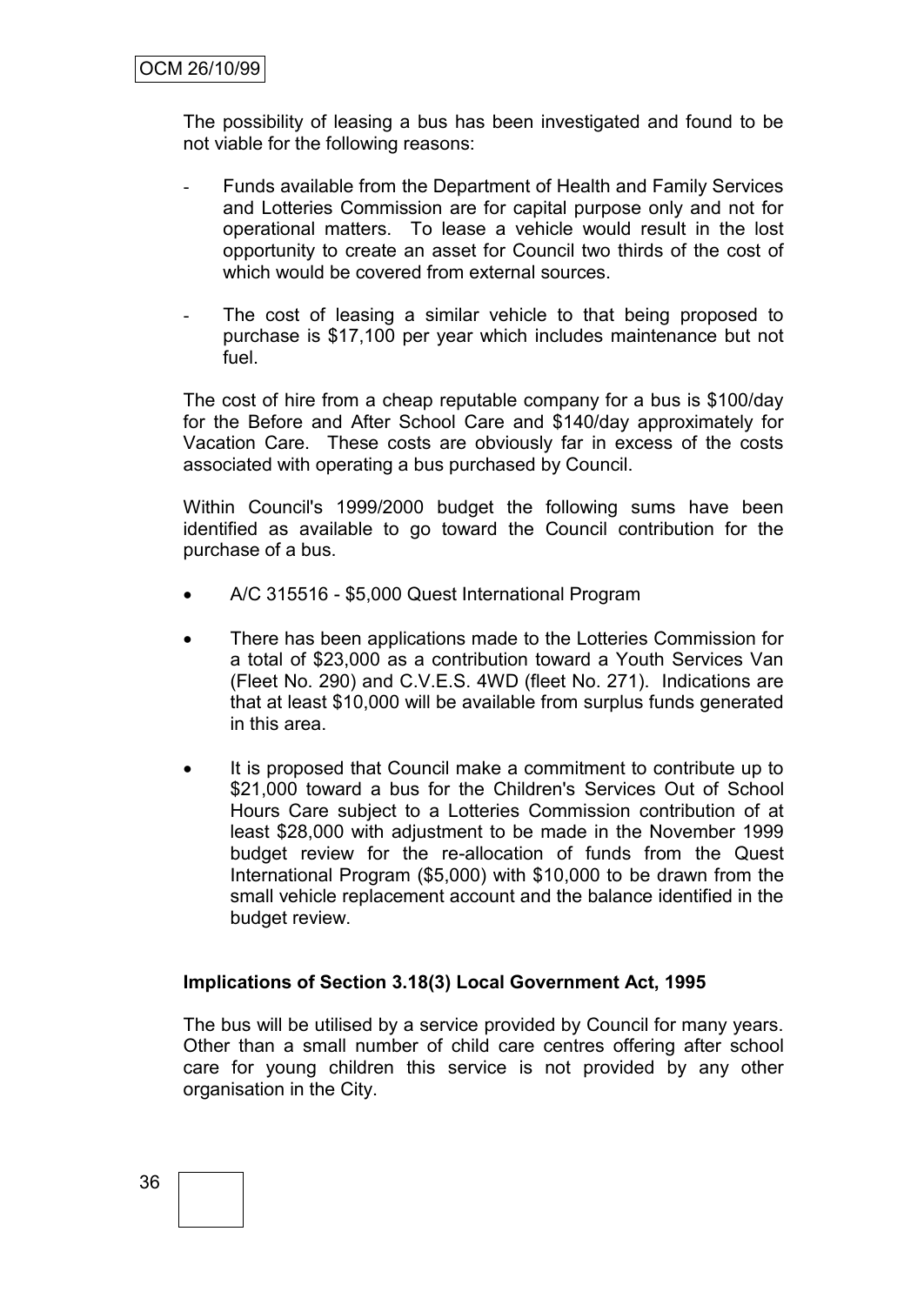# **309. (AG Item 16.2) (OCM2\_10\_1999) - RESPITE HOUSE (8410) (JG)**

### **RECOMMENDATION**

That Council, pursuant to the provisions of Sections 3.58(3) and (4) of the Local Government Act 1995, give notice of Council's intention to enter into a lease agreement with Care Options (Inc.) for the use of the Ngalla Maya Respite House for a period of 1 year at \$998/month with Care Options (Inc.) having the option to extend the lease annually for up to 5 years.

# **COUNCIL DECISION**

MOVED Cmr Jorgensen SECONDED Cmr Smithson that the matter be deferred to the next meeting pending receipt of further information. **CARRIED 3/0**

# **Explanation**

Currently Council has a self-supporting loan taken out by the Aged and Disabled Services and it was felt that consideration be given for Council to take on the building as Council property and be responsible for repayment of the self-supporting loan.

# **Background**

Council as part of its development and upgrade of the Jean Willis centre constructed a 5-bedroom respite cottage for those clients requiring emergency or short term respite. Funds for the respite centre (\$135,000) was raised by a self supporting loan to be repaid over five years.

The City entered into a lease arrangement with a private for profit provider to use the respite cottage. Guidelines for many of the funding programs made the use of the facility difficult as the funds were for a for profit agency. The previous lessee was unable to have sufficient referrals to make the project viable and the lease was subsequently terminated following Council agreement.

### **Submission**

Alternative arrangements have been investigated and a range of options explored. The most viable was to allow for a community-based agency to lease the property for a significantly reduced rent. Care Options has presented a coordinated care proposal that would allow the facility to be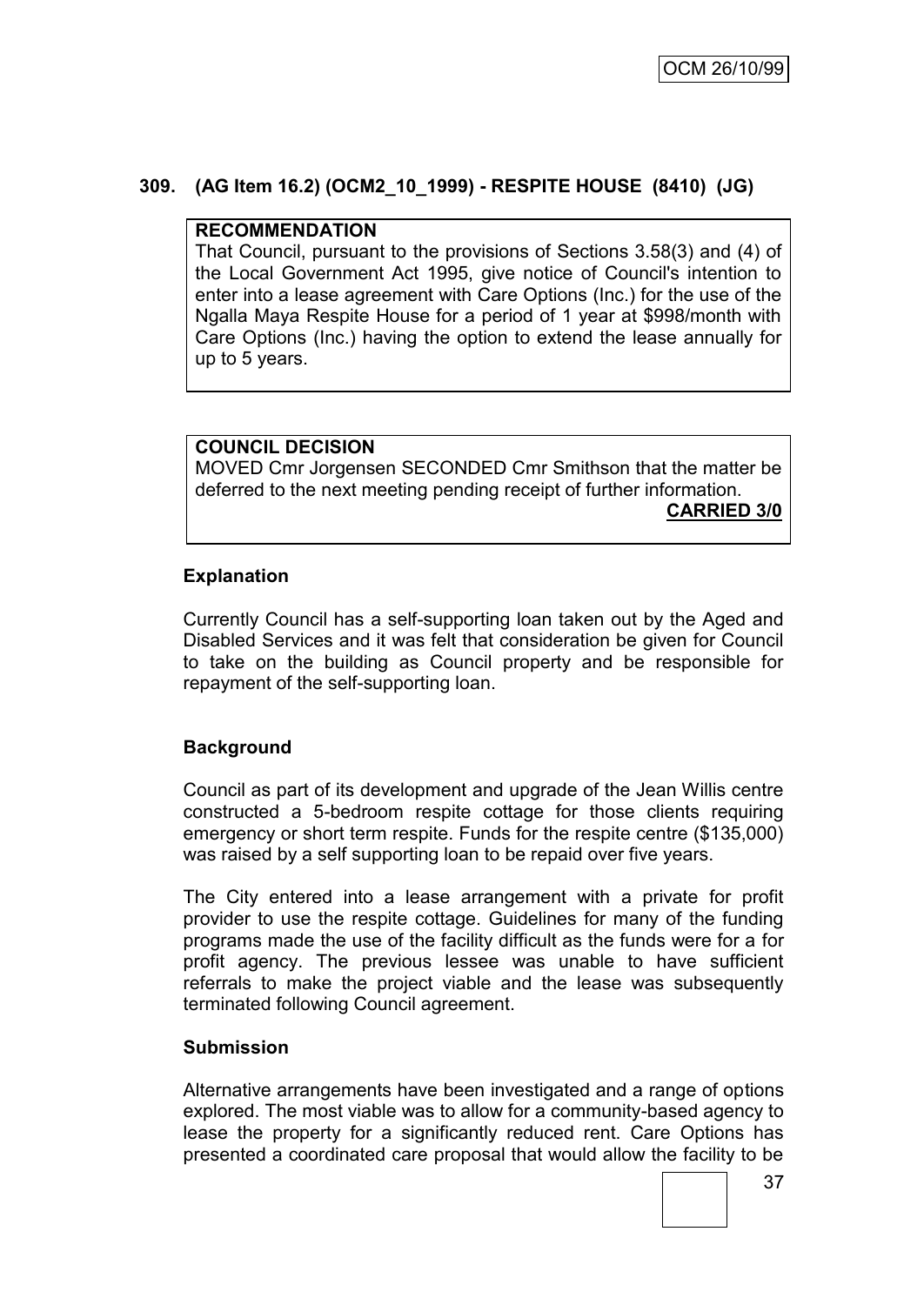utilised for its original purpose and an agreement has been reached to charge \$998 per month. This lessor figure will require the original loan repayments period to be extended from 5 to 10 years.

The new arrangements would allow for a greater use of the facility by those frail aged and disabled residents than could be the case if a for profit provider maintained tenure of the facility. Greater flexibility will be achieved by incorporating current HACC service users and part of the care package trials. The lower rental costs will also enhance success of the community sector to maintain the service and allow for greater use of existing funds from the Health departments ACAT services. The City's HACC services would also be able to utilise the service on a fee for service basis which is in line with their funding guidelines.

# **Report**

N/A

# **Strategic Plan/Policy Implications**

Strategic Plan Item 5.2 "Human and Community Services" refers. Maintenance of this facility meets identified community need.

### **Budget/Financial Implications**

The extension of the loan repayment period makes the facility viable for community based services to rent. Maintaining the current loan repayments would make it unlikely that a tenant for this facility could be found.

### **Implications of Section 3.18(3) Local Government Act, 1995**

Nil.

# **310. (AG Item 16.3) (OCM2\_10\_1999) - CRIME AND COMMUNITY SAFETY STUDY - FINAL REPORT (8950) (DMG)**

| <b>RECOMMENDATION</b> |  |
|-----------------------|--|
| That Council:         |  |

- (1) receive the Study Report;
- (2) provide copies of the Report (excluding Offences Location Data) to Cockburn Neighbourhood Watch Committee and any other interested stakeholders and request feedback from such organisations on the Report and its recommendations; and
- (3) require Council staff to provide a Report to Council by

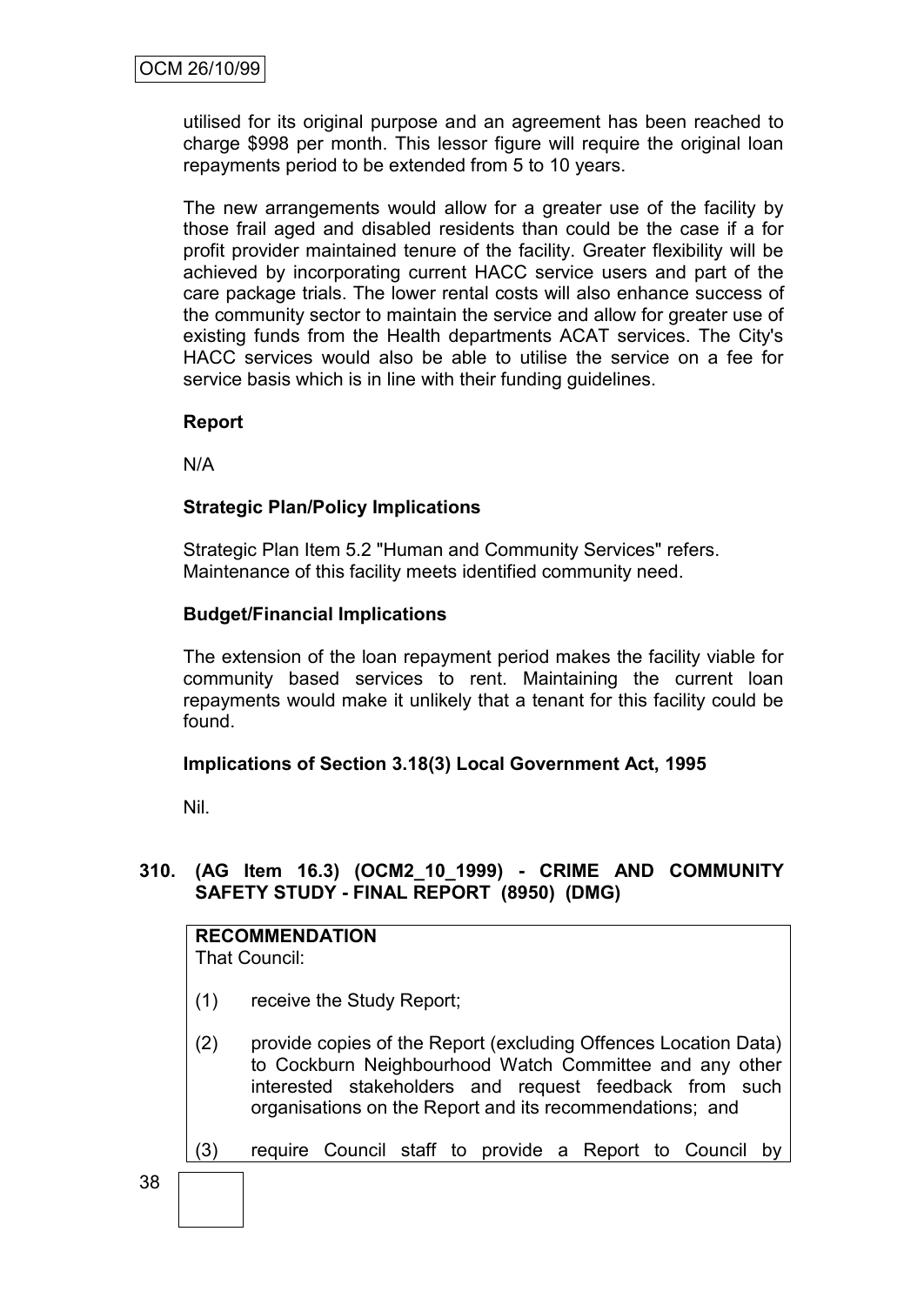December, 1999, which provides specific strategies to address priorities highlighted in the Report.

### **COUNCIL DECISION**

MOVED Cmr Jorgensen SECONDED Cmr Smithson that the recommendation be adopted.

**CARRIED 3/0**

### **Background**

During 1998/99, Council funded a consultancy to address crime and safety issues in Cockburn, which had been highlighted as the single most important concern to residents in a Community Needs Survey undertaken in 1997/98.

### **Submission**

N/A

### **Report**

While Council's Community Needs Survey identified community concern regarding safety and security issues in the City, it provided no information about the types and extent of problems, nor any further information about local community opinion on these matters.

Consequently, Council sought further assistance in collating an overview of safety and security issues and, with the assistance of a Safety W.A. Grant, commissioned a study to better profile these matters for Council.

In January, 1999, Matrix Consulting Group and Behavioural Science Investigative Consultancy were appointed to undertake the study.

The study process involved collecting and analysing actual police crime statistics while, at the same time, soliciting public feedback from within the community through a series of workshops and surveys undertaken throughout the City.

The final stage of the study involved the identification of priorities within the community and the establishment of strategies to address these.

Matters most considered were the effectiveness of security patrols, improvements to design, preventative programs, the role of Council law enforcement practices, liaison with the Police Service, neighbourhood disturbance and anti-social behaviour, community information and communication dissemination, partnerships with Government Agencies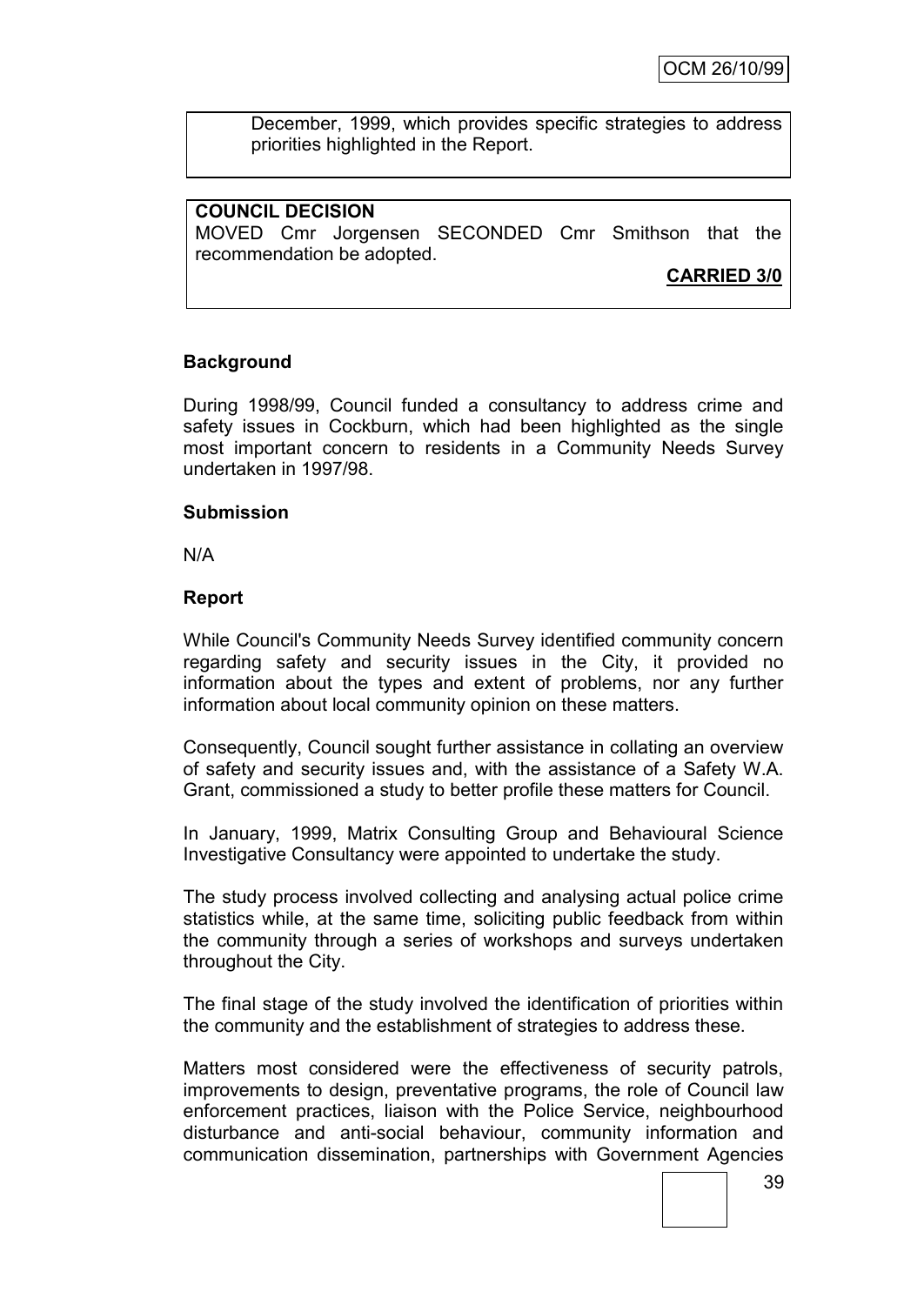and / or private enterprise, Youth Crime intervention strategies and a whole of Council Community Safety Management Strategy.

Obviously, such a wide range of issues raises several other deeper and more complex matters which require further investigation prior to being more seriously considered by Council.

However, at this stage, it is considered important that the community and key stakeholders be informed of and have access to the Report document in order to commence the process of prioritising and then actioning initiatives to address those matters.

Once the opportunity to provide feedback to Council has been provided, it will then be possible for staff to provide a more comprehensive response to the Report and present strategies to target specific outcomes and solutions to those concerns considered most important.

This is likely to lead to the provision of an overall Community Security and Safety Plan which will act as a guide for the allocation of future Council resources to this function into the future.

### **Strategic Plan/Policy Implications**

Strategic Plan item 5.3 "Municipal Law and Public Safety" refers.

### **Budget/Financial Implications**

\$100,000 has been provided on the 1999/2000 Budget to address Community Safety and Security matters in Cockburn.

### **Implications of Section 3.18(3) Local Government Act, 1995**

Although other Government Agencies and private companies are involved in Community Safety and Security programs, it is necessary for local government to participate in and contribute towards many of the issues raised in the Report.

### **311. (AG Item 16.4) (OCM2\_10\_1999) - RANGER REVIEW OUTCOME (1007) (RA)**

## **RECOMMENDATION**

That Council:

(1) pursuant to the recent review of Council's Ranger Service, employ a full time Ranger utilising funds available within the current allocated budget for 1999/2000;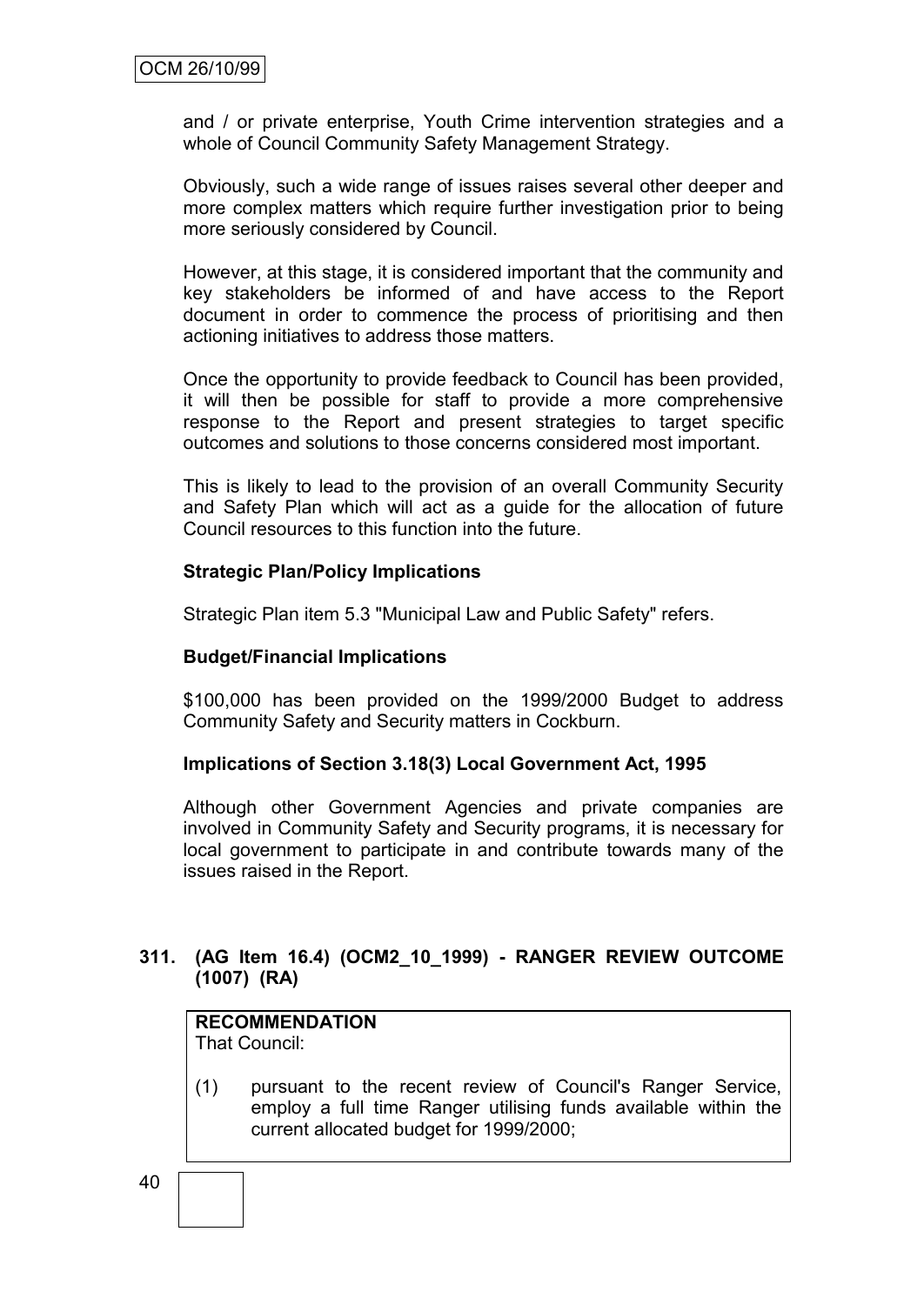- (2) purchase a new vehicle for Ranger Services, equivalent to the current standard, up to the value of \$36,000; and
- (3) amend the 1999/2000 Budget by reducing Account No. 160740 (Motor Vehicles Fire Prevention) by \$36,000 and increasing Account No. 180740 (Motor Vehicles - Ranger Services) by \$36,000.

**TO BE CARRIED BY AN ABSOLUTE MAJORITY OF COUNCIL**

### **COUNCIL DECISION**

MOVED Cmr Jorgensen SECONDED Cmr Smithson that the recommendation be adopted.

**CARRIED 3/0**

### **Background**

Council placed on its 1999/00 Budget \$30,000 to allow for additional ranger service provision should it be required as a result of an independent consultants report into the level and nature of ranger service delivery.

### **Submission**

N/A

### **Report**

The consultant"s report addressed a number of key areas of responsibility of Ranger Services, which are as follows:

### **Fire Control**

Council procedures for firebreak inspections provide a significant level of warning and follow up which is very time consuming for both the Chief Bush Fire Control Officer and his deputy. The procedures in place are beyond the industry standard. Whilst there are benefits in both public education on fire control issues and the public perception of Council in the approach currently adopted there are also significant added costs and a reduced acknowledgment of the obligation of land owners to put in firebreaks without requiring regular reminders. These procedures are being improved to meet a better balance between the conflicting demands. A real time Global Information System to allow for the ready identification of lot boundaries was recommended and this is being pursued within existing resources. It was further suggested that a District Fire Management Officer be appointed to take on the duties of the CBFCO and all other prevention and wild fire control duties.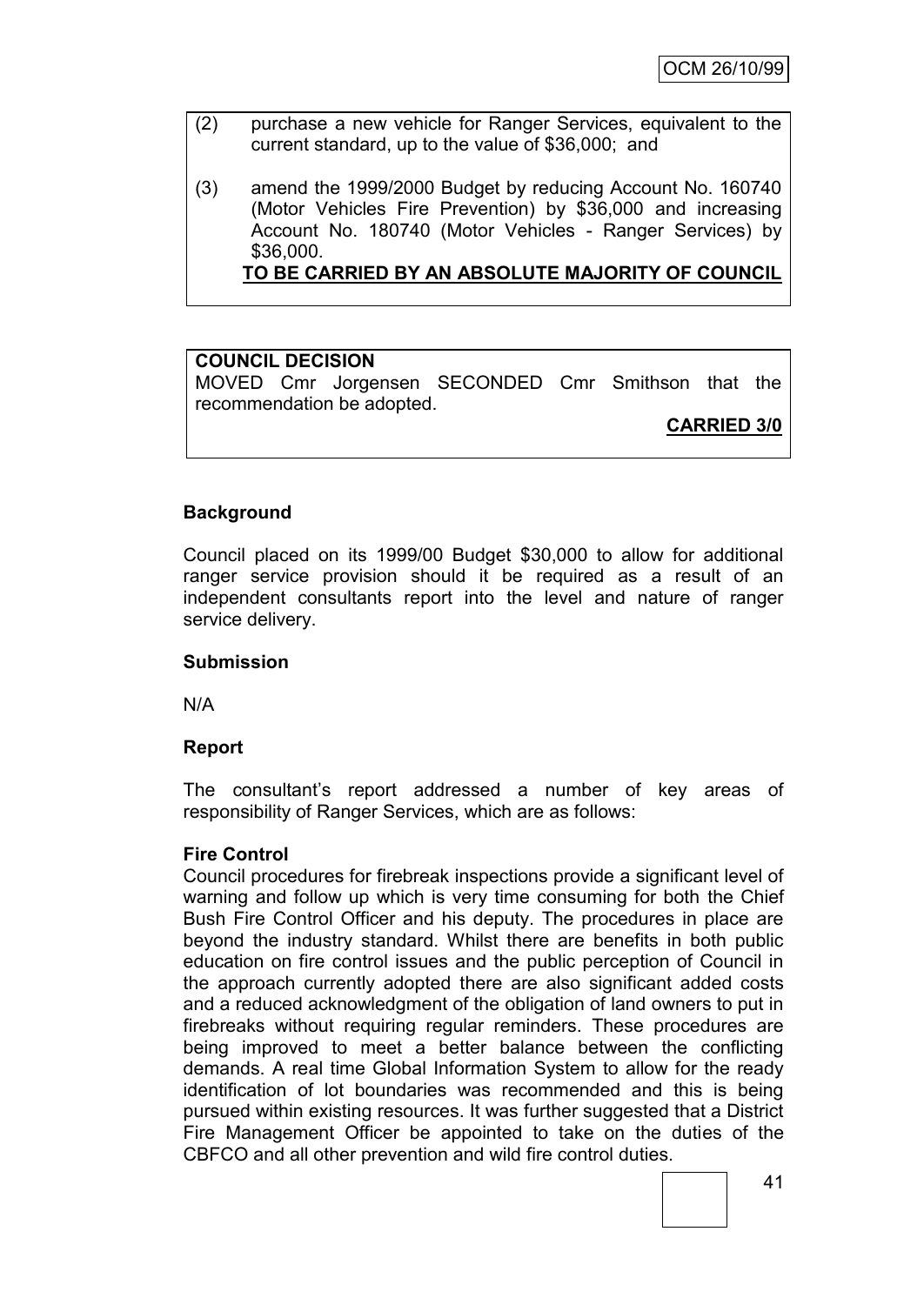### **Dog Control**

This is a significant area of responsibility and a matter, which takes up considerable ranger time. A number of proposals were put forward to streamline and reduce the level of dog barking complaints in particular. These matters including an urban animal management policy will be addressed administratively to reduce dog problems in the district. It was also proposed that alternatives to Councils current dog pound be considered including sharing with an adjoining local authority or outsourcing.

Other issues such as parking control, control of off road vehicles, control of litter and abandoned vehicles were addressed. Although individually they are not significant items they do in total call upon significant resources. The new Local Laws could have a significant impact on the resources of Council and the Ranger Section in particular although in the drafting of the these laws there has been a conscious effort to consider how these laws will be administered.

A summary of the revised list of tasks to be performed by the Rangers' Section was assessed by the Consultant to total 96 hours per week. Senior Management is of the view that this figure is very high and would reflect a very high level of service beyond which this Council would normally provide and beyond that it could reasonably afford to provide in the immediate to medium term.

It is of interest to note the following Ratio of Rangers to Ratepayers for a selected number of local authorities.

| City of Mandurah           | 1:3636  |
|----------------------------|---------|
| <b>City of Nedlands</b>    | 1:4000  |
| Town of Kwinana            | 1:5000  |
| City of Armadale           | 1:9000  |
| <b>City of Gosnells</b>    | 1:12500 |
| City of Rockingham         | 1:13200 |
| City of Cockburn (current) | 1:16500 |
| (Proposed)                 | 1:13000 |

Should Council increase its number of rangers as proposed by administration from 4 FTE"s to 5 FTE"s it will be comparable to other Local Authorities of a similar size and socio-economic profile. This assumes that the level of clerical support is the same and the list of ranger duties is comparable, both of which are understood to be the case. This proposed increase in the number of rangers can be achieved within the budget allocated for 1999/00 including the \$30,000 allocated as a contingency.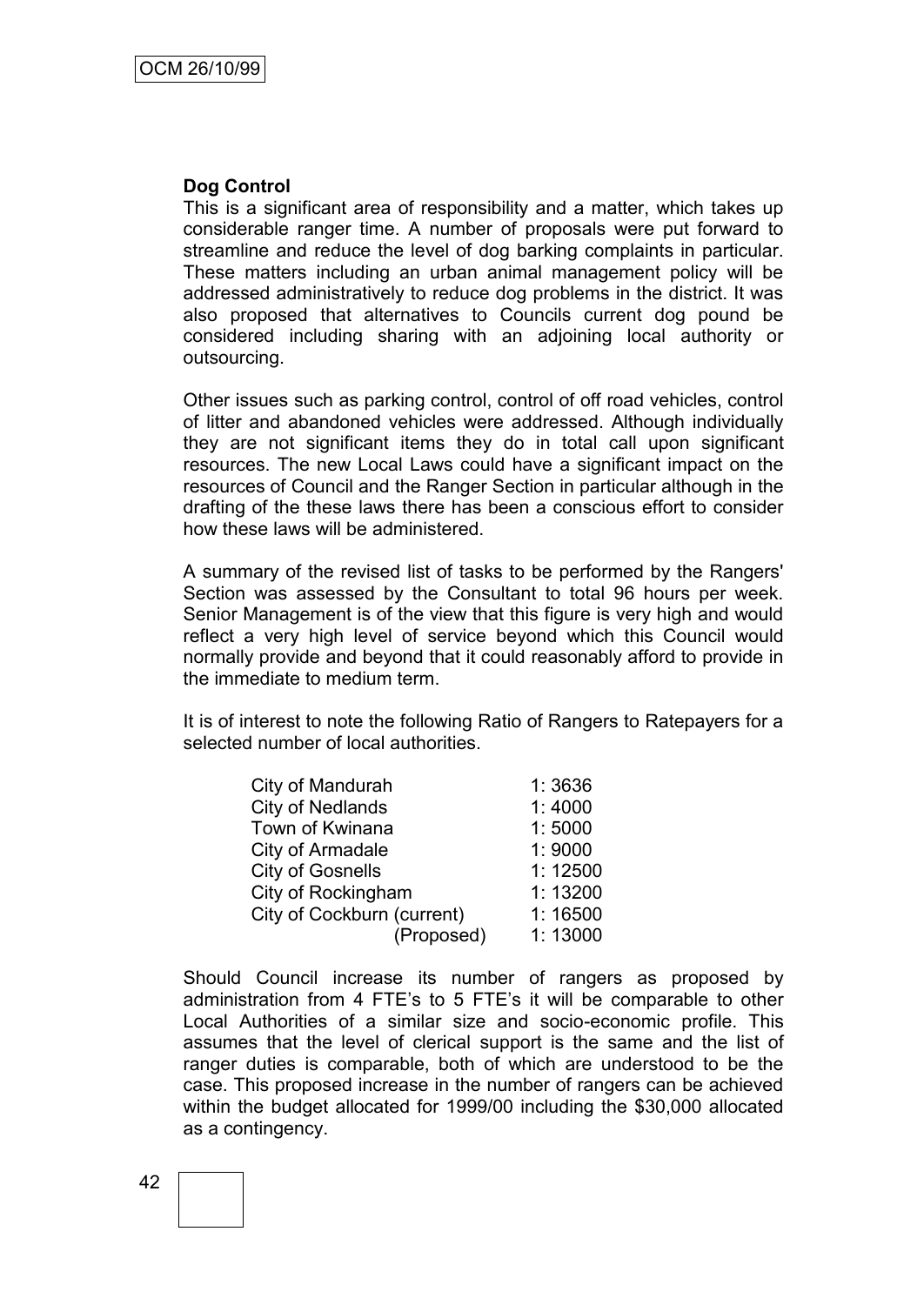Within the Councils recently completed Community Safety / Crime Prevention Study a recommendation was made to create a position of Safer City Coordinator. The actual acceptance of this report and the recommendations of Council administration will be presented prior to the end of the year. In the mean time the responsibilities of this position will be absorbed into a revamped position of Safer City Coordinator which will include the duties of the CBFCO and the coordination and overseeing the likes of Neighbourhood Watch, Cockburn Volunteer Emergency Services, Volunteer Bush Fire Brigades and Sea Search and Rescue. The position will also provide support and assistance to community safety and crime prevention community initiatives. This position will be created from within the revamping of the council"s current ranger section.

The result of the revamping of the section will be as follows:

- Safer City Coordinator
- Ranger Services Administrator
- Ranger Administration Clerk
- Rangers (5)
- Relief ranger (20 weeks per Year)

There are currently 4 ranger vehicles (plus a vehicle for the Safer City Coordinator) for which the rangers have commuting use and which also allows for them to be on call out side of work hours without Council having to pay a stand by allowance as the commuting use of a vehicle is seen as recompense for this. Without another vehicle being purchased for the rangers there would be a requirement for rangers to have to share a vehicle. In this situation of not having another vehicle a difficulty would be created in respect to rangers being on call and also could be seen as a loss of entitlements for current rangers.

### **Strategic Plan/Policy Implications**

Strategic Plan Item 5.3 "Municipal Law and Public Safety" refers.

### **Budget/Financial Implications**

Funds have been identified in the 1999/00 budget, which would allow for the purchase of a new vehicle. There is the sum of \$24,945 in account 160730 which is no longer required for equipment for the volunteer bushfire units due to savings in purchases. A 4WD (Plant No 283) Fire tender for the South Coogee Volunteer Fire Brigade was budgeted for but is not required due to the purchase of a fast attack vehicle in 1998/99 in accordance to Councils 15 year plan, therefore the sum of \$27,000 is available. The total of funds required are \$36,000 for a standard fully equipped ranger vehicle provided to Council rangers. The total figure available with the release of these funds is \$51,945 of which \$36,000 is required under this proposal.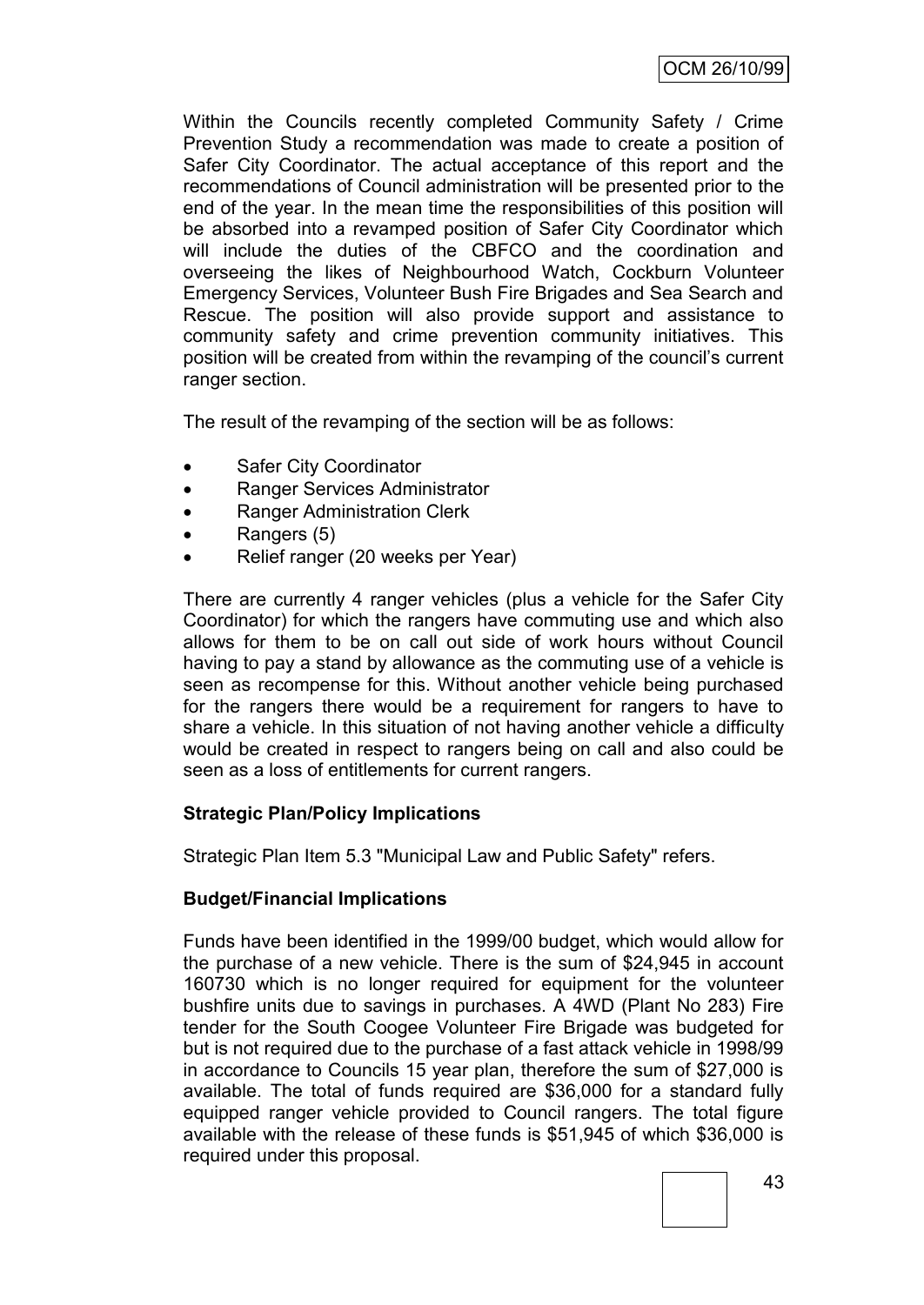# **Implications of Section 3.18(3) Local Government Act, 1995**

Nil.

# **312. (AG Item 16.5) (OCM2\_10\_1999) - NEW TELEPHONE SYSTEM (1060) (RA)**

# **RECOMMENDATION**

That Council:

- (1) receive the tender submitted by NEC, Siemens and Classical Communications for tender No. 41/99;
- (2) not consider tenders submitted by Alcatel and Fujitsu as they were not submitted in accordance with the Local Government Act 1985 and associated regulations;
- (3) accept the tender submitted by Siemens for a PABX telephone system which has a purchase value of up to \$225,000 and to enter into a lease agreement for 5 years with Newcourt for the system described in the report with an option to extend the lease for a period of up to 5 years; and
- (4) acceptance of the tender from Siemens being conditional on them having the new system operational by the 1 January 2000, or providing assurance that an interim system is in place which is Y2k compliant.

# **COUNCIL DECISION**

MOVED Cmr Jorgensen SECONDED Cmr Smithson that:

(1) receive tenders submitted by NEC, Siemens and Classical Communications for Tender No.41/99 at the following values:

| NEC.                            | \$207,642 |
|---------------------------------|-----------|
| <b>Siemens</b>                  | \$225,003 |
| <b>Classical Communications</b> | \$153.770 |

- (2) not consider tenders submitted by Alcatel and Efficient Communication Systems (ECM) as they were not submitted in accordance with the Local Government Act 1985 and associated regulations;
- (3) accept the tender submitted by Siemens on an operating lease basis for a PABX telephone system with the Chief Executive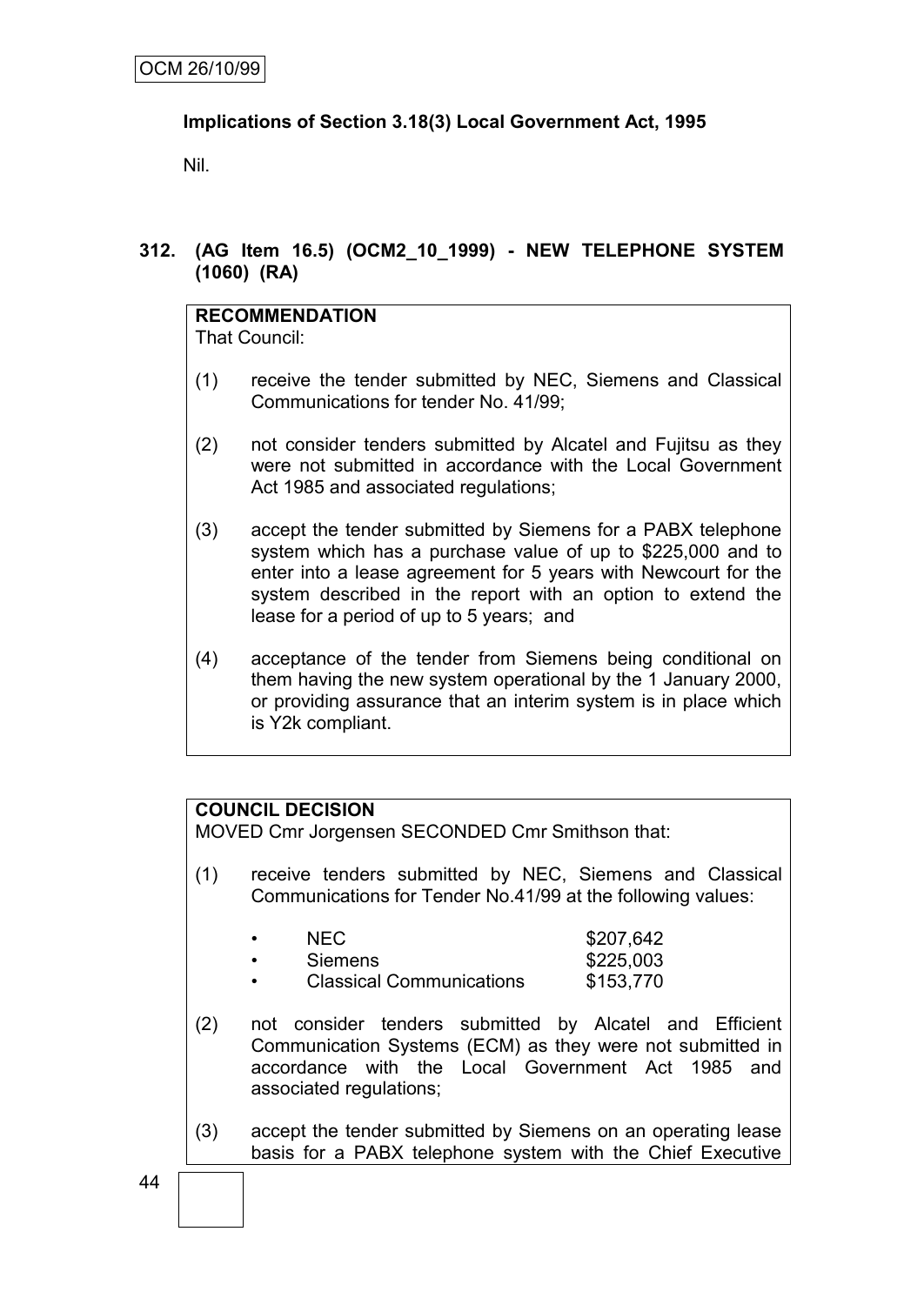Officer being given delegated authority to negotiate for system components to meet Council's requirements up to a total purchase value of \$225,000 and to enter an operating lease with Newcourt for up to \$55,000 per annum for 5 years; and

(4) acceptance of the tender from Siemens being conditional on them having the new system operating by 1 January 2000 or providing assurance that an interim system is in place which is Y2K compliant.

# **CARRIED 3/0**

# **Explanation**

Details of the tendered amounts are required to be stated in the Council resolution. The opportunity exists to negotiate a purchase price which would be a reduction in costs to ratepayers. Therefore delegation to the Chief Executive Officer is appropriate.

# **Background**

Council has identified during consideration of the Y2K issue that the current Alcatel PABX system is not compliant and there are no upgrade opportunities for the current system available to make it compliant. In the 1999/00 budget the sum of \$60,000 was made available to lease a new telephone system. Telecommunications consultants Stratacom were contracted to provide advice on the most appropriate system to address our needs, develop specification for tender and assess the tenders received and make recommendations on the system to be purchased or leased.

In accordance with Council's Delegated Authority DA-F5 which requires tenders to be considered by Council if the lowest tender is not accepted the following report is provided.

### **Submission**

N/A

### **Report**

The technical specifications called for tender that were able to address a number of key criteria including the need to incorporate the latest software available: allow for seamless connection with the Council depot: provide ETSI ISDN basic rate service and support a number of features such as call waiting, voice mail and Tims. The tenders also needed to allow for the potential to expand the system for the current Administration building to approximately twice the current capacity for future growth. The provision of training for staff on the operation of the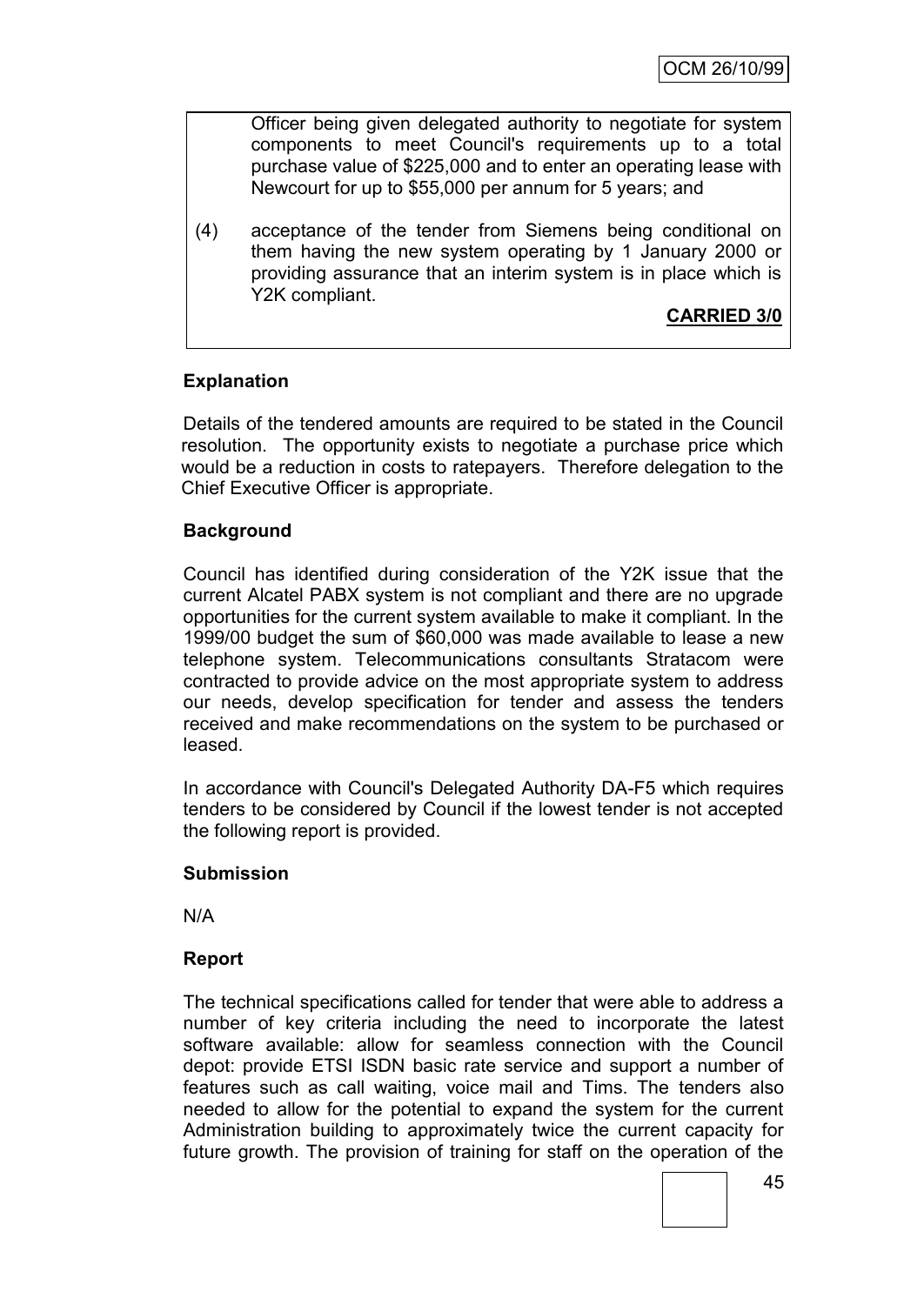system was to be provided within the tender. Details on Warranty Service and Maintenance costs were to be included in the tender documentation. The specifications included the opportunity for proponents to provide a 5 year lease option.

There were five responses to the Request for Tender prepared by Stratacom Communication on behalf of the City of Cockburn. Three of the tenders were submitted to the City of Cockburn in accordance to the Local Government Act Tender Regulations these being from NEC, Siemens, and Panasonic. The other two tenders were delivered to Stratacom Communications, namely tenders from Alcatel and Fujitsu and, as they did not comply with the tender requirements they have not been considered.

Additional information which is Commercial Confidence has been provided to Commissioners under separate cover.

### **Summary**

### **NEC:**

Is a leading supplier of PABX equipment throughout Australia. With a number of local employees and a National support network NEC will in the view of the consultant have no difficulty in supplying and supporting the system and any future installations and upgrades. However, they do not supply the radio link and rely upon another provider. This situation does have the potential to create some difficulty with the initial setting up of the system and future maintenance, as there will be separate suppliers for the PABX and for the radio link.

### **Seimens:**

The Siemens system runs on a ATM (Asyncroness Transfer Mode) backbone which will allow a more flexible integration of the future CTI (Computor Telephony Integration) than the other two proponents. This is an important consideration for Councils IT section as it is a superior "switching" system that allows for fewer difficulties in integration of voice and e-mail systems and allows for other sites to be more readily connected in the future. Siemens also uses Windows NT as the platform for all administrative functions. The firm is a significant supplier of PABX systems in Australia. Siemens offers a fully compliant system which best meets the tender specifications.

### **Panasonic:**

Classical Communications are the dealer rather than the manufacture and there is some question raised over the support available and the financial capacity of the respondent. Stratacom state they have no reason to believe that the firm cannot meet the financial obligations of the proposed contract but point out there is a significant difference in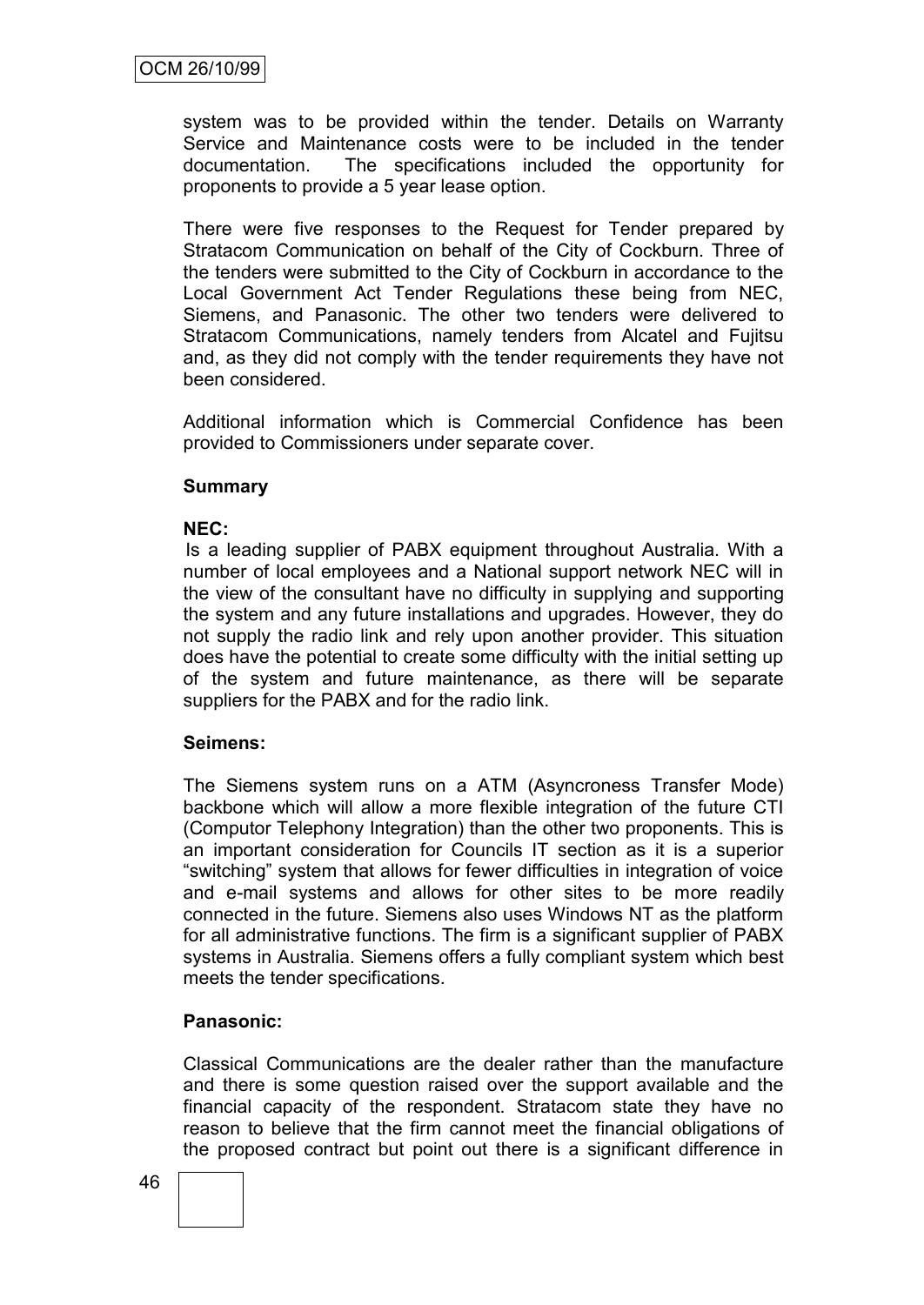size between this respondent and the other two. Panasonic have only just entered the PABX market in Australia and while they have had a great deal of success with key systems, in the view of the consultant their PABX system appears to be simply a larger version of the key system. The respondents have not provided any references on the system offered.

# **Weighting**

Weighting scores were judged out of ten, based upon information supplied, and general industry knowledge. Considering the weighting indices, as above, the assessments are as follows, as provided by the Consultant.

| <b>NEC</b>     | 88% |
|----------------|-----|
| Panasonic      | 75% |
| <b>Siemens</b> | 91% |

It is recommended that Council lease a Siemens P.A.B.X. System through Newcourt, Siemens' preferred provider, in accordance with the tender as submitted.

### **Strategic Plan/Policy Implications**

N/A

### **Budget/Financial Implications**

Council has open to it the option for an outright purchase of a PABX system. It ought to be noted, however, that there has been \$60,000 allocated within the existing budget for the lease of a PABX.

### **Implications of Section 3.18(3) Local Government Act, 1995**

Nil.

# **313. (AG Item 17.1) (OCM2\_10\_1999) - YEAR 2000 (Y2k) CONTINGENCY PLAN (1411) (RS)**

### **RECOMMENDATION**

That Council note the Y2k audit results of equipment and machinery with time / date sensitive systems.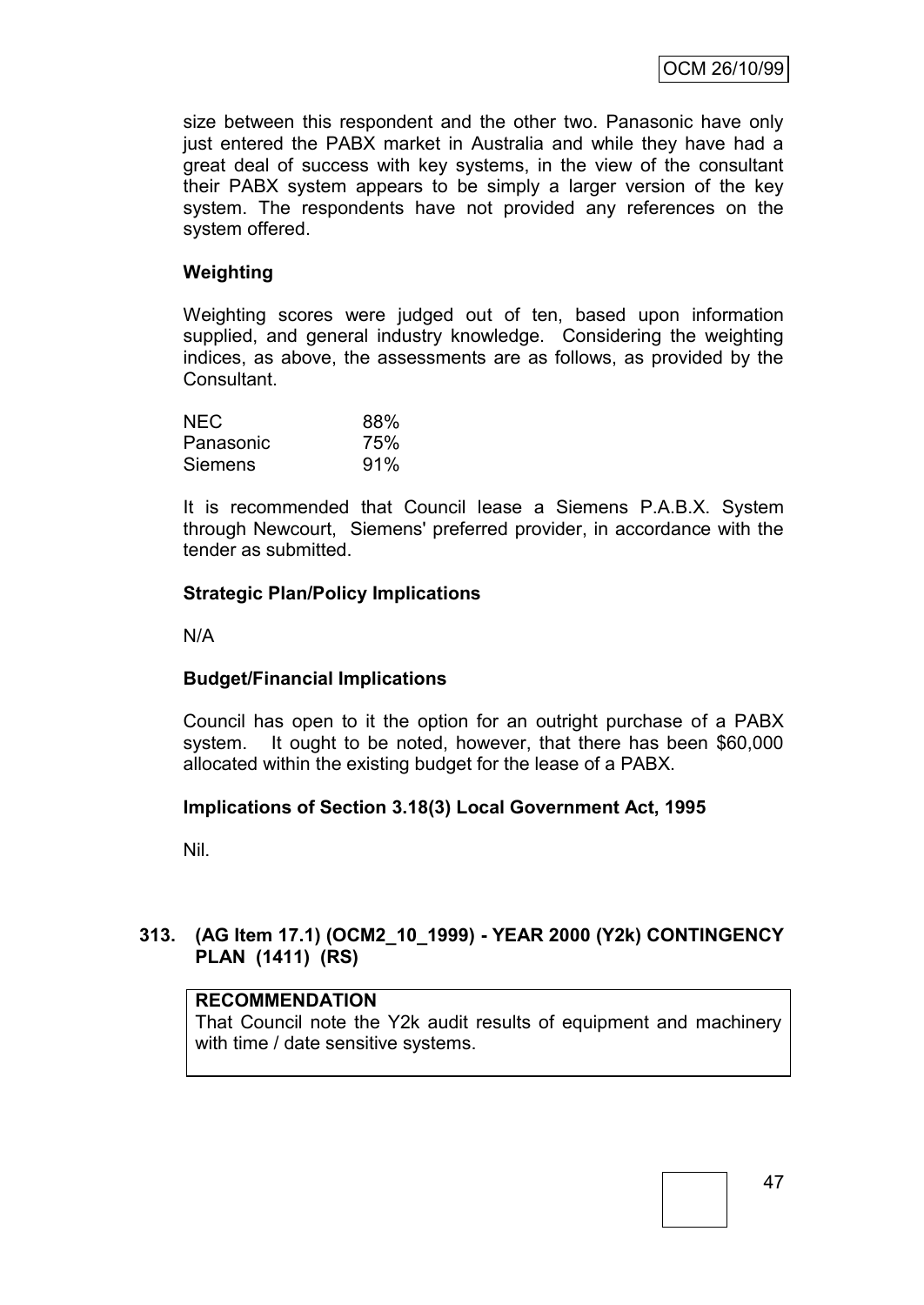# **COUNCIL DECISION**

MOVED Cmr Jorgensen SECONDED Cmr Smithson that the recommendation be adopted.

# **CARRIED 3/0**

# **Background**

In accordance with Y2k Contingency Planning Guidelines an inventory of all non-computer plant and equipment was undertaken to identify those items with operating mechanisms that have embedded computerised devices.

Council"s computer systems – mainframe and PC"s – and applicable software had previously been tested satisfactorily for Y2k compliance. The only exception (4 PCs at South Lake Leisure Centre) is contained in this report.

A procedure of testing was undertaken and the results recorded on the inventory. Where appropriate third party certification from the supplier or manufacturer was obtained to attest to the products and systems Y2k compliance.

### **Submission**

N/A

### **Report**

The audit detected the following actions:

- $\degree$  Switchboard although likely to continue to function, the supplier can not certify Y2k compliancy. Other improvements to the telephone system have been identified and the replacement of the switchboard is budgeted for this year. The new system will provide new and improved functions as well as ensure that no problems occur as a result of the change in date.
- $\degree$  South Lake Leisure Centre 4 personal computers that were not Y2k compliant have been replaced in the current budget.
- $\degree$  Wellard Street Depot fuel management system is not Y2k compliant and is in the process of being upgraded to ensure that it will continue to function after 31/12/99.

While we are able to confirm the compliance of our services to function normally from 1/1/2000 and we have received similar assurances from Western Power, Water Authority, telecommunications and fuel suppliers,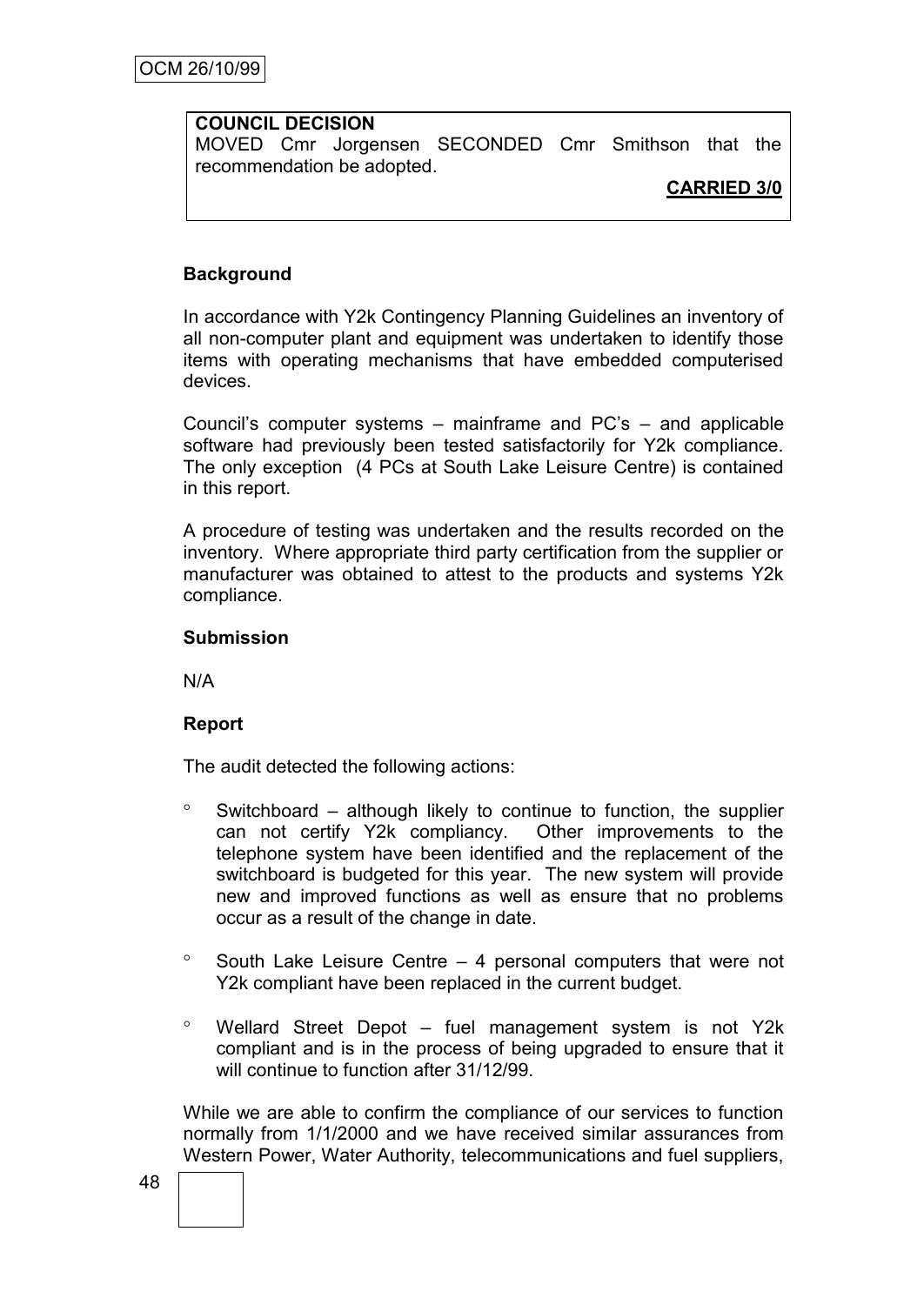it is considered prudent to develop a contingency plan in case these systems fail.

The loss of power would result in the loss of fuel and water supplies. For health reasons the most urgent priority, in the event of such a calamity, would be to maintain the rubbish collection and disposal service. Prior to 31<sup>st</sup> December fuel stores at the depot will be topped up and all vehicles will have their tanks filled. If the supply of fuel is restricted after 1/1/2000 only the waste collection trucks would receive fuel.

If the "worst case" scenario occurs there are limited options available until the supply of essential services is restored. City of Cockburn"s Disaster (Business Recovery) Plan details the procedures to be adopted for dealing with such a calamity.

Western Australia will have 5 hours notice of any likely problems, when New Zealand switches over to the new year (7.00pm WST) and 3 hours notice when the Eastern States switch over (9.00pm WST).

### **Strategic Plan/Policy Implications**

N/A

### **Budget/Financial Implications**

\$72,000 is provided in the budget for 12 months lease and consultancy costs for a new switchboard system.

\$6,600 has been expended for 4 new computers at the South Lake Leisure Centre.

\$4,075 is budgeted to upgrade the depot's fuel management system.

### **Implications of Section 3.18(3) Local Government Act, 1995**

Nil.

# **314. (OCM2\_10\_1999) - NEW BUSINESS OF AN URGENT NATURE INTRODUCED BY DECISION OF MEETING**

Commissioner Donaldson advised that three items relating to Legal Representation were to be considered. These were from the Chief Executive Officer Mr. Rod Brown, Director Planning and Development Mr Steve Hiller and Manager Planning, Mr Steve Ryan.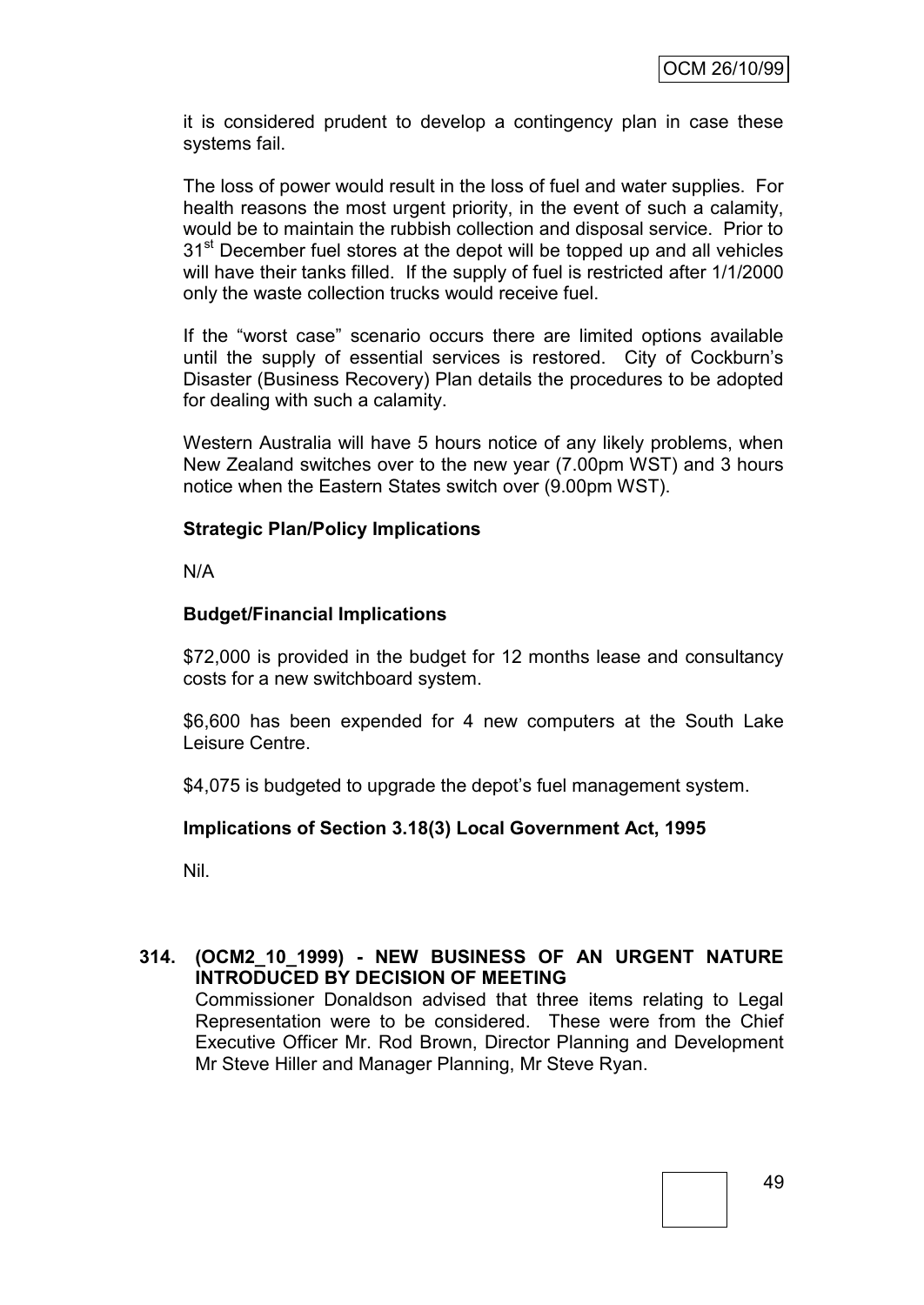### **DECLARATION OF PERSONAL INTEREST**

The Chief Executive Officer declared a personal interest in Agenda Item 20.1. The nature of the interest being that it relates to a personal benefit to himself.

The Director, Planning and Development declared a personal interest in Agenda Item 20.2. The nature of the interest being that it relates to a personal benefit to himself.

### **THE CHIEF EXECUTIVE OFFICER AND THE DIRECTOR, PLANNING AND DEVELOPMENT LEFT THE MEETING AT THIS STAGE THE TIME BEING 8.19 PM**

**315. (AG Item 20.1) (OCM2\_10\_1999) - LEGAL REPRESENTATION - MR R. BROWN - DOUGLAS INQUIRY INTO THE CITY OF COCKBURN (1335) (ATC)**

# **RECOMMENDATION**

That Council:

- (1) receive the letter dated 26th October 1999 from Mr Brown;
- (2) advise Mr Brown that Council recognises the appointment of McLeod & Co for the Lot 1 Berrigan Drive line of inquiry and Clayton Utz for the Lot 17 Hamilton Road line of inquiry;
- (3) advise Mr Brown that Council will reimburse him legal expenses up to \$3,000 as per Policy A1.18;
- (4) advise Mr Brown that in accordance with Clause 10 of the Policy, Council will be prepared to contribute a further sum not exceeding \$3,000 by way of reimbursement of legal expenses on production of an itemised statement of costs following the outcome of the Inquiry, subject to Policy A1.18 which provides for the payment to be made if a person has not acted illegally, dishonestly against the interests of the City or otherwise in bad faith;
- (5) advise Mr Brown that Council is not prepared to contribute towards Queens Counsel costs; and
- (6) note that Mr Brown has already signed Policy A1.18.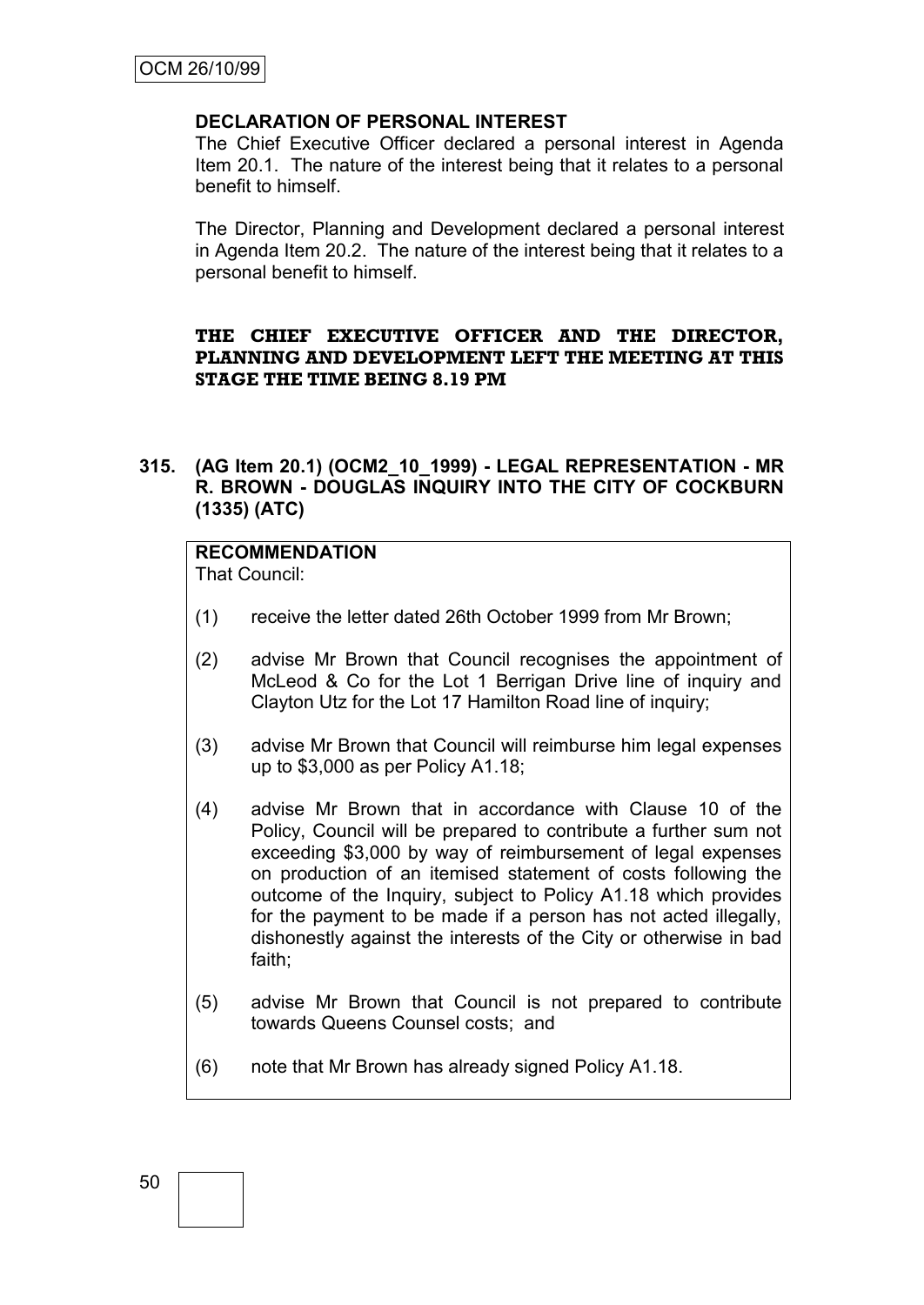#### **COUNCIL DECISION** MOVED Cmr Jorgensen SECONDED Cmr Smithson that:

- (1) the letter dated  $26<sup>th</sup>$  October 1999 from Mr Brown be received;
- (2) Council advise Mr Brown that it recognises the appointment of McLeod & Co for the Lot 1 Berrigan Drive line of inquiry and Clayton Utz for the Lot 17 Hamilton Road line of inquiry;
- (3) Council advise Mr Brown that it will reimburse him legal expenses up to \$3,000 as per Policy A1.18;
- (4) Council advise Mr Brown that in accordance with Clause 10 of the Policy, it will be prepared to contribute a further sum not exceeding \$3,000 by way of reimbursement of legal expenses on production of an itemised account, subject to Policy A1.18 which provides that any payment made must be repaid if the Inquiry has found a person to have acted illegally, dishonestly against the interests of the City or otherwise in bad faith;
- (5) Council advise Mr Brown that it is not prepared to contribute towards Queens Counsel costs; and
- (6) Council note that Mr Brown has already signed Policy A1.18. **CARRIED 3/0**

### **Explanation**

Part 4 of the officer's recommendation, has been amended to reflect that the officer is entitled to receive reimbursement of legal expenses during the course of the Inquiry.

Council considers that the officers should be subject to different treatment from suspended/past Councillors, due to there being no adverse findings in the Martin-Vicary Report in relation to their decision making process whereas there was in the case of the Council.

### **Background**

Approval has previously been given by Cmr Donaldson for financial assistance for legal representation in accordance with Policy A1.18. The assistance was limited to \$3,000.

Approval was given on the basis of McLeod & Co representing Mr Brown.

In addition, Mr Brown has been granted approval to utilise the firm Clayton Utz.

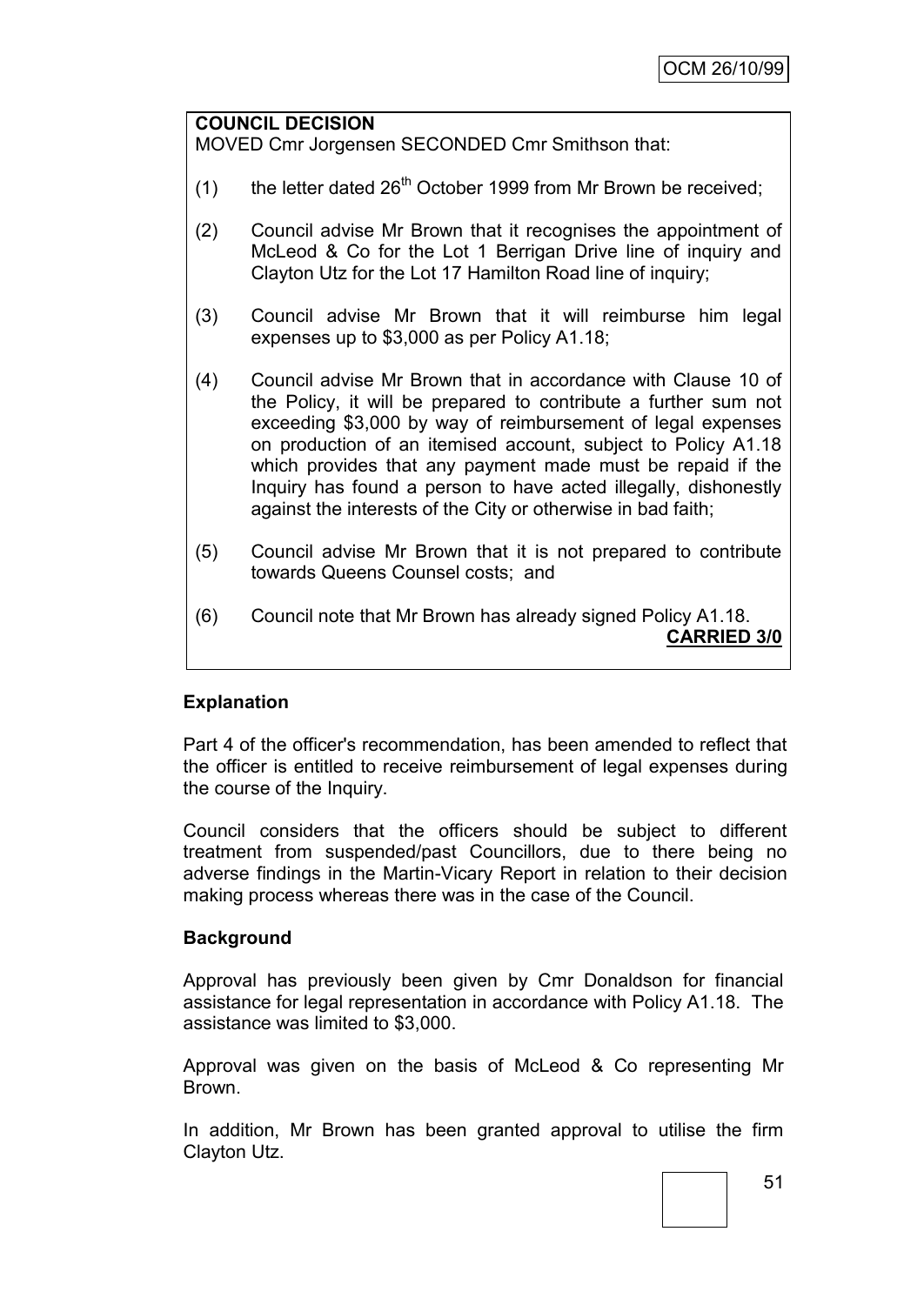### **Submission**

By letter dated the 26th October 1999, Mr Brown has sought further financial assistance for legal representation for the Douglas Inquiry. The requirement is for the approval to be increased from \$3,000 to \$6,000, utilising the firm of Clayton Utz for the Lot 17 Hamilton Road line of inquiry. McLeod & Co provided representation for the Lot 1 Berrigan Drive line of inquiry.

Representation will be restricted to briefing, attendance at the Inquiry during Mr Brown's evidence and cross examination of witnesses, should pertinent matters not be raised by Counsel Assisting the Inquirer.

### **Report**

Council's Policy A1.18 provides for financial assistance for legal representation for Part 8 Division 2 Inquiries.

The recommended course of action is consistent with the position taken to date by Council in dealing with requests up to \$6,000.

### **Strategic Plan/Policy Implications**

Council's Policy A1.18 adopted by Council on the 13th July 1999 relating to Legal Representation applies.

### **Budget/Financial Implications**

The budget provides for \$100,000 for the cost of the Inquiry's legal expenses. To date, the following funds are committed:

| Mr J. Grljusich        | \$40,000        |
|------------------------|-----------------|
| Mr M. Pecotic          | \$13,000        |
| Mr J. Ostojich         | \$3,000         |
| Mr R. Brown            | \$3,000         |
| Mr S. Hiller           | \$3,000         |
| Mr S. Ryan             | \$3,000         |
| Mr S. O'Sullivan       | \$3,000         |
| McLeod & Co            | \$4,000 approx. |
| <b>Total Committed</b> | \$72,000        |

### **Implications of Section 3.18(3) Local Government Act, 1995**

Nil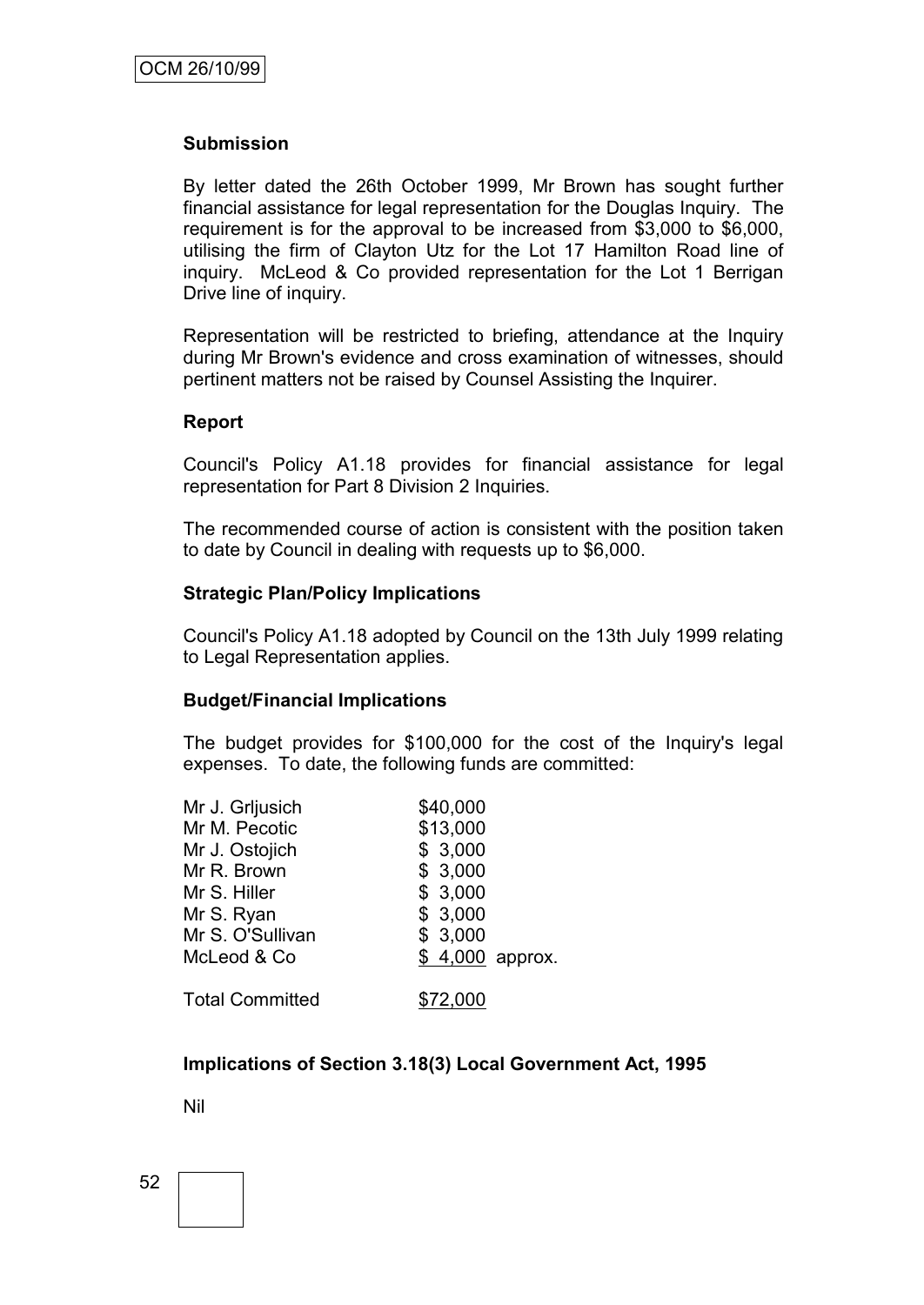## **316. (AG Item 20.2) (OCM2\_10\_1999) - LEGAL REPRESENTATION - MR S. HILLER - DOUGLAS INQUIRY INTO THE CITY OF COCKBURN (1335) (RWB)**

# **RECOMMENDATION**

That Council:

- (1) receive the letter dated 26th October 1999 from Mr Hiller;
- (2) advise Mr Hiller that Council recognises the appointment of McLeod & Co for the Lot 1 Berrigan Drive line of inquiry and Clayton Utz for the Lot 17 Hamilton Road line of inquiry;
- (3) advise Mr Hiller that Council will reimburse him legal expenses up to \$3,000 as per Policy A1.18;
- (4) advise Mr Hiller that in accordance with Clause 10 of the Policy, Council will be prepared to contribute a further sum not exceeding \$3,000 by way of reimbursement of legal expenses on production of an itemised statement of costs following the outcome of the Inquiry, subject to Policy A1.18 which provides for the payment to be made if a person has not acted illegally, dishonestly against the interests of the City or otherwise in bad faith;
- (5) advise Mr Hiller that Council is not prepared to contribute towards Queens Counsel costs; and
- (6) note that Mr Hiller has already signed Policy A1.18.

# **COUNCIL DECISION**

MOVED Cmr Jorgensen SECONDED Cmr Smithson that:

- (1) the letter dated  $26<sup>th</sup>$  October 1999 from Mr Hiller be received;
- (2) Council advise Mr Hiller that it recognises the appointment of McLeod & Co for the Lot 1 Berrigan Drive line of inquiry and Clayton Utz for the Lot 17 Hamilton Road line of inquiry;
- (3) Council advise Mr Hiller that it will reimburse him legal expenses up to \$3,000 as per Policy A1.18;
- (4) Council advise Mr Hiller that in accordance with Clause 10 of the Policy, it will be prepared to contribute a further sum not exceeding \$3,000 by way of reimbursement of legal expenses on production of an itemised account, subject to Policy A1.18 which provides that any payment made must be repaid if the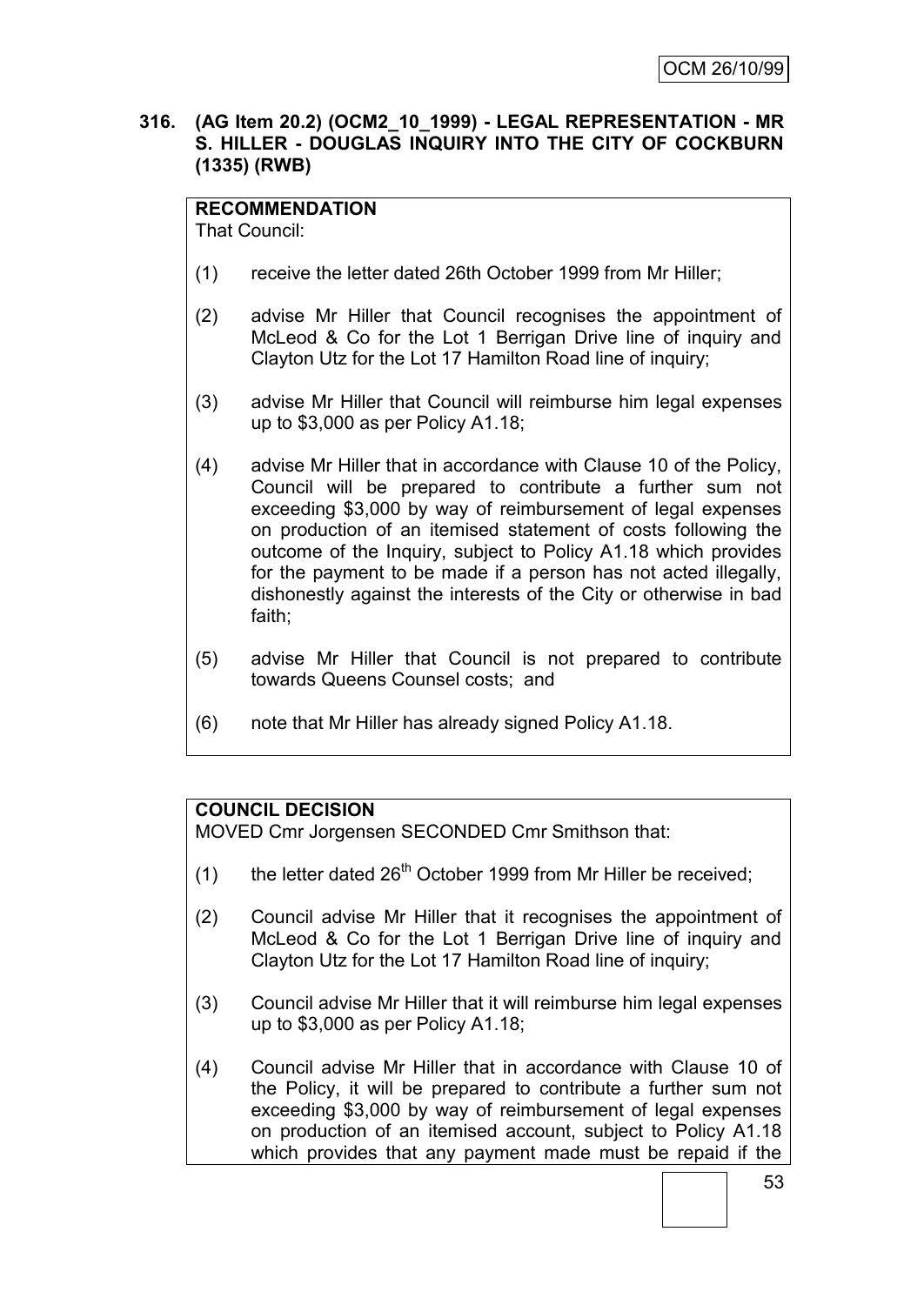Inquiry has found a person to have acted illegally, dishonestly against the interests of the City or otherwise in bad faith;

- (5) Council advise Mr Hiller that it is not prepared to contribute towards Queens Counsel costs; and
- (6) Council note that Mr Hiller has already signed Policy A1.18. **CARRIED 3/0**

# **Explanation**

Part 4 of the officer's recommendation, has been amended to reflect that the officer is entitled to receive reimbursement of legal expenses during the course of the Inquiry.

Council considers that the officers should be subject to different treatment from suspended/past Councillors, due to there being no adverse findings in the Martin-Vicary Report in relation to their decision making process whereas there was in the case of the Council.

# **Background**

Approval has previously been given by the Chief Executive Officer for financial assistance for legal representation in accordance with Policy A1.18. The assistance was limited to \$3,000.

Approval was given on the basis of McLeod & Co representing Mr Hiller.

In addition, Mr Hiller has been granted approval to utilise the firm Clayton Utz.

### **Submission**

By memo dated the 26th October 1999 to the Chief Executive Officer, Mr Hiller has sought further financial assistance for legal representation for the Douglas Inquiry. The requirement is for the approval to be increased from \$3,000 to \$6,000, utilising the firm of Clayton Utz for the Lot 17 Hamilton Road line of inquiry. McLeod & Co provided representation for the Lot 1 Berrigan Drive line of inquiry.

Representation will be restricted to briefing, attendance at the Inquiry during Mr Hiller's evidence and cross examination of witnesses, should pertinent matters not be raised by Counsel Assisting the Inquirer.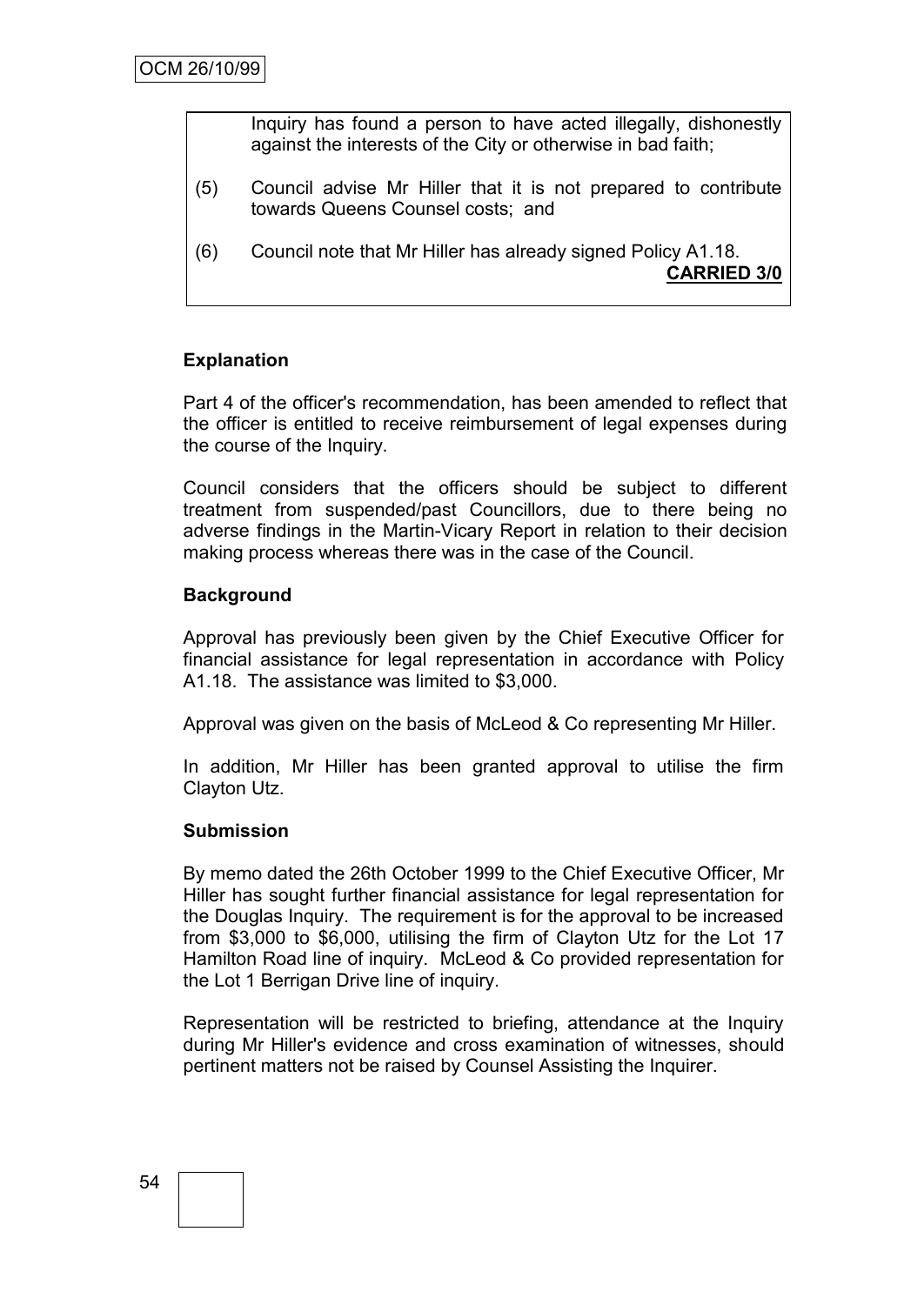# **Report**

Council's Policy A1.18 provides for financial assistance for legal representation for Part 8 Division 2 Inquiries.

The recommended course of action is consistent with the position taken to date by Council in dealing with requests up to \$6,000.

## **Strategic Plan/Policy Implications**

Council's Policy A1.18 adopted by Council on the 13th July 1999 relating to Legal Representation applies.

### **Budget/Financial Implications**

The budget provides for \$100,000 for the cost of the Inquiry's legal expenses. To date, the following funds are committed:

| Mr J. Grljusich        | \$40,000        |
|------------------------|-----------------|
| Mr M. Pecotic          | \$13,000        |
| Mr J. Ostojich         | \$3,000         |
| Mr R. Brown            | \$3,000         |
| Mr S. Hiller           | \$3,000         |
| Mr S. Ryan             | \$3,000         |
| Mr S. O'Sullivan       | \$3,000         |
| McLeod & Co            | \$4,000 approx. |
| <b>Total Committed</b> | \$72,000        |

### **Implications of Section 3.18(3) Local Government Act, 1995**

Nil

### **317. (AG Item 20.3) (OCM2\_10\_1999) - LEGAL REPRESENTATION - MR S. RYAN - DOUGLAS INQUIRY INTO THE CITY OF COCKBURN (1335) (RWB)**

# **RECOMMENDATION**

That Council:

- (1) receive the memo dated 26th October 1999 from Mr Ryan;
- (2) advise Mr Ryan that Council recognises the appointment of McLeod & Co for the Lot 1 Berrigan Drive line of inquiry and Clayton Utz for the Lot 17 Hamilton Road line of inquiry;
- (3) advise Mr Ryan that Council will reimburse him legal expenses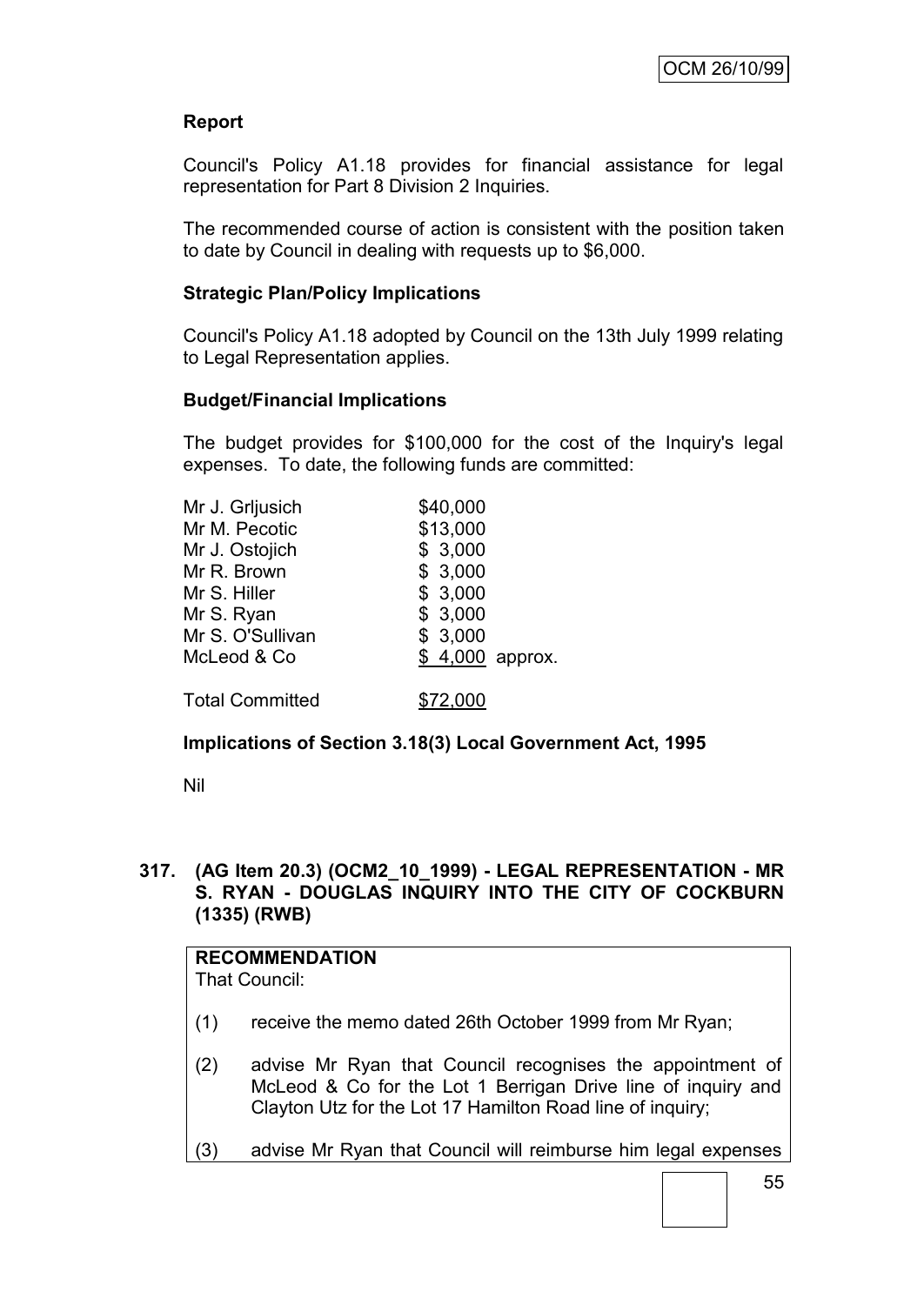### up to \$3,000 as per Policy A1.18;

- (4) advise Mr Ryan that in accordance with Clause 10 of the Policy, Council will be prepared to contribute a further sum not exceeding \$3,000 by way of reimbursement of legal expenses on production of an itemised statement of costs following the outcome of the Inquiry, subject to Policy A1.18 which provides for the payment to be made if a person has not acted illegally, dishonestly against the interests of the City or otherwise in bad faith;
- (5) advise Mr Ryan that Council is not prepared to contribute towards Queens Counsel costs; and
- (6) note that Mr Ryan has already signed Policy A1.18.

# **COUNCIL DECISION**

MOVED Cmr Jorgensen SECONDED Cmr Smithson that:

- (1) the letter dated  $26<sup>th</sup>$  October 1999 from Mr Ryan be received;
- (2) Council advise Mr Ryan that it recognises the appointment of McLeod & Co for the Lot 1 Berrigan Drive line of inquiry and Clayton Utz for the Lot 17 Hamilton Road line of inquiry;
- (3) Council advise Mr Ryan that it will reimburse him legal expenses up to \$3,000 as per Policy A1.18;
- (4) Council advise Mr Ryan that in accordance with Clause 10 of the Policy, it will be prepared to contribute a further sum not exceeding \$3,000 by way of reimbursement of legal expenses on production of an itemised account, subject to Policy A1.18 which provides that any payment made must be repaid if the Inquiry has found a person to have acted illegally, dishonestly against the interests of the City or otherwise in bad faith;
- (5) Council advise Mr Ryan that it is not prepared to contribute towards Queens Counsel costs; and
- (6) Council note that Mr Ryan has already signed Policy A1.18. **CARRIED 3/0**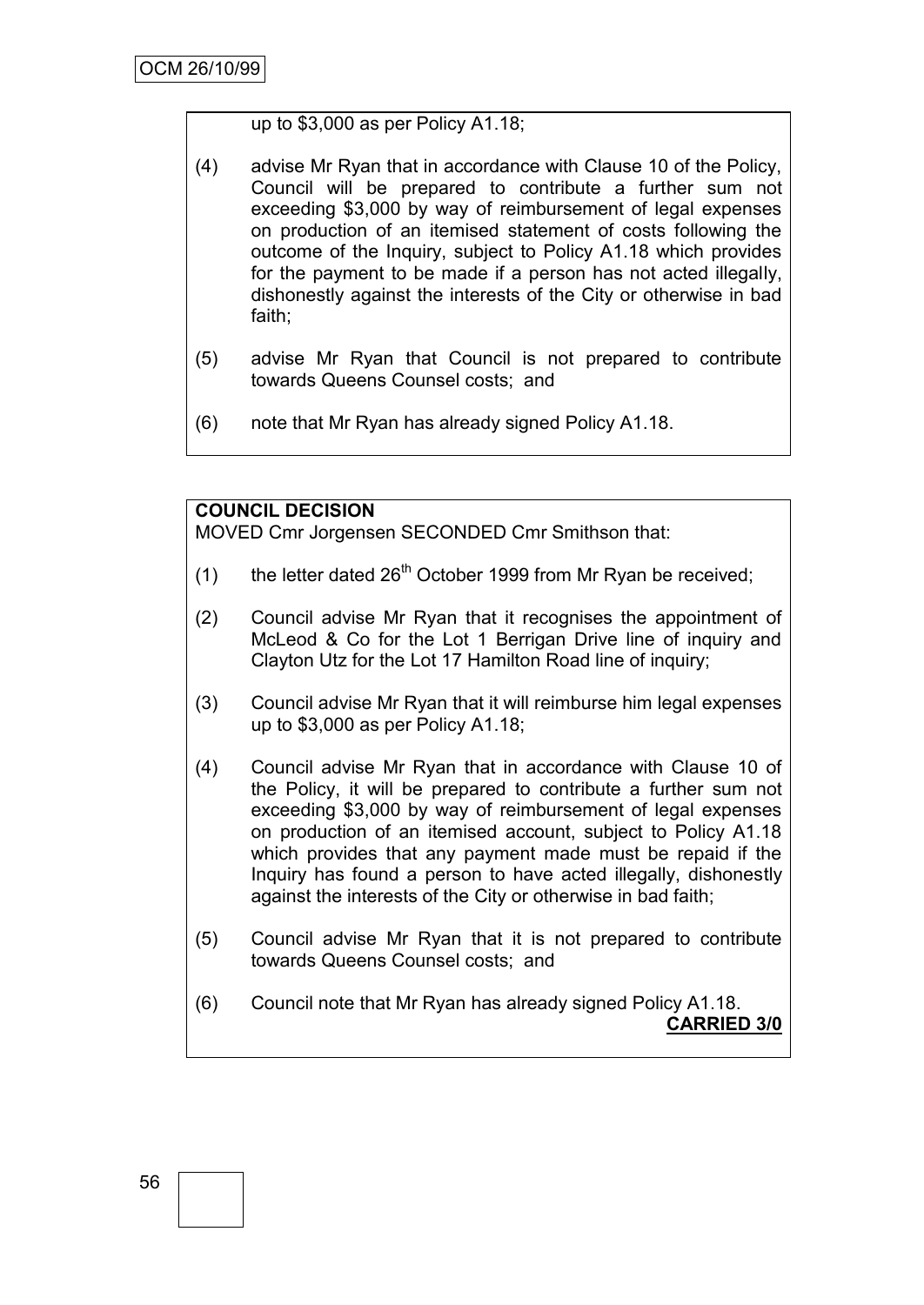# **Explanation**

Part 4 of the officer's recommendation, has been amended to reflect that the officer is entitled to receive reimbursement of legal expenses during the course of the Inquiry.

Council considers that the officers should be subject to different treatment from suspended/past Councillors, due to there being no adverse findings in the Martin-Vicary Report in relation to their decision making process whereas there was in the case of the Council.

### **Background**

Approval has previously been given by the Chief Executive Officer for financial assistance for legal representation in accordance with Policy A1.18. The assistance was limited to \$3,000.

Approval was given on the basis of McLeod & Co representing Mr Ryan.

In addition, Mr Ryan has been granted approval to utilise the firm Clayton Utz.

### **Submission**

By memo dated the 26th October 1999 to the Chief Executive Officer, Mr Ryan has sought further financial assistance for legal representation for the Douglas Inquiry. The requirement is for the approval to be increased from \$3,000 to \$6,000, utilising the firm of Clayton Utz for the Lot 17 Hamilton Road line of inquiry. McLeod & Co provided representation for the Lot 1 Berrigan Drive line of inquiry.

Representation will be restricted to briefing, attendance at the Inquiry during Mr Ryan's evidence and cross examination of witnesses, should pertinent matters not be raised by Counsel Assisting the Inquirer.

### **Report**

Council's Policy A1.18 provides for financial assistance for legal representation for Part 8 Division 2 Inquiries.

The recommended course of action is consistent with the position taken to date by Council in dealing with requests up to \$6,000.

### **Strategic Plan/Policy Implications**

Council's Policy A1.18 adopted by Council on the 13th July 1999 relating to Legal Representation applies.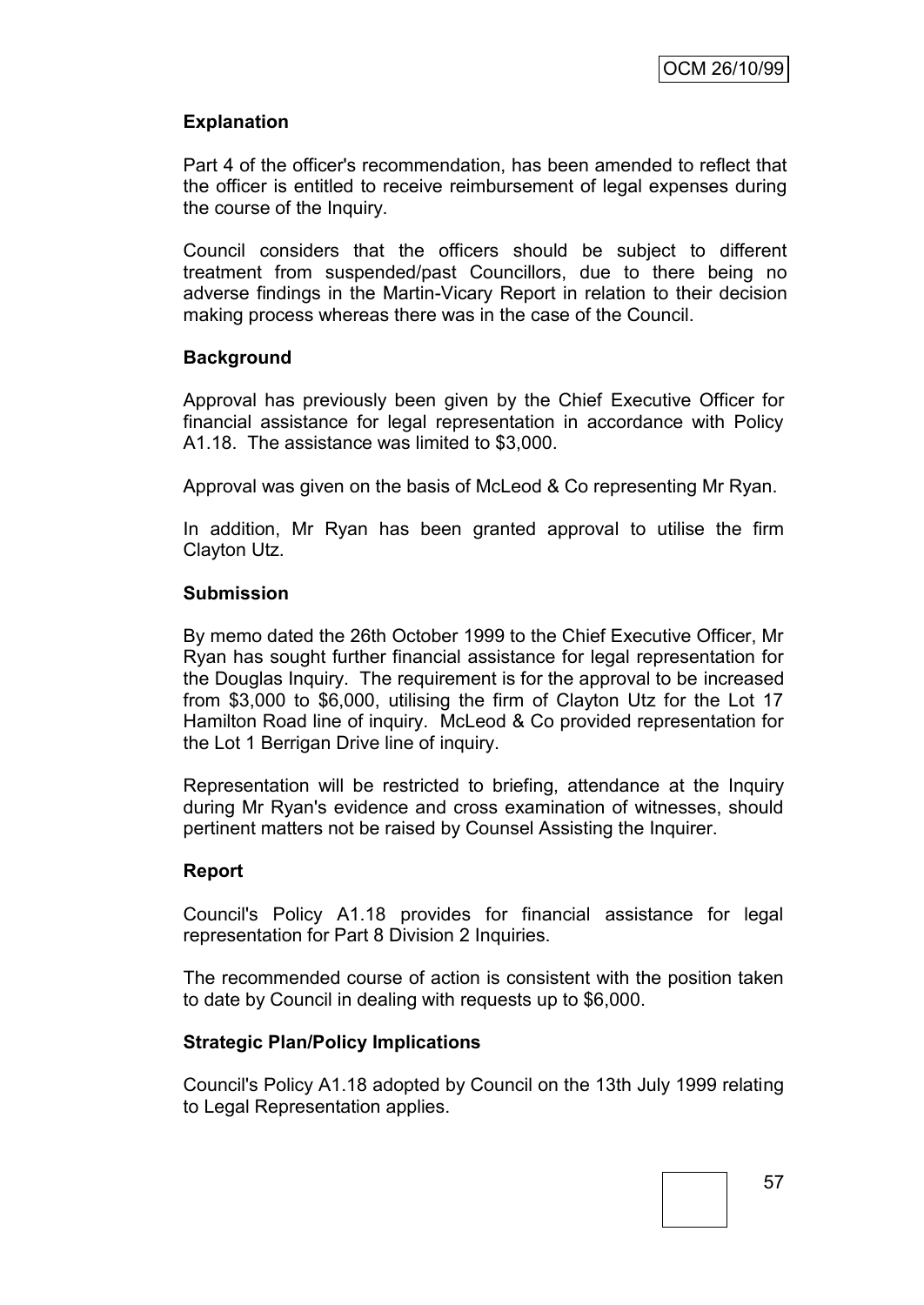### **Budget/Financial Implications**

The budget provides for \$100,000 for the cost of the Inquiry's legal expenses. To date, the following funds are committed:

| Mr J. Grljusich        | \$40,000         |
|------------------------|------------------|
| Mr M. Pecotic          | \$13,000         |
| Mr J. Ostojich         | \$3,000          |
| Mr R. Brown            | \$3,000          |
| Mr S. Hiller           | \$3,000          |
| Mr S. Ryan             | \$3,000          |
| Mr S. O'Sullivan       | \$3,000          |
| McLeod & Co            | \$ 4,000 approx. |
| <b>Total Committed</b> | \$72,000         |

**Implications of Section 3.18(3) Local Government Act, 1995**

Nil

### **THE CHIEF EXECUTIVE OFFICER AND THE DIRECTOR, PLANNING AND DEVELOPMENT RETURNED TO THE MEETING THE TIME BEING 8.22 PM.**

## **318. (AG Item 23.1) (OCM2\_10\_1999) - RESOLUTION OF COMPLIANCE (Section 3.18(3), Local Government Act 1995)** MOVED Cmr Jorgensen SECONDED Cmr Smithson that Council is satisfied that resolutions carried at this Meeting and applicable to items concerning Council provided services and facilities, are:-

- (a) integrated and co-ordinated, so far as practicable, with any provided by the Commonwealth, the State or any public body;
- (b) not duplicated, to an extent Council considers inappropriate, services or facilities as provided by the Commonwealth, the State or any other body or person, whether public or private; and
- (c) managed efficiently and effectively.

### **CARRIED 3/0**

MEETING CLOSED 8.26 PM